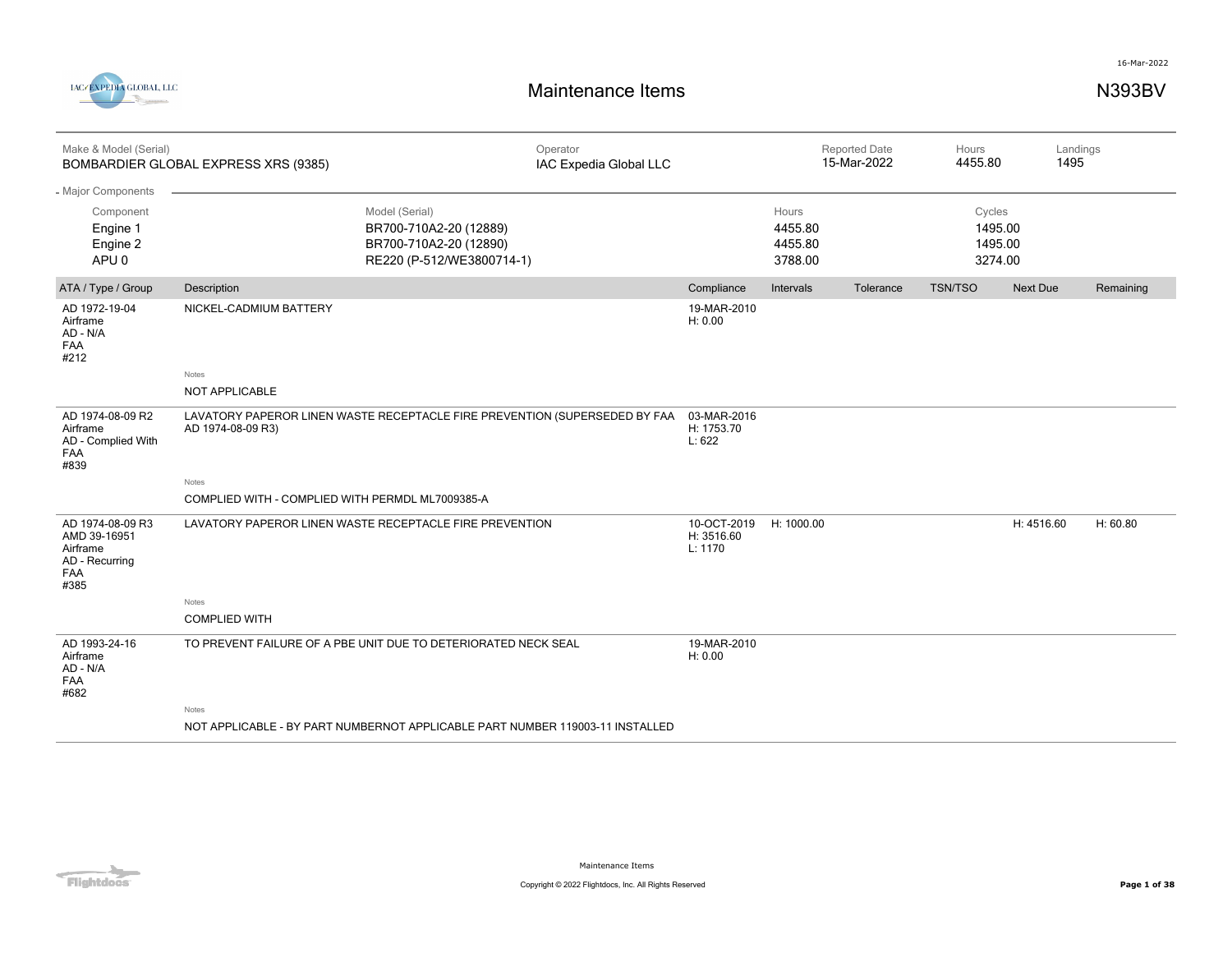

| ATA / Type / Group                                              | Description                                                                                                                         | Compliance             | Intervals | Tolerance | <b>TSN/TSO</b> | <b>Next Due</b> | Remaining |
|-----------------------------------------------------------------|-------------------------------------------------------------------------------------------------------------------------------------|------------------------|-----------|-----------|----------------|-----------------|-----------|
| AD 1994-06-04<br>Airframe<br>AD - Complied With<br>FAA<br>#2476 | <b>EROS FULL FACE MASK</b>                                                                                                          | 19-MAR-2010<br>H: 0.00 |           |           |                |                 |           |
|                                                                 | Notes                                                                                                                               |                        |           |           |                |                 |           |
|                                                                 | COMPLIED WITH - AT COMPLETION MASK P/N MF10-08-01 WITH FACE PIECE P/N MXM42 INSTALLED                                               |                        |           |           |                |                 |           |
| AD 1997-325<br>Engine 1<br>AD - N/A<br><b>FAA</b><br>#1477      | NO. 1 ENGINE - ENGINE ACCESSORY GEARBOX - REMOVAL OF NON-CONFORMING PARTS<br><b>FORM APT GEARBOXES</b>                              | 15-JAN-2010<br>H: 0.00 |           |           |                |                 |           |
|                                                                 | Notes                                                                                                                               |                        |           |           |                |                 |           |
|                                                                 | <b>NOT APPLICABLE</b>                                                                                                               |                        |           |           |                |                 |           |
| AD 1997-325<br>Engine 2<br>AD - N/A<br>FAA<br>#2868             | NO. 2 ENGINE - ENGINE ACCESSORY GEARBOX - REMOVAL OF NON-CONFORMING PARTS<br>FORM APT GEARBOXES                                     | 15-JAN-2010<br>H: 0.00 |           |           |                |                 |           |
|                                                                 | Notes                                                                                                                               |                        |           |           |                |                 |           |
|                                                                 | NOT APPLICABLE                                                                                                                      |                        |           |           |                |                 |           |
| AD 1998-24-03 R1<br>Engine 1<br>AD - N/A<br><b>FAA</b><br>#1351 | NO. 1 ENGINE - VISUAL INSPECTION OF ENGINE CORE FAIRING FASTENERS.                                                                  | 25-FEB-2010<br>H: 0.00 |           |           |                |                 |           |
|                                                                 | Notes                                                                                                                               |                        |           |           |                |                 |           |
|                                                                 | NOT APPLICABLE - TERMINATED CANCELS 1998-467 ISSSUE 03.INSPECTION REQUIREMENT TERMINATED BY MOD 72-100900.NO FURTHERACTION REQUIRED |                        |           |           |                |                 |           |
| AD 1998-24-03 R1<br>Engine 2<br>AD - N/A<br><b>FAA</b><br>#933  | NO. 2 ENGINE - VISUAL INSPECTION OF ENGINE CORE FAIRING FASTENERS.                                                                  | 25-FEB-2010<br>H: 0.00 |           |           |                |                 |           |
|                                                                 | <b>Notes</b>                                                                                                                        |                        |           |           |                |                 |           |
|                                                                 | NOT APPLICABLE - TERMINATED TERMINATED BY MOD 72-100900.                                                                            |                        |           |           |                |                 |           |
| AD 1998-24-27<br>Airframe<br>AD - N/A<br><b>FAA</b><br>#997     | FIRST TECHNOLOGY FIRE & SAFETY - AUTOMATIC FIRE EXTINGUISHERS                                                                       | 23-JAN-2011<br>H: 0.00 |           |           |                |                 |           |
|                                                                 | <b>Notes</b>                                                                                                                        |                        |           |           |                |                 |           |
|                                                                 | NOT APPLICABLE - NOT APPLICABLE BY INSTALLATION                                                                                     |                        |           |           |                |                 |           |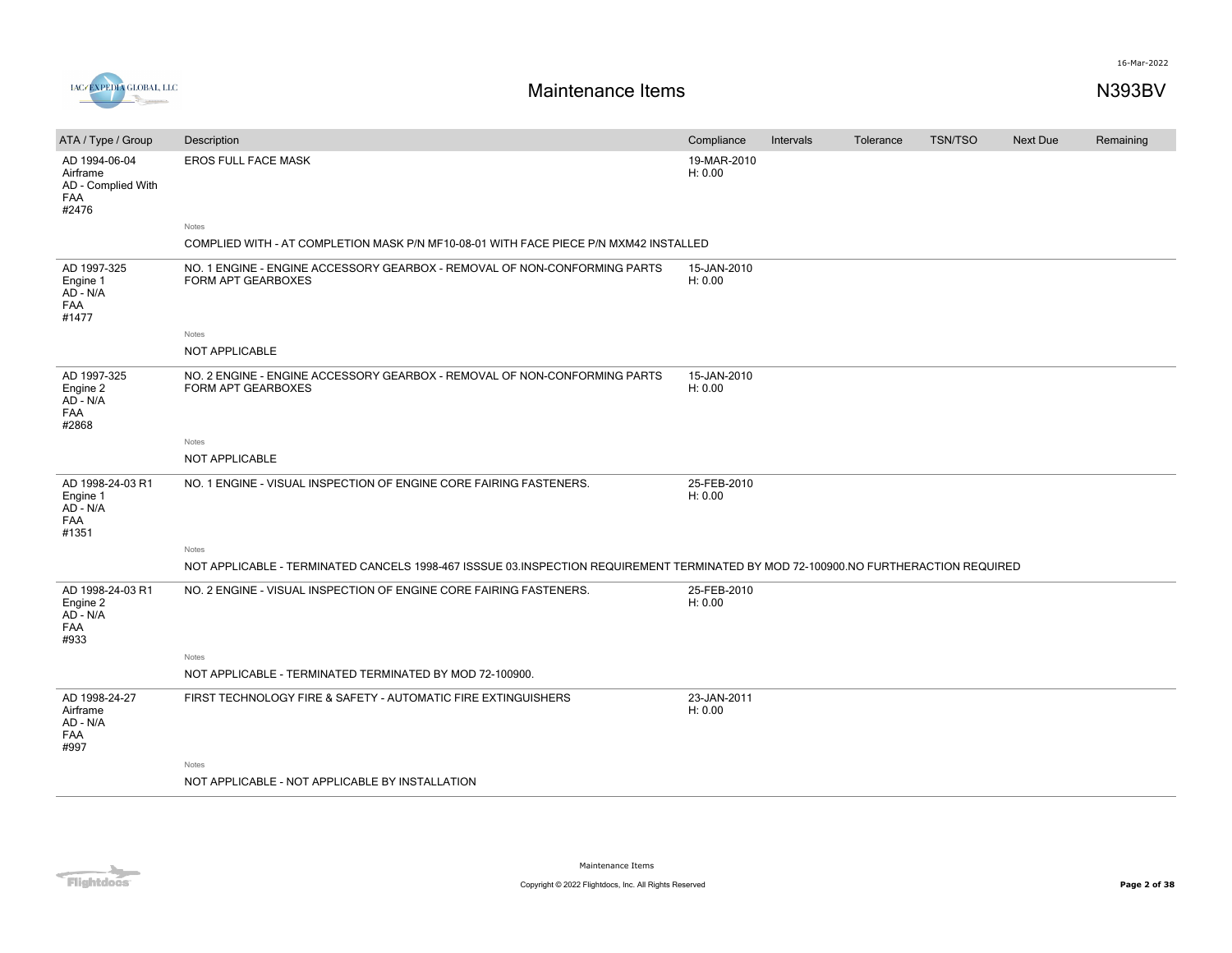

| ATA / Type / Group                                                     | Description                                                                                        | Compliance             | Intervals | Tolerance | <b>TSN/TSO</b> | Next Due | Remaining |
|------------------------------------------------------------------------|----------------------------------------------------------------------------------------------------|------------------------|-----------|-----------|----------------|----------|-----------|
| AD 1998-25-10 R1<br>Airframe<br>AD - N/A<br><b>FAA</b><br>#665         | AIRCRAFT BELTS INC. - BUCKLE ASSEMBLY LOCKING MECHANISM                                            | 23-JAN-2011<br>H: 0.00 |           |           |                |          |           |
|                                                                        | Notes                                                                                              |                        |           |           |                |          |           |
|                                                                        | NOT APPLICABLE - NOT APPLICABLE BY SEAT BELT TYPE                                                  |                        |           |           |                |          |           |
| AD 1998-467 R4<br>Engine 1<br>AD - Complied With<br><b>FAA</b><br>#35  | NO. 1 ENGINE - SEPARATION OF THE ENGINE CORE FAIRINGS DUE TO INCORRECT<br><b>INSTALLATION</b>      | 15-JAN-2010<br>H: 0.00 |           |           |                |          |           |
|                                                                        | Notes                                                                                              |                        |           |           |                |          |           |
|                                                                        | COMPLIED WITH - AT COMPLETION                                                                      |                        |           |           |                |          |           |
| AD 1998-467 R4<br>Engine 2<br>AD - Complied With<br><b>FAA</b><br>#132 | NO. 2 ENGINE - SEPARATION OF THE ENGINE CORE FAIRINGS DUE TO INCORRECT<br><b>INSTALLATION</b>      | 15-JAN-2010<br>H: 0.00 |           |           |                |          |           |
|                                                                        | Notes                                                                                              |                        |           |           |                |          |           |
|                                                                        | COMPLIED WITH - AT COMPLETION                                                                      |                        |           |           |                |          |           |
| AD 2000-257 R2<br>Engine 1<br>AD - N/A<br><b>FAA</b><br>#1804          | NO. 1 ENGINE - OIL FILTERDIFFERENTIAL PRESSURE SWITCH WITH PART-NUMBER (P/N)<br>21SN04-419 OR -431 | 15-JAN-2010<br>H: 0.00 |           |           |                |          |           |
|                                                                        | Notes                                                                                              |                        |           |           |                |          |           |
|                                                                        | NOT APPLICABLE                                                                                     |                        |           |           |                |          |           |
| AD 2000-257 R2<br>Engine 2<br>AD - N/A<br><b>FAA</b><br>#236           | NO. 2 ENGINE - OIL FILTERDIFFERENTIAL PRESSURE SWITCH WITH PART-NUMBER (P/N)<br>21SN04-419 OR -431 | 15-JAN-2010<br>H: 0.00 |           |           |                |          |           |
|                                                                        | Notes                                                                                              |                        |           |           |                |          |           |
|                                                                        | NOT APPLICABLE                                                                                     |                        |           |           |                |          |           |
| AD 2000-348 R5<br>Engine 1<br>AD - N/A<br><b>FAA</b><br>#1462          | NO. 1 ENGINE - LP COMPRESSORINSPECTION OF THE FAN DISK FOR CRACKS                                  | 15-JAN-2010<br>H: 0.00 |           |           |                |          |           |
|                                                                        | Notes                                                                                              |                        |           |           |                |          |           |
|                                                                        | <b>NOT APPLICABLE</b>                                                                              |                        |           |           |                |          |           |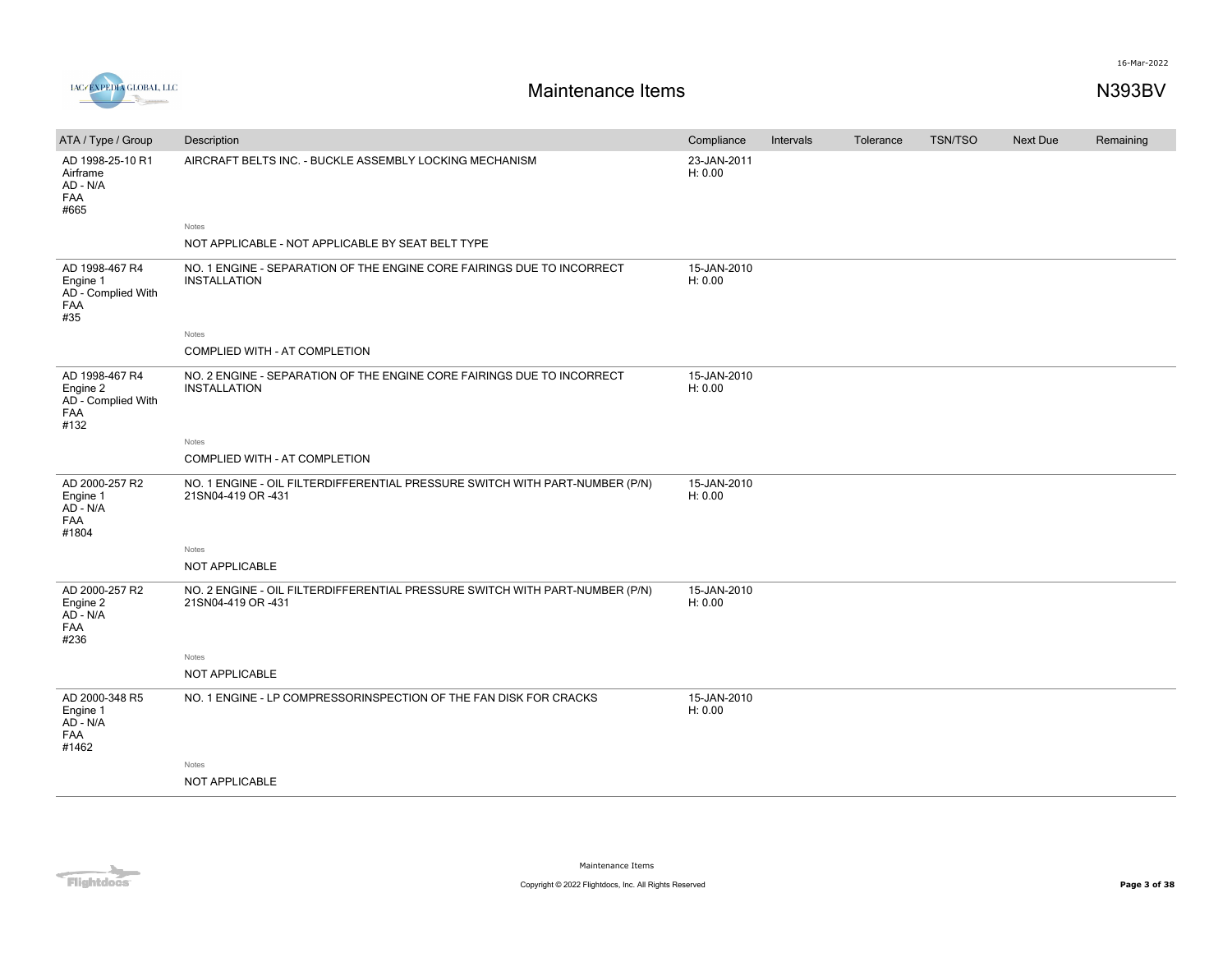



| ATA / Type / Group                                      | Description                                                                                        | Compliance             | Intervals | Tolerance | <b>TSN/TSO</b> | <b>Next Due</b> | Remaining |
|---------------------------------------------------------|----------------------------------------------------------------------------------------------------|------------------------|-----------|-----------|----------------|-----------------|-----------|
| AD 2000-348 R5<br>Engine 2<br>$AD - N/A$<br>FAA<br>#145 | NO. 2 ENGINE - LP COMPRESSORINSPECTION OF THE FAN DISK FOR CRACKS                                  | 15-JAN-2010<br>H: 0.00 |           |           |                |                 |           |
|                                                         | Notes                                                                                              |                        |           |           |                |                 |           |
|                                                         | NOT APPLICABLE                                                                                     |                        |           |           |                |                 |           |
| AD 2001-01-01<br>Engine 1<br>AD - N/A<br>FAA<br>#1939   | NO. 1 ENGINE - CHECK, MARK AND REPLACE OIL FILTERDIFFERENTIAL PRESSURE SWITCH                      | 25-FEB-2010<br>H: 0.00 |           |           |                |                 |           |
|                                                         | Notes                                                                                              |                        |           |           |                |                 |           |
|                                                         | NOT APPLICABLE - BY EFFECTIVITY                                                                    |                        |           |           |                |                 |           |
| AD 2001-01-01<br>Engine 2<br>AD - N/A<br>FAA<br>#2280   | NO. 2 ENGINE - CHECK, MARK AND REPLACE OIL FILTERDIFFERENTIAL PRESSURE SWITCH                      | 15-JAN-2010<br>H: 0.00 |           |           |                |                 |           |
|                                                         | Notes                                                                                              |                        |           |           |                |                 |           |
|                                                         | NOT APPLICABLE - BY EFFECTIVITY                                                                    |                        |           |           |                |                 |           |
| $-12142$<br>Engine 1<br>AD - Superseded<br>FAA<br>#912  | AD 2001-05-06 AMD 39 NO. 1 ENGINE - ULTRASONIC INSPECTION OF THE LP COMPRESSOR FAN DISC FOR CRACKS | 15-JAN-2010<br>H: 0.00 |           |           |                |                 |           |
|                                                         | Notes                                                                                              |                        |           |           |                |                 |           |
|                                                         | NOT APPLICABLE                                                                                     |                        |           |           |                |                 |           |
| $-12142$<br>Engine 1<br>AD - Superseded<br>FAA<br>#2578 | AD 2001-05-06 AMD 39 NO. 1 ENGINE - VISUAL INSPECTION OF THE LP COMPRESSOR FAN DISC FOR CRACKS     | 15-JAN-2010<br>H: 0.00 |           |           |                |                 |           |
|                                                         | Notes                                                                                              |                        |           |           |                |                 |           |
|                                                         | NOT APPLICABLE                                                                                     |                        |           |           |                |                 |           |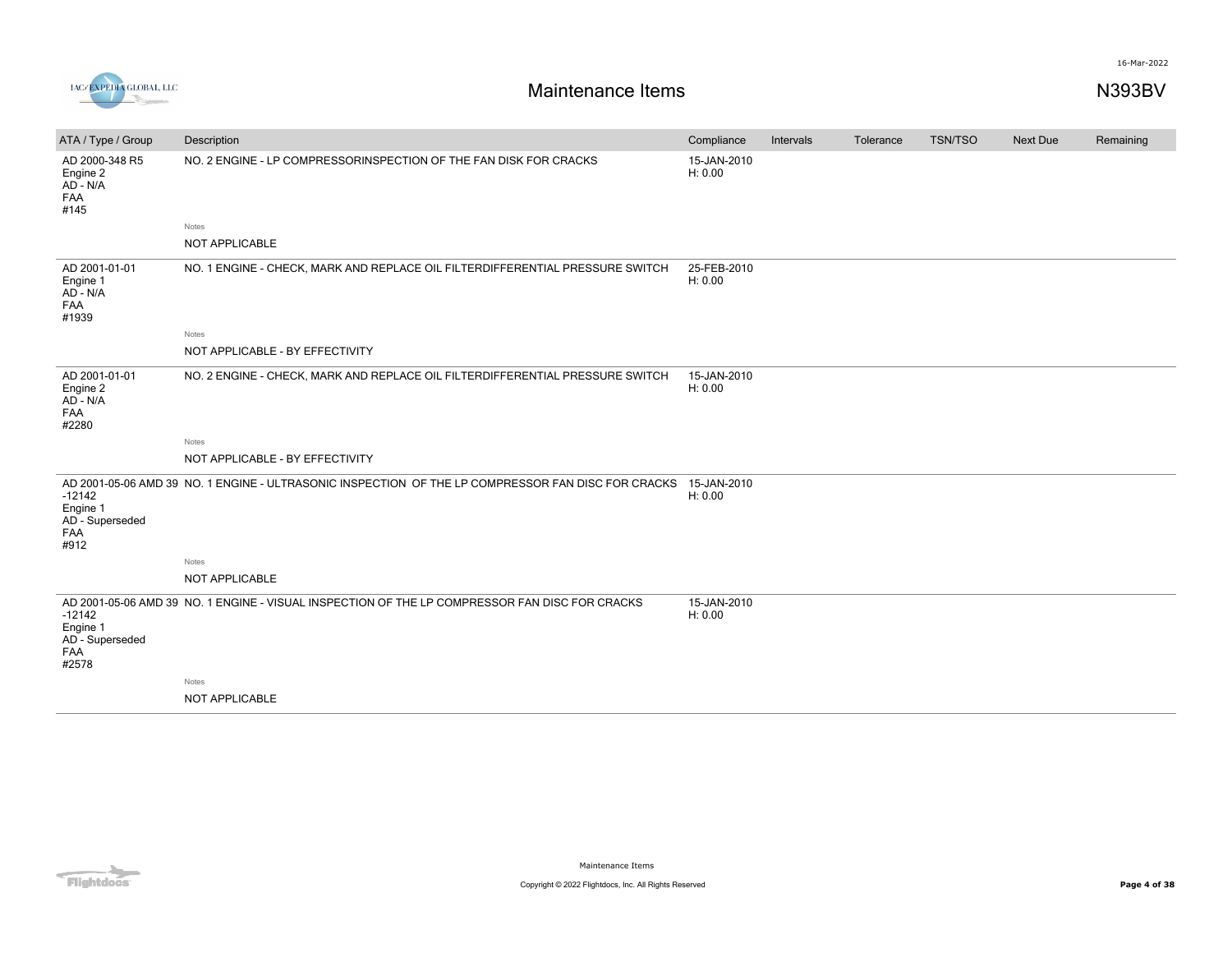

| ATA / Type / Group                                                                | Description                                                                                                           | Compliance             | Intervals | Tolerance | <b>TSN/TSO</b> | <b>Next Due</b> | Remaining |
|-----------------------------------------------------------------------------------|-----------------------------------------------------------------------------------------------------------------------|------------------------|-----------|-----------|----------------|-----------------|-----------|
| $-12142$<br>Engine 2<br>AD - Superseded<br>FAA<br>#1214                           | AD 2001-05-06 AMD 39 NO. 2 ENGINE - ULTRASONIC INSPECTION OF THE LP COMPRESSOR FAN DISC FOR CRACKS                    | 15-JAN-2010<br>H: 0.00 |           |           |                |                 |           |
|                                                                                   | Notes                                                                                                                 |                        |           |           |                |                 |           |
|                                                                                   | NOT APPLICABLE                                                                                                        |                        |           |           |                |                 |           |
| $-12142$<br>Engine 2<br>AD - Superseded<br>FAA<br>#2518                           | AD 2001-05-06 AMD 39 NO. 2 ENGINE - VISUAL INSPECTION OF THE LP COMPRESSOR FAN DISC FOR CRACKS                        | 15-JAN-2010<br>H: 0.00 |           |           |                |                 |           |
|                                                                                   | Notes                                                                                                                 |                        |           |           |                |                 |           |
|                                                                                   | NOT APPLICABLE                                                                                                        |                        |           |           |                |                 |           |
| AD 2003-04-06<br>Airframe<br>AD - Superseded<br>FAA<br>#4322                      | APPLIANCE AD - INSPECTION TO DETERMINE P/N INTEGRATED NAVIGATION UNIT                                                 | H: 0.00                |           |           |                |                 |           |
| AD 2003-07-11 AMD<br>PART F<br>Engine 1<br>AD - Superseded<br>FAA<br>#26          | NO. 1 ENGINE - VISUAL AND ULTRASONIC INSPECTION OF THE LP COMPRESSORFAN DISC<br><b>FOR CRACKS</b>                     | 15-JAN-2010<br>H: 0.00 |           |           |                |                 |           |
|                                                                                   | Notes                                                                                                                 |                        |           |           |                |                 |           |
|                                                                                   | NOT APPLICABLE                                                                                                        |                        |           |           |                |                 |           |
| -13107 PART B<br>Engine 1<br>AD - Superseded<br><b>FAA</b><br>#2814               | AD 2003-07-11 AMD 39 NO. 1 ENGINE - VISUAL ORULTRASONIC INSPECTION OF THE LP COMPRESSOR FAN DISC<br><b>FOR CRACKS</b> | 15-JAN-2010<br>H: 0.00 |           |           |                |                 |           |
|                                                                                   | Notes                                                                                                                 |                        |           |           |                |                 |           |
|                                                                                   | NOT APPLICABLE                                                                                                        |                        |           |           |                |                 |           |
| AD 2003-07-11 AMD<br>PART F<br>Engine 2<br>AD - Superseded<br><b>FAA</b><br>#2892 | NO. 2 ENGINE - VISUAL AND ULTRASONIC INSPECTION OF THE LP COMPRESSORFAN DISC<br><b>FOR CRACKS</b>                     | 15-JAN-2010<br>H: 0.00 |           |           |                |                 |           |
|                                                                                   | Notes                                                                                                                 |                        |           |           |                |                 |           |
|                                                                                   | NOT APPLICABLE                                                                                                        |                        |           |           |                |                 |           |
|                                                                                   |                                                                                                                       |                        |           |           |                |                 |           |

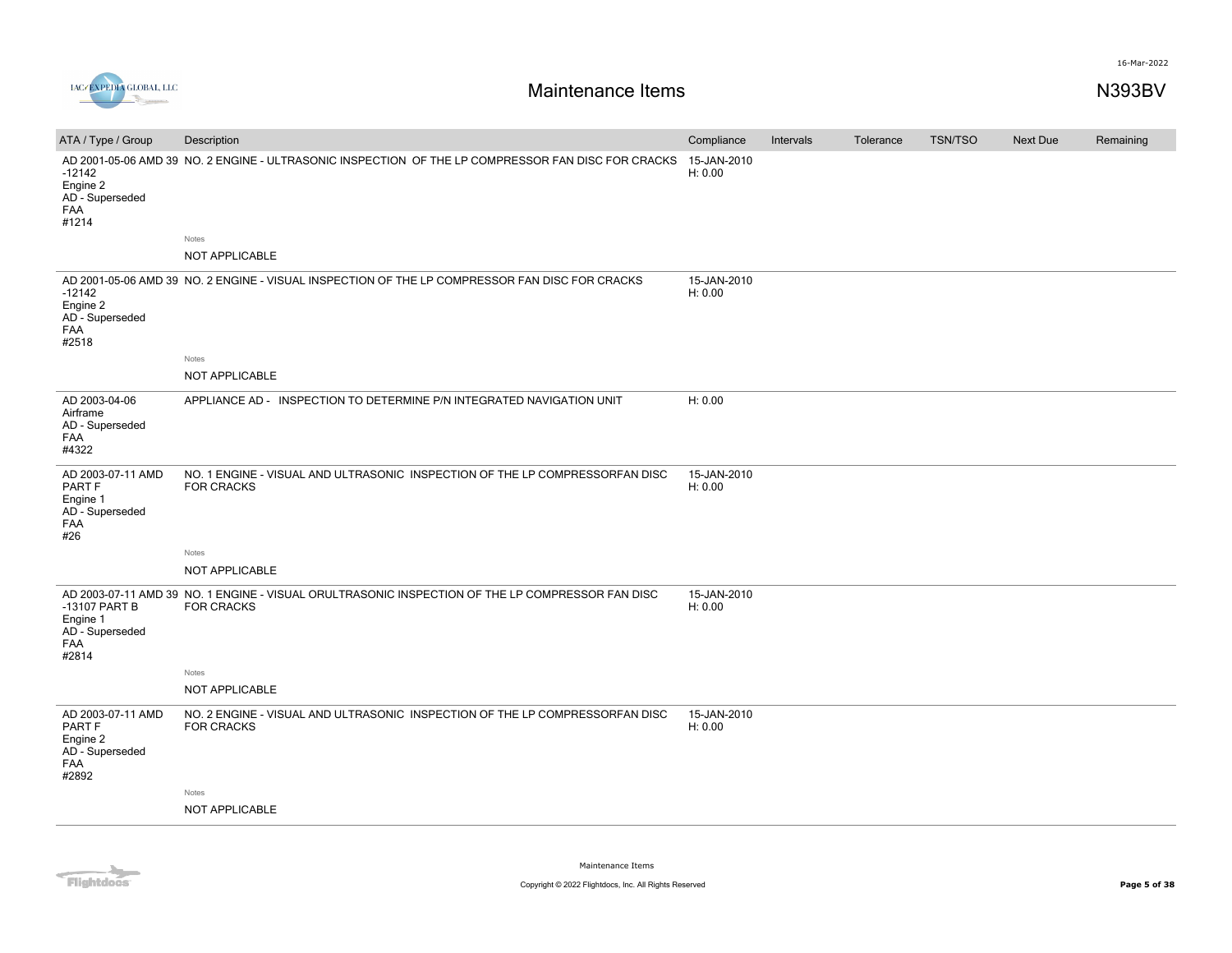

| ATA / Type / Group                                                                      | Description                                                                                                                       | Compliance             | Intervals | Tolerance | <b>TSN/TSO</b> | <b>Next Due</b> | Remaining |
|-----------------------------------------------------------------------------------------|-----------------------------------------------------------------------------------------------------------------------------------|------------------------|-----------|-----------|----------------|-----------------|-----------|
| -13107 PART B<br>Engine 2<br>AD - Superseded<br>FAA<br>#1917                            | AD 2003-07-11 AMD 39 NO. 2 ENGINE - VISUAL ORULTRASONIC INSPECTION OF THE LP COMPRESSOR FAN DISC<br><b>FOR CRACKS</b>             | 15-JAN-2010<br>H: 0.00 |           |           |                |                 |           |
|                                                                                         | Notes                                                                                                                             |                        |           |           |                |                 |           |
|                                                                                         | NOT APPLICABLE                                                                                                                    |                        |           |           |                |                 |           |
| AD 2003-26-14<br>Airframe<br>AD - N/A<br>FAA<br>#33                                     | HAND HELD HALON FIRE EXTINGUISHERS                                                                                                | 23-JAN-2011<br>H: 0.00 |           |           |                |                 |           |
|                                                                                         | Notes                                                                                                                             |                        |           |           |                |                 |           |
|                                                                                         | NOT APPLICABLE - BY PART NUMBERNOT APPLICABLE BY FIRE EXTINGUISHER PART NUMBER INSTALLED (466090)                                 |                        |           |           |                |                 |           |
| AD 2004-494<br>Engine 1<br>$AD - N/A$<br><b>FAA</b><br>#2859                            | NO. 1 ENGINE - REDUCTION OF LIFE LIMITATION FORTHE HIGH PRESSURE COMPRESSOR<br>(HPC) FRONT DRUM TO AN INADVERTENT HEAT TREATMENT. | 15-JAN-2010<br>H: 0.00 |           |           |                |                 |           |
|                                                                                         | Notes                                                                                                                             |                        |           |           |                |                 |           |
|                                                                                         | <b>NOT APPLICABLE</b>                                                                                                             |                        |           |           |                |                 |           |
| AD 2004-494<br>Engine 2<br>AD - N/A<br><b>FAA</b><br>#1437                              | NO. 2 ENGINE - REDUCTION OF LIFE LIMITATION FORTHE HIGH PRESSURE COMPRESSOR<br>(HPC) FRONT DRUM TO AN INADVERTENT HEAT TREATMENT. | 15-JAN-2010<br>H: 0.00 |           |           |                |                 |           |
|                                                                                         | Notes                                                                                                                             |                        |           |           |                |                 |           |
|                                                                                         | <b>NOT APPLICABLE</b>                                                                                                             |                        |           |           |                |                 |           |
| AD 2005-21-05 AMD<br>PART <sub>2</sub><br>Engine 1<br>$AD - N/A$<br><b>FAA</b><br>#1479 | NO. 1 ENGINE - ULTRASONIC AND VISUAL INSPECTION OF THE FAN DISC                                                                   | 25-FEB-2010<br>H: 0.00 |           |           |                |                 |           |
|                                                                                         | Notes                                                                                                                             |                        |           |           |                |                 |           |
|                                                                                         | NOT APPLICABLE - BY EFFECTIVITY                                                                                                   |                        |           |           |                |                 |           |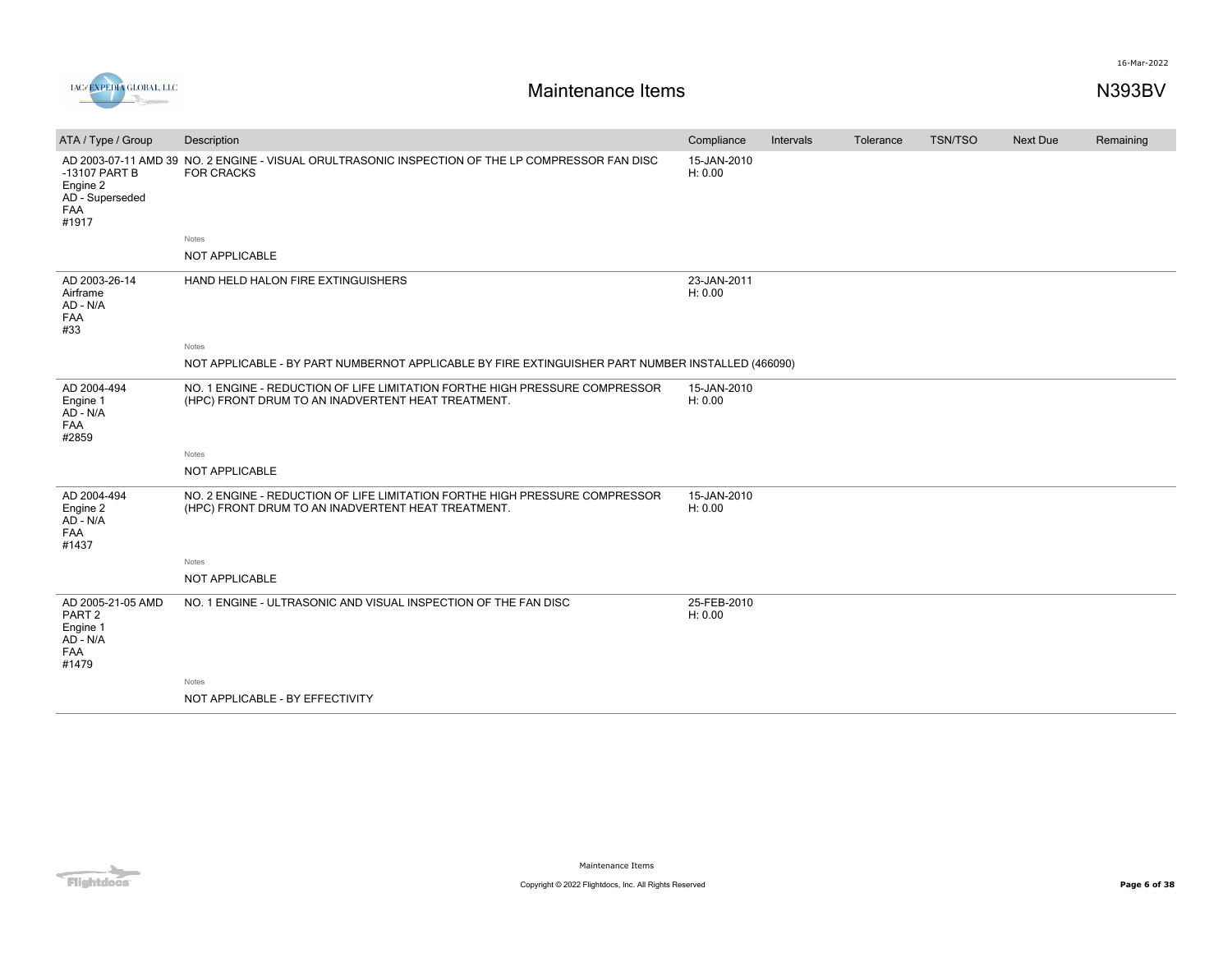

| ATA / Type / Group                                                               | Description                                                                                                                           | Compliance             | Intervals | Tolerance | <b>TSN/TSO</b> | Next Due | Remaining |
|----------------------------------------------------------------------------------|---------------------------------------------------------------------------------------------------------------------------------------|------------------------|-----------|-----------|----------------|----------|-----------|
| AD 2005-21-05 AMD<br>PART L<br>Engine 1<br>AD - N/A<br>FAA<br>#2491              | NO. 1 ENGINE - VISUAL AND ULTRASONIC INSPECTION AS MANDATED IN RRD TIME LIMITS<br>MANUAL T-710-2BR, CHAPTER05-10-01 (BR700-710A2-20). | 25-FEB-2010<br>H: 0.00 |           |           |                |          |           |
|                                                                                  | Notes                                                                                                                                 |                        |           |           |                |          |           |
|                                                                                  | NOT APPLICABLE - BY EFFECTIVITY                                                                                                       |                        |           |           |                |          |           |
| AD 2005-21-05 AMD<br>PART <sub>1</sub><br>Engine 1<br>$AD - N/A$<br>FAA<br>#321  | NO. 1 ENGINE - VISUAL ORULTRASONIC INSPECTION OF THE FAN DISC                                                                         | 25-FEB-2010<br>H: 0.00 |           |           |                |          |           |
|                                                                                  | Notes                                                                                                                                 |                        |           |           |                |          |           |
|                                                                                  | NOT APPLICABLE - BY EFFECTIVITY                                                                                                       |                        |           |           |                |          |           |
| AD 2005-21-05 AMD<br>PART <sub>2</sub><br>Engine 2<br>$AD - N/A$<br>FAA<br>#1721 | NO. 2 ENGINE - ULTRASONIC AND VISUAL INSPECTION OF THE FAN DISC                                                                       | 25-FEB-2010<br>H: 0.00 |           |           |                |          |           |
|                                                                                  | Notes                                                                                                                                 |                        |           |           |                |          |           |
|                                                                                  | NOT APPLICABLE - BY EFFECTIVITY                                                                                                       |                        |           |           |                |          |           |
| AD 2005-21-05 AMD<br>PART L<br>Engine 2<br>AD - N/A<br>FAA<br>#2862              | NO. 2 ENGINE - VISUAL AND ULTRASONIC INSPECTION AS MANDATED IN RRD TIME LIMITS<br>MANUAL T-710-2BR, CHAPTER05-10-01 (BR700-710A2-20). | 25-FEB-2010<br>H: 0.00 |           |           |                |          |           |
|                                                                                  | Notes                                                                                                                                 |                        |           |           |                |          |           |
|                                                                                  | NOT APPLICABLE - BY EFFECTIVITY                                                                                                       |                        |           |           |                |          |           |
| AD 2005-21-05 AMD<br>PART <sub>1</sub><br>Engine 2<br>$AD - N/A$<br>FAA<br>#713  | NO. 2 ENGINE - VISUAL ORULTRASONIC INSPECTION OF THE FAN DISC                                                                         | 25-FEB-2010<br>H: 0.00 |           |           |                |          |           |
|                                                                                  | Notes                                                                                                                                 |                        |           |           |                |          |           |
|                                                                                  | NOT APPLICABLE - BY EFFECTIVITY                                                                                                       |                        |           |           |                |          |           |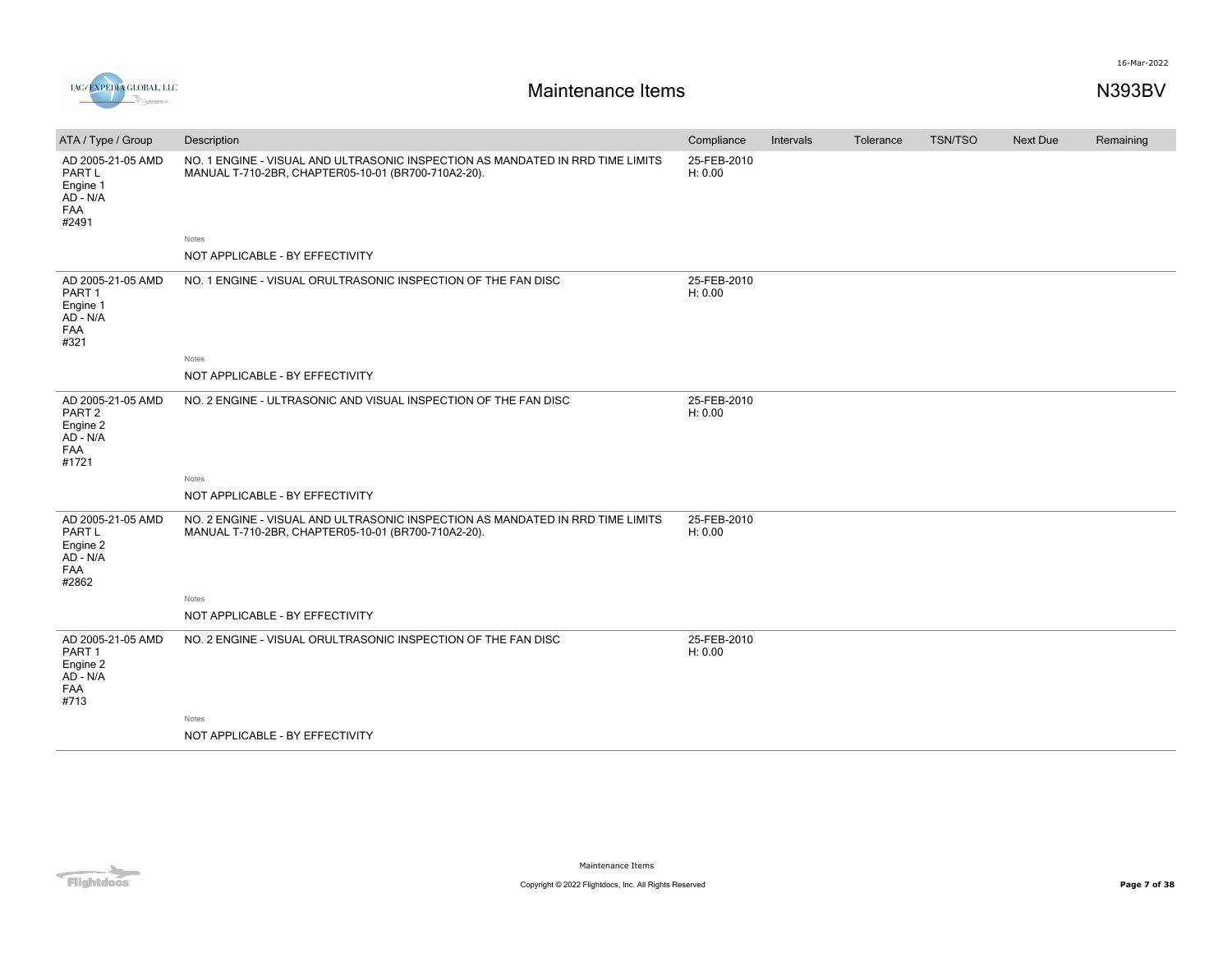

| ATA / Type / Group                                                         | Description                                                                                                                                                                           | Compliance             | Intervals | Tolerance | <b>TSN/TSO</b> | Next Due | Remaining |
|----------------------------------------------------------------------------|---------------------------------------------------------------------------------------------------------------------------------------------------------------------------------------|------------------------|-----------|-----------|----------------|----------|-----------|
| AD 2006-18-08<br>Airframe<br>AD - N/A<br><b>FAA</b><br>#2218               | APPLIANCE AD - GOODYEARAVIATION TIRES - PART NUMBER 217K22-1 - INSPECTION TO<br>DETERMINE SERIAL NUMBER (S/N), AND REPLACEMENT                                                        | 19-MAR-2010<br>H: 0.00 |           |           |                |          |           |
|                                                                            | Notes                                                                                                                                                                                 |                        |           |           |                |          |           |
|                                                                            | NOT APPLICABLE - BY SERIAL NUMBERNOT APPLICABLE BY TIRE SERIAL NUMBERS INSTALLED IN ACCORDANCE WITH GOODYEAR AVIATION SERVICE BULLETIN SB 2005-32-004.<br><b>REVISION 5</b>           |                        |           |           |                |          |           |
| AD 2006-19-04 AMD<br>PART H<br>Airframe<br>AD - N/A<br><b>FAA</b><br>#459  | APPLIANCE AD - HONEYWELL - COMMUNICATION (COM) UNIT / MODE S<br>TRANSPONDERERRONEOUSLY GOING INTO STANDBY MODE - REPLACEMENT OF CERTAIN<br><b>TRANSPONDERS</b>                        | 19-MAR-2010<br>H: 0.00 |           |           |                |          |           |
|                                                                            | <b>Notes</b>                                                                                                                                                                          |                        |           |           |                |          |           |
|                                                                            | NOT APPLICABLE - NOT APPLICABLE NOT INSTALLED THIS AIRCRAFT                                                                                                                           |                        |           |           |                |          |           |
| AD 2006-19-04 AMD<br><b>PART G</b><br>Airframe<br>AD - N/A<br>FAA<br>#1511 | APPLIANCE AD - HONEYWELL - COMMUNICATION (COM) UNIT / MODE S<br>TRANSPONDERERRONEOUSLY GOING INTO STANDBY MODE - REPLACEMENT OF<br><b>IDENTIFICATION PLATES FOR CERTAIN COM UNITS</b> | 19-MAR-2010<br>H: 0.00 |           |           |                |          |           |
|                                                                            | Notes                                                                                                                                                                                 |                        |           |           |                |          |           |
|                                                                            | NOT APPLICABLE - NOT APPLICABLE NOT INSTALLED THIS AIRCRAFT                                                                                                                           |                        |           |           |                |          |           |
| AD 2006-19-04 AMD<br>PART F<br>Airframe<br>AD - N/A<br>FAA<br>#2688        | APPLIANCE AD - HONEYWELL - COMMUNICATION (COM) UNIT / MODE S<br>TRANSPONDERERRONEOUSLY GOING INTO STANDBY MODE - REVISE AIRPLANE FLIGHT<br>MANUAL (AFM)                               | 19-MAR-2010<br>H: 0.00 |           |           |                |          |           |
|                                                                            | Notes                                                                                                                                                                                 |                        |           |           |                |          |           |
|                                                                            | NOT APPLICABLE - NOT APPLICABLE NOT INSTALLED THIS AIRCRAFT                                                                                                                           |                        |           |           |                |          |           |
| AD 2006-22-05<br>Airframe<br>AD - N/A<br>FAA<br>#127                       | APPLIANCE AD - AIRCRAFT EQUIPPED WITH HONEYWELL PRIMUS II RNZ-850()/-851()<br>INTEGRATED NAVIGATION UNITS                                                                             | 19-MAR-2010<br>H: 0.00 |           |           |                |          |           |
|                                                                            | <b>Notes</b>                                                                                                                                                                          |                        |           |           |                |          |           |
|                                                                            | NOT APPLICABLE - NOT APPLICABLE COMPONENT P/N 7510100-631 INSTALLED                                                                                                                   |                        |           |           |                |          |           |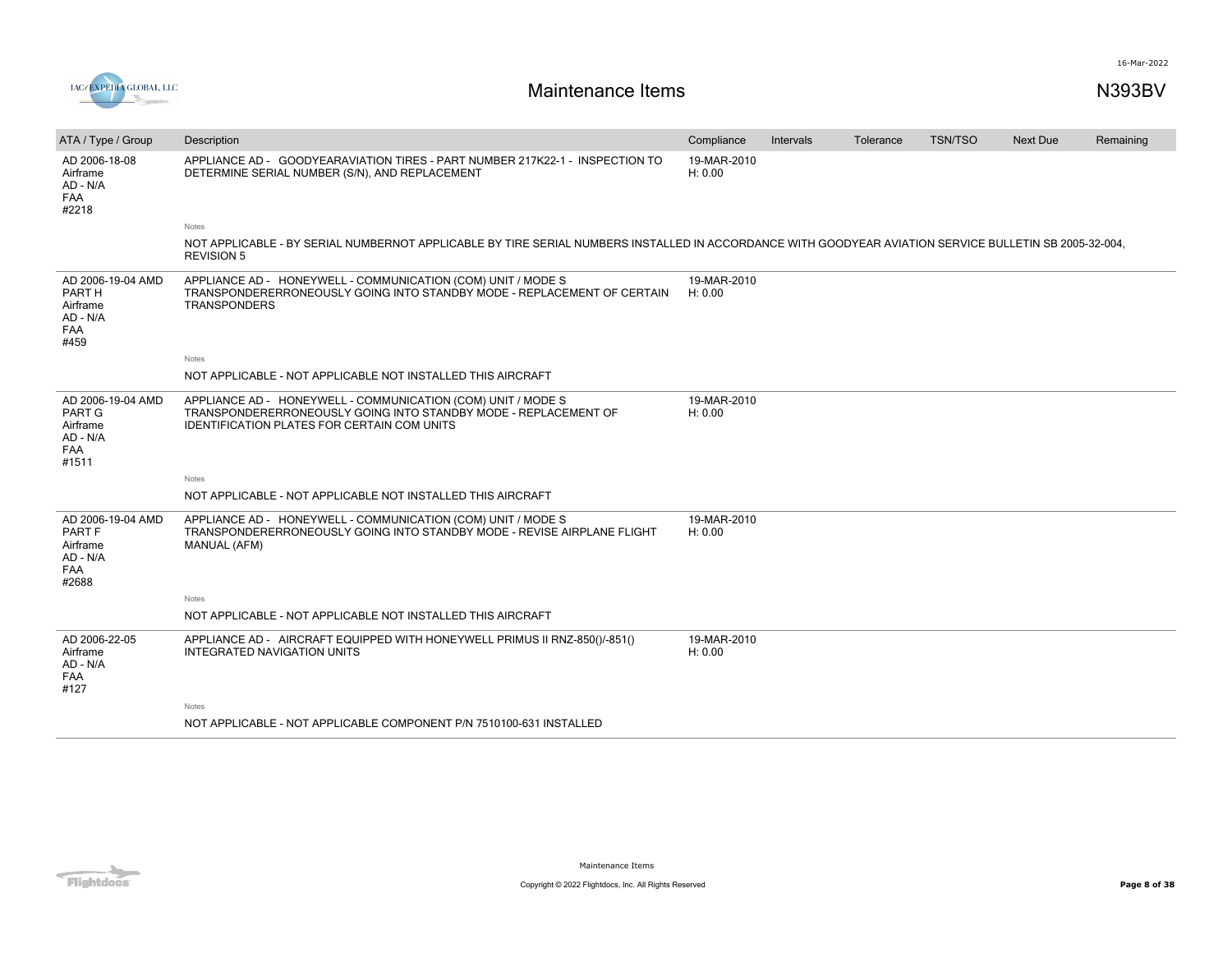

| ATA / Type / Group                                                         | Description                                                                                                                                           | Compliance             | Intervals | Tolerance | <b>TSN/TSO</b> | Next Due | Remaining |
|----------------------------------------------------------------------------|-------------------------------------------------------------------------------------------------------------------------------------------------------|------------------------|-----------|-----------|----------------|----------|-----------|
| AD 2007-0156<br>Airframe<br>AD - N/A<br><b>EASA</b><br>#1557               | COMMUNICATION - COMM UNITS & TRANSPONDERS - MODIFICATION / REPLACEMENT                                                                                | 19-MAR-2010<br>H: 0.00 |           |           |                |          |           |
|                                                                            | Notes                                                                                                                                                 |                        |           |           |                |          |           |
|                                                                            | NOT APPLICABLE - NOT APPLICABLE NOT INSTALLED THIS AIRCRAFT                                                                                           |                        |           |           |                |          |           |
| AD 2008-24-12<br>Airframe<br>AD - Superseded<br>FAA<br>#4348               | INSPECTION AND LUBRICATION OF ALL PART NUMBER(P/N) GT411-3800-5 AND GT411-3800-7 H: 0.00<br>PCU ATTACHMENT JOINTS                                     |                        |           |           |                |          |           |
| AD 2009-0251 AMD E<br>Airframe<br>AD - N/A<br><b>EASA</b><br>#2844         | EMERGENCY AD - FIRE EXTINGUISHER- PORTABLE FIRE EXTINGUISHERS<br>IDENTIFICATION/REPLACEMENT                                                           | 23-JAN-2011<br>H: 0.00 |           |           |                |          |           |
|                                                                            | Notes                                                                                                                                                 |                        |           |           |                |          |           |
|                                                                            | NOT APPLICABLE - BY SERIAL NUMBERNOT APPLICABLE BY FIRE EXTINGUISHER SERIAL NUMBER INSTALLED (067870 AND 068471)                                      |                        |           |           |                |          |           |
| AD 2009-0262 R1<br>Airframe<br>AD - N/A<br><b>EASA</b><br>#815             | FIRE EXTINGUISHER- PORTABLE FIRE EXTINGUISHERS IDENTIFICATION/REPLACEMENT                                                                             | 23-JAN-2011<br>H: 0.00 |           |           |                |          |           |
|                                                                            | Notes                                                                                                                                                 |                        |           |           |                |          |           |
|                                                                            | NOT APPLICABLE - BY SERIAL NUMBERNOT APPLICABLE BY FIRE EXTINGUISHER SERIAL NUMBER INSTALLED (067870 AND 068471)                                      |                        |           |           |                |          |           |
| AD 2009-0278<br>Airframe<br>AD - N/A<br><b>EASA</b><br>#2530               | FIRE EXTINGUISHER- PORTABLE FIRE EXTINGUISHERS IDENTIFICATION/REPLACEMENT.                                                                            | 23-JAN-2011<br>H: 0.00 |           |           |                |          |           |
|                                                                            | Notes                                                                                                                                                 |                        |           |           |                |          |           |
|                                                                            | NOT APPLICABLE - NOT APPLICABLE BY FIRE EXTINGUISHERMANUFACTURER                                                                                      |                        |           |           |                |          |           |
| AD 2009-15-03 AMD<br>(G)(1)<br>Airframe<br>AD - N/A<br><b>FAA</b><br>#2049 | FOR INSPECTION AND LUBRICATION OF ALL PART NUMBER (P/N) GT411-3800-5 AND GT411-<br>3800-7 PCU ATTACHMENT JOINTS AIRPLANES IDENTIFIED IN PARAGRAPH (F) | 19-MAR-2010<br>H: 0.00 |           |           |                |          |           |
|                                                                            | Notes                                                                                                                                                 |                        |           |           |                |          |           |
|                                                                            | NOT APPLICABLE - BY EFFECTIVITY NOT APPLICABLE BY AIRCRAFT SERIAL NUMBER                                                                              |                        |           |           |                |          |           |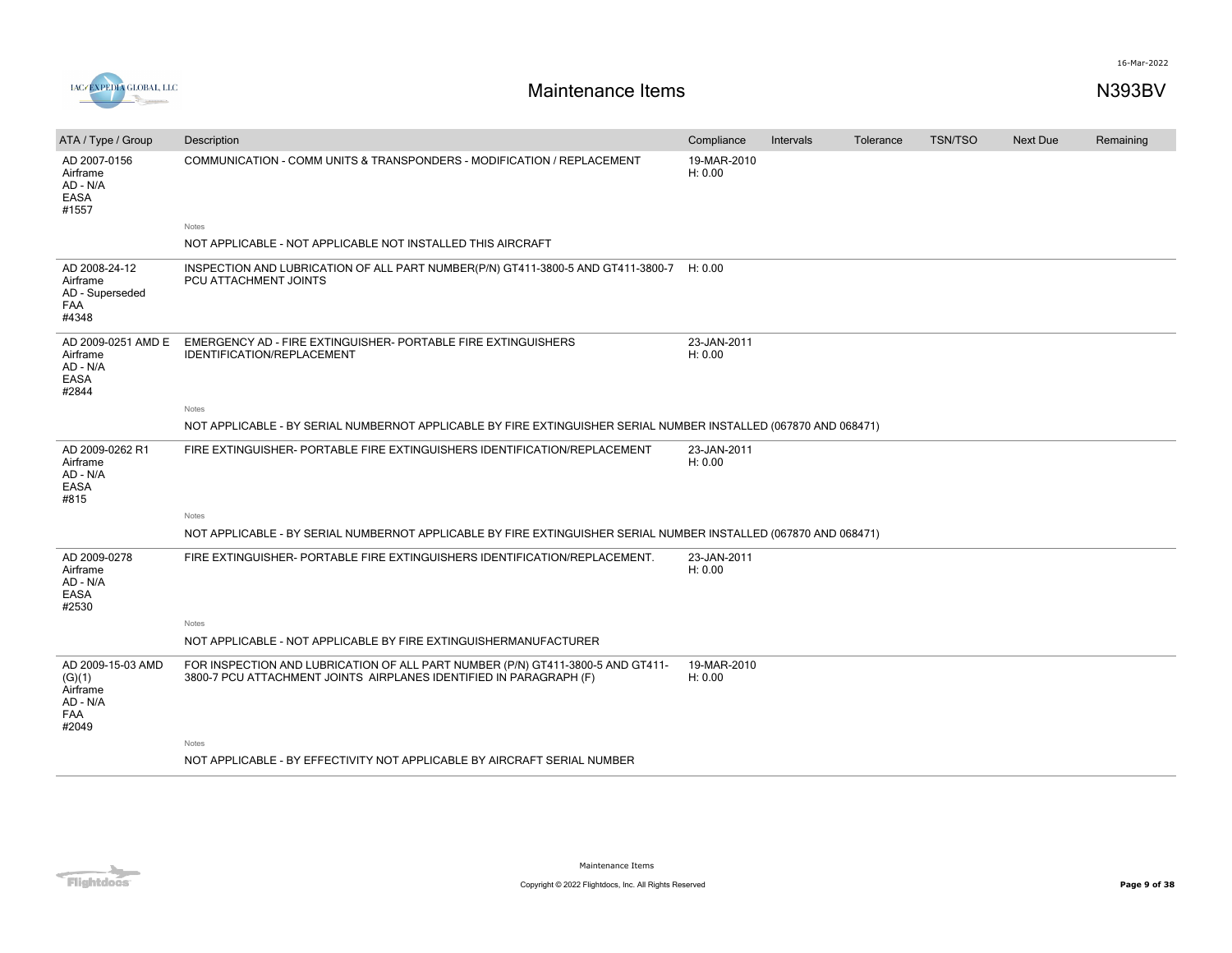

| ATA / Type / Group                                                        | Description                                                                                                                                               | Compliance                      | Intervals | Tolerance | <b>TSN/TSO</b> | <b>Next Due</b> | Remaining |
|---------------------------------------------------------------------------|-----------------------------------------------------------------------------------------------------------------------------------------------------------|---------------------------------|-----------|-----------|----------------|-----------------|-----------|
| AD 2009-15-03 AMD<br>(G)(2)<br>Airframe<br>AD - N/A<br><b>FAA</b><br>#900 | FOR INSPECTION AND LUBRICATION OF ALL PART NUMBER (P/N) GT411-3800-5 AND GT411-<br>3800-7 PCU ATTACHMENT JOINTS AIRPLANES NOT IDENTIFIED IN PARAGRAPH (F) | 19-MAR-2010<br>H: 0.00          |           |           |                |                 |           |
|                                                                           | Notes                                                                                                                                                     |                                 |           |           |                |                 |           |
|                                                                           | NOT APPLICABLE - BY EFFECTIVITY NOT APPLICABLE BY AIRCRAFT SERIAL NUMBER                                                                                  |                                 |           |           |                |                 |           |
| AD 2009-15-03<br>Airframe<br>AD - N/A<br><b>FAA</b><br>#2909              | INSPECTION AND LUBRICATION OF ALL PART NUMBER(P/N) GT411-3800-5 AND GT411-3800-7<br>PCU ATTACHMENT JOINTS.                                                | 19-MAR-2010<br>H: 0.00          |           |           |                |                 |           |
|                                                                           | Notes                                                                                                                                                     |                                 |           |           |                |                 |           |
|                                                                           | NOT APPLICABLE - BY EFFECTIVITY NOT APPLICABLE BY AIRCRAFT SERIAL NUMBER                                                                                  |                                 |           |           |                |                 |           |
| AD 2009-21-10 R1<br>Airframe<br>AD - N/A<br>FAA<br>#1493                  | INSPECT FORAFFECTED P/N & S/N OF AVOX & BE AEROSPACE 02 BOTTLES                                                                                           | 23-JAN-2011<br>H: 0.00          |           |           |                |                 |           |
|                                                                           | Notes                                                                                                                                                     |                                 |           |           |                |                 |           |
|                                                                           | NOT APPLICABLE - BY PART NUMBERNOT APPLICABLE BY OXYGEN CYLINDER PART NUMBER INSTALLED (GC481-0090-5                                                      |                                 |           |           |                |                 |           |
| AD 2010-0062 R1<br>Airframe<br>AD - N/A<br><b>EASA</b><br>#2171           | PORTABLE HALON 1211 FIRE EXTINGUISHER- IDENTIFICATION/REPLACEMENT                                                                                         | 23-JAN-2011<br>H: 0.00          |           |           |                |                 |           |
|                                                                           | Notes                                                                                                                                                     |                                 |           |           |                |                 |           |
|                                                                           | NOT APPLICABLE - BY SERIAL NUMBERNOT APPLICABLE BY FIRE EXTINGUISHER SERIAL NUMBER INSTALLED (067870 AND 068471)                                          |                                 |           |           |                |                 |           |
| AD 2010-0075<br>Engine 1<br>AD - N/A<br><b>EASA</b><br>#410               | NO. 1 ENGINE - ENGINE - HIGH PRESSURE (HP) TURBINE DISCS STAGE 1 AND 2 ASSEMBLY<br>LIFE LIMITS - MODIFICATION                                             | 21-JAN-2011<br>H: 11.80<br>C: 6 |           |           |                |                 |           |
|                                                                           | Notes                                                                                                                                                     |                                 |           |           |                |                 |           |
|                                                                           | NOT APPLICABLE - NO ACTION REQUIRED                                                                                                                       |                                 |           |           |                |                 |           |
| AD 2010-0075<br>Engine 2<br>AD - N/A<br><b>EASA</b><br>#1316              | NO. 2 ENGINE - ENGINE - HIGH PRESSURE (HP) TURBINE DISCS STAGE 1 AND 2 ASSEMBLY<br>LIFE LIMITS - MODIFICATION                                             | 21-JAN-2011<br>H: 11.80<br>C: 6 |           |           |                |                 |           |
|                                                                           | Notes                                                                                                                                                     |                                 |           |           |                |                 |           |
|                                                                           | NOT APPLICABLE - NO ACTION REQUIRED                                                                                                                       |                                 |           |           |                |                 |           |
|                                                                           |                                                                                                                                                           |                                 |           |           |                |                 |           |

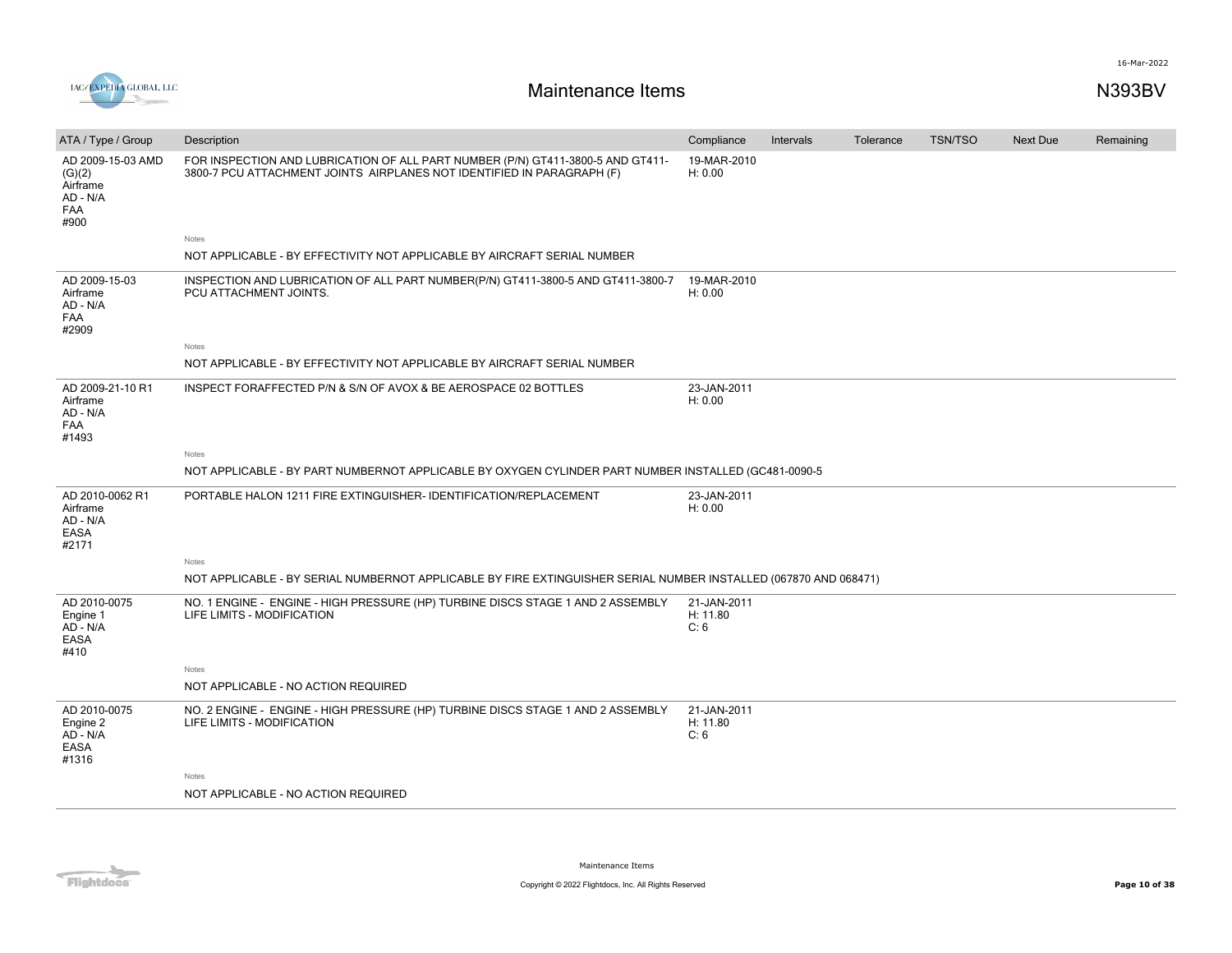

| ATA / Type / Group                                             | Description                                                                                                                                              | Compliance                      | Intervals | Tolerance | <b>TSN/TSO</b> | Next Due | Remaining |
|----------------------------------------------------------------|----------------------------------------------------------------------------------------------------------------------------------------------------------|---------------------------------|-----------|-----------|----------------|----------|-----------|
| AD 2010-0076<br>Engine 1<br>AD - N/A<br><b>EASA</b><br>#977    | NO. 1 ENGINE - ENGINE - HIGH PRESSURE (HP) TURBINE DISCS STAGE 1 AND 2 ASSEMBLY<br>LIFE LIMITS - MODIFICATION.                                           | 21-JAN-2011<br>H: 11.80<br>C: 6 |           |           |                |          |           |
|                                                                | Notes                                                                                                                                                    |                                 |           |           |                |          |           |
|                                                                | NOT APPLICABLE - BY TYPE VARIANTS                                                                                                                        |                                 |           |           |                |          |           |
| AD 2010-0076<br>Engine 2<br>AD - N/A<br>EASA<br>#38            | NO. 2 ENGINE - ENGINE - HIGH PRESSURE (HP) TURBINE DISCS STAGE 1 AND 2 ASSEMBLY<br>LIFE LIMITS - MODIFICATION.                                           | 21-JAN-2011<br>H: 11.80<br>C: 6 |           |           |                |          |           |
|                                                                | Notes                                                                                                                                                    |                                 |           |           |                |          |           |
|                                                                | NOT APPLICABLE - BY TYPE VARIANTS                                                                                                                        |                                 |           |           |                |          |           |
| AD 2010-0077<br>Engine 1<br>AD - N/A<br>EASA<br>#1774          | NO. 1 ENGINE - ENGINE - GENERAL - CHANGE OF LIFE CYCLE COUNTING METHOD<br>FORTOUCH-AND-GO AND OVERSHOOT                                                  | 21-JAN-2011<br>H: 11.80<br>C: 6 |           |           |                |          |           |
|                                                                | Notes                                                                                                                                                    |                                 |           |           |                |          |           |
|                                                                | NOT APPLICABLE - NO ACTION REQUIRED DUE TO CYCLES WITH IN LIFE LIMITATION                                                                                |                                 |           |           |                |          |           |
| AD 2010-0077<br>Engine 2<br>$AD - N/A$<br><b>EASA</b><br>#1106 | NO. 2 ENGINE - ENGINE - GENERAL - CHANGE OF LIFE CYCLE COUNTING METHOD<br>FORTOUCH-AND-GO AND OVERSHOOT                                                  | 21-JAN-2011<br>H: 11.80<br>C: 6 |           |           |                |          |           |
|                                                                | Notes                                                                                                                                                    |                                 |           |           |                |          |           |
|                                                                | NOT APPLICABLE - NO ACTION REQUIRED DUE TO CYCLES WITHIN LIFE LIMITATION                                                                                 |                                 |           |           |                |          |           |
| AD 2010-01-03<br>Airframe<br>AD - N/A<br>FAA<br>#2091          | FIRE FIGHTING ENTERPRISES LIMITED PORTABLE HALON 1211 FIRE EXTINGUISHERS AS<br>INSTALLED ON VARIOUS TRANSPORT AIRPLANES, SMALL AIRPLANES, AND ROTORCRAFT | 23-JAN-2011<br>H: 0.00          |           |           |                |          |           |
|                                                                | Notes                                                                                                                                                    |                                 |           |           |                |          |           |
|                                                                | NOT APPLICABLE - BY SERIAL NUMBERNOT APPLICABLE BY FIRE EXTINGUISHER SERIAL NUMBER INSTALLED (067870 AND 068471)                                         |                                 |           |           |                |          |           |
| AD 2010-0152<br>Airframe<br>AD - N/A<br>EASA<br>#396           | OXYGEN MASK REGULATOR- MODIFICATION                                                                                                                      | 23-JAN-2011<br>H: 0.00          |           |           |                |          |           |
|                                                                | Notes                                                                                                                                                    |                                 |           |           |                |          |           |

NOT APPLICABLE - BY PART NUMBERNOT APPLICABLE BY PART NUMBER INSTALLED (MF10-08-01)

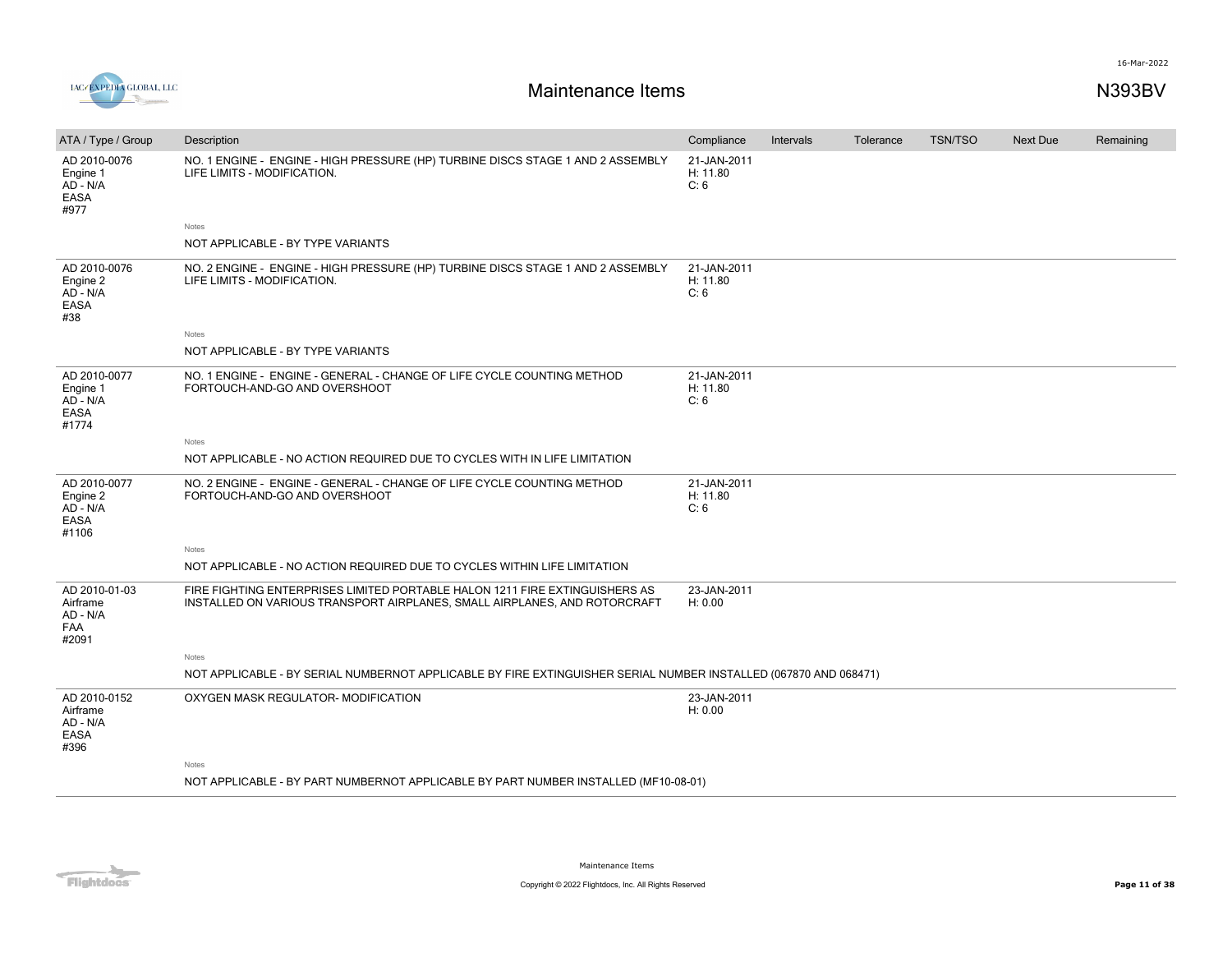

| ATA / Type / Group                                                               | Description                                                                                                                                                                                                           | Compliance             | Intervals | Tolerance | <b>TSN/TSO</b> | <b>Next Due</b> | Remaining |
|----------------------------------------------------------------------------------|-----------------------------------------------------------------------------------------------------------------------------------------------------------------------------------------------------------------------|------------------------|-----------|-----------|----------------|-----------------|-----------|
| AD 2010-04-16<br>Airframe<br>AD - N/A<br><b>FAA</b><br>#1263                     | SICLI HALON 1211 PORTABLE FIRE EXTINGUISHERS AS INSTALLED ON VARIOUS AIRPLANES<br>AND ROTORCRAFT                                                                                                                      | 23-JAN-2011<br>H: 0.00 |           |           |                |                 |           |
|                                                                                  | Notes                                                                                                                                                                                                                 |                        |           |           |                |                 |           |
|                                                                                  | NOT APPLICABLE - NOT APPLICABLE BY FIRE EXTINGUISHERMANUFACTURER INSTALLED (KIDDE AEROSPACE)                                                                                                                          |                        |           |           |                |                 |           |
| AD 2010-07-02<br>Airframe<br>AD - N/A<br>FAA<br>#1669                            | APPLIANCE AD - HONEYWELL - PRIMUS II RNZ-850()/-851() INTEGRATED NAVIGATION UNITS 23-JAN-2011<br>- INSPECTION TO DETERMINE P/N - MOD LEVEL - TO ENSURE ACCURATE LOCALIZER&<br><b>GLIDESLOPE DEVIATION INDICATIONS</b> | H: 0.00                |           |           |                |                 |           |
|                                                                                  | Notes                                                                                                                                                                                                                 |                        |           |           |                |                 |           |
|                                                                                  | NOT APPLICABLE - BY PART NUMBERNOT APPLICABLE INU PART NUMBER INSTALLED (7510100-631), THIS AD SUPERSEDES AD 2006-22-05                                                                                               |                        |           |           |                |                 |           |
| AD 2010-07-02 AMD<br>(L) (AMOC)<br>Airframe<br>AD - N/A<br>FAA<br>#3943          | INSPECTION TO DETERMINE MOD LEVEL TO ENSURE THAT THE NRM IS AT MOD T<br><b>CONFIGURATION</b>                                                                                                                          | H: 0.00                |           |           |                |                 |           |
| AD 2010-07-02 AMD<br>$(H)$ (AMOC)<br>Airframe<br>AD - N/A<br><b>FAA</b><br>#3676 | REVISE THE LIMITATIONS SECTION OF THE AFM TO INCLUDE "FLIGHT LIMITATIONS"                                                                                                                                             | H: 0.00                |           |           |                |                 |           |
| AD 2010-09-04<br>Airframe<br>AD - N/A<br>FAA<br>#4674                            | TO PROVIDE THE FLIGHTCREW WITH PROCEDURES TO RECOVER FROM OR WORK AROUND<br>THESE SOFTWARE ANOMALIES DURING FLIGHT                                                                                                    |                        |           |           |                |                 |           |
|                                                                                  | <b>Notes</b>                                                                                                                                                                                                          |                        |           |           |                |                 |           |
|                                                                                  | N/A PER EQUIPMENT INSTALLED                                                                                                                                                                                           |                        |           |           |                |                 |           |
| AD 2010-11-05<br>Airframe<br>AD - N/A<br>FAA<br>#728                             | AVOX SYSTEMS AND BIE AEROSPACE TO PREVENT AN OXYGEN CYLINDERFROM<br><b>RUPTURING</b>                                                                                                                                  | 12-SEP-2012<br>H: 0.00 |           |           |                |                 |           |
|                                                                                  | <b>Notes</b>                                                                                                                                                                                                          |                        |           |           |                |                 |           |
|                                                                                  | NOT APPLICABLE - N/A BY P/N                                                                                                                                                                                           |                        |           |           |                |                 |           |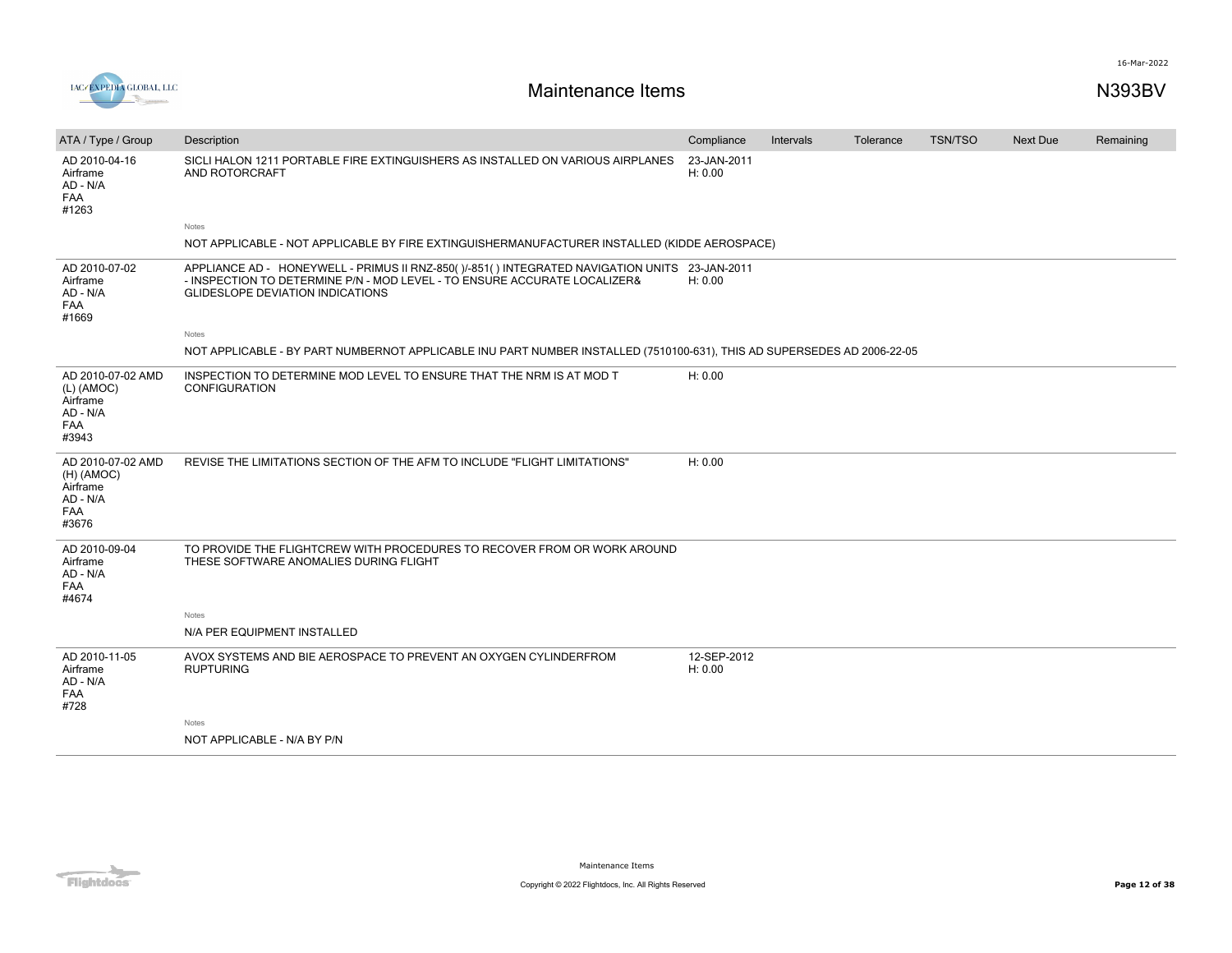



| ATA / Type / Group                                         | Description                                                                           | Compliance                     | Intervals | Tolerance | <b>TSN/TSO</b> | <b>Next Due</b> | Remaining |
|------------------------------------------------------------|---------------------------------------------------------------------------------------|--------------------------------|-----------|-----------|----------------|-----------------|-----------|
|                                                            |                                                                                       |                                |           |           |                |                 |           |
| AD 2010-12-09<br>Airframe<br>AD - N/A<br>FAA<br>#4675      | TO PREVENT FUEL LEAKAGE IN THE APU COMPARTMENT                                        |                                |           |           |                |                 |           |
|                                                            | Notes                                                                                 |                                |           |           |                |                 |           |
|                                                            | N/A BY PN INSTALLED                                                                   |                                |           |           |                |                 |           |
| AD 2010-23-08<br>Airframe<br>AD - N/A<br>FAA<br>#2038      | INSPECT TO DETERMINE THE SERIAL NUMBEROF THE INSTALLED RAM AIR TURBINE (RAT)          | 23-JAN-2011<br>H: 0.00         |           |           |                |                 |           |
|                                                            | Notes                                                                                 |                                |           |           |                |                 |           |
|                                                            | NOT APPLICABLE - BY SERIAL NUMBERNOT APPLICABLE BY RAT SERIAL NUMBER INSTALLED (0504) |                                |           |           |                |                 |           |
| $-16538$<br>Engine 1<br>AD - Complied With<br>FAA<br>#4100 | AD 2010-25-05 AMD 39 NO. 1 ENGINE - DECLARED SAFE CYCLIC LIFE FORHPT STG 1 & 2 DISCS  | H: 14.10<br>C:7                |           |           |                |                 |           |
|                                                            | Notes                                                                                 |                                |           |           |                |                 |           |
|                                                            | COMPLIED WITH - AT COMPLETION                                                         |                                |           |           |                |                 |           |
| $-16538$<br>Engine 2<br>AD - Complied With<br>FAA<br>#2979 | AD 2010-25-05 AMD 39 NO. 2 ENGINE - DECLARED SAFE CYCLIC LIFE FORHPT STG 1 & 2 DISCS  | 27-JAN-2011<br>H: 14.10<br>C:7 |           |           |                |                 |           |
|                                                            | Notes                                                                                 |                                |           |           |                |                 |           |
|                                                            | COMPLIED WITH - AT COMPLETION                                                         |                                |           |           |                |                 |           |
| AD 2011-0090 R1<br>Airframe<br>AD - N/A<br>EASA<br>#598    | OXYGEN MASK REGULATORINFLATABLE HARNESS - INDENTIFICATION/REPLACEMENT                 | 12-SEP-2012<br>H: 0.00         |           |           |                |                 |           |
|                                                            | Notes                                                                                 |                                |           |           |                |                 |           |
|                                                            | NOT APPLICABLE - N/A BY S/N                                                           |                                |           |           |                |                 |           |
| AD 2011-0098<br>Airframe<br>AD - N/A<br>EASA<br>#935       | EQUIPMENT & FURNISHINGS - PASSENGERSEAT - REPLACEMENT                                 | 12-SEP-2012<br>H: 0.00         |           |           |                |                 |           |
|                                                            | Notes                                                                                 |                                |           |           |                |                 |           |
|                                                            | NOT APPLICABLE - BY AIRCRAFT TYPE                                                     |                                |           |           |                |                 |           |
|                                                            |                                                                                       |                                |           |           |                |                 |           |

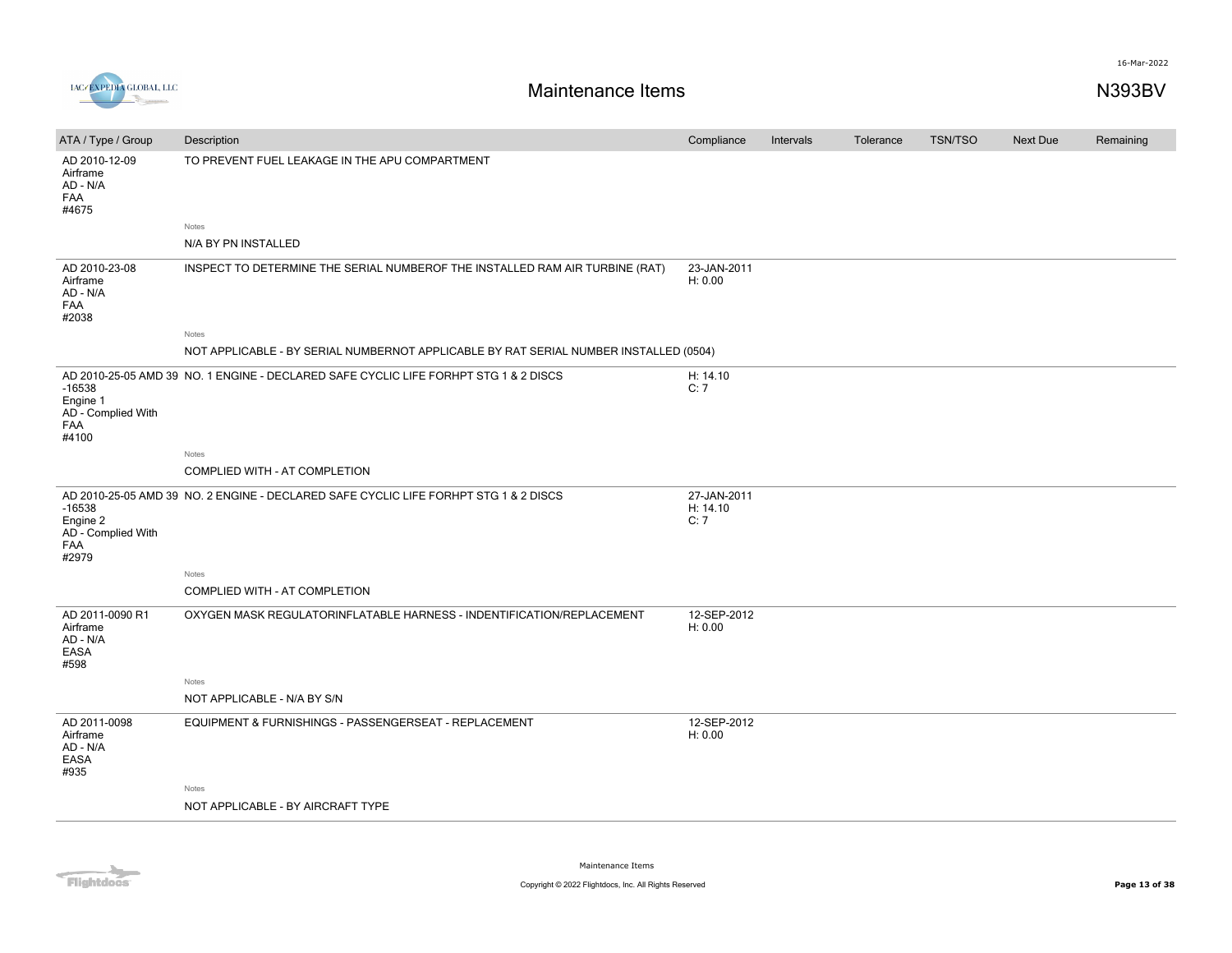

| ATA / Type / Group                                                                      | Description                                                                                                                                                                                                                                                                                           | Compliance             | <b>Intervals</b> | Tolerance | <b>TSN/TSO</b> | <b>Next Due</b> | Remaining |
|-----------------------------------------------------------------------------------------|-------------------------------------------------------------------------------------------------------------------------------------------------------------------------------------------------------------------------------------------------------------------------------------------------------|------------------------|------------------|-----------|----------------|-----------------|-----------|
| AD 2011-01-09<br>Airframe<br>AD - N/A<br><b>FAA</b><br>#2903                            | APPLIANCE AD - B/E AEROSPACE PROTECTIVE BREATHING EQUIPMENT (PBE) PART<br>NUMBER119003-11 INSTALLED ON VARIOUS TRANSPORT AIRPLANES<br>Notes<br>NOT APPLICABLE - INCORPORATION OF B/E AEROSPACE SB 119003-35-5 NOT APPLICABLE BY PBE S/N INSTALLED (003-49741M)                                        | 23-JAN-2011<br>H: 0.00 |                  |           |                |                 |           |
| AD 2011-01-10<br>Airframe<br>AD - Complied With<br><b>FAA</b><br>#2920                  | HYDRAULIC SYSTEM LINES - RELOCATE THE NO. 2 AND NO. 3 HYDRAULIC SYSTEM LINES IN<br>THE WING AUXILIARY SPARAREA ON THE LEFT SIDE OF THE AIRCRAFT, AND MODIFY THE<br>LEFT WING RIB AND LEFT AND RIGHT DEBRIS SHIELDS<br>Notes<br>COMPLIED WITH - AT COMPLETION INCORPORATION OF BOMBARDIERSB 700-29-021 | 23-JAN-2011<br>H: 0.00 |                  |           |                |                 |           |
| AD 2011-12-01<br>Airframe<br>AD - N/A<br>FAA<br>#2626                                   | PREVENT ACCELERATED FIRES AND INJURIES TO THE FLIGHTCREW AND PASSENGERS<br>Notes                                                                                                                                                                                                                      | 12-SEP-2012<br>H: 0.00 |                  |           |                |                 |           |
|                                                                                         | NOT APPLICABLE - N/A BY AIRCRAFT TYPE                                                                                                                                                                                                                                                                 |                        |                  |           |                |                 |           |
| AD 2011-14-08<br>Airframe<br>AD - N/A<br><b>FAA</b><br>#2067                            | B/E AEROSPACE, CONTINUOUS FLOW PASSENGEROXYGEN MASK ASSEMBLY, PART<br>NUMBERS 174006-(), 174080-(), 174085-(), 174095-(), 174097-(), AND 174098-()                                                                                                                                                    | 12-SEP-2012<br>H: 0.00 |                  |           |                |                 |           |
|                                                                                         | Notes<br>NOT APPLICABLE - N/A BY APPROVAL HOLDER                                                                                                                                                                                                                                                      |                        |                  |           |                |                 |           |
| AD 2011-21-08<br>Airframe<br>AD - N/A<br>FAA<br>#4676                                   | TO IDENTIFY AND CORRECT UNSAFE CONDITION ON SICMA AERO SEAT PASSENGER SEAT<br><b>ASSEMBLIES</b>                                                                                                                                                                                                       |                        |                  |           |                |                 |           |
|                                                                                         | Notes                                                                                                                                                                                                                                                                                                 |                        |                  |           |                |                 |           |
|                                                                                         | N/A BY PN IN STALLED                                                                                                                                                                                                                                                                                  |                        |                  |           |                |                 |           |
| AD 2011-22-01 AMD<br>$(E)$ (3)<br>Engine 1<br>AD - Complied With<br><b>FAA</b><br>#4588 | NO. 1 ENGINE - DETERMINE ROLLS-ROYCE DEUTSCHLAND LTD & CO KG (RRD) BR700-710<br>SERIES TURBOFAN ENGINES - LIFE CYCLE COUNTING METHOD FORTOUCH-AND-GO AND<br>OVERSHOOT THE NUMBER OF TOUCH-AND-GO'S AND OVERSHOOTS THAT EACH INDIVIDUAL<br><b>CRITICAL PART EXCEPT T</b>                               | H: 292.60<br>C: 134    |                  |           |                |                 |           |
|                                                                                         | Notes                                                                                                                                                                                                                                                                                                 |                        |                  |           |                |                 |           |
|                                                                                         | COMPLIED WITH - BY THE OPERATOR                                                                                                                                                                                                                                                                       |                        |                  |           |                |                 |           |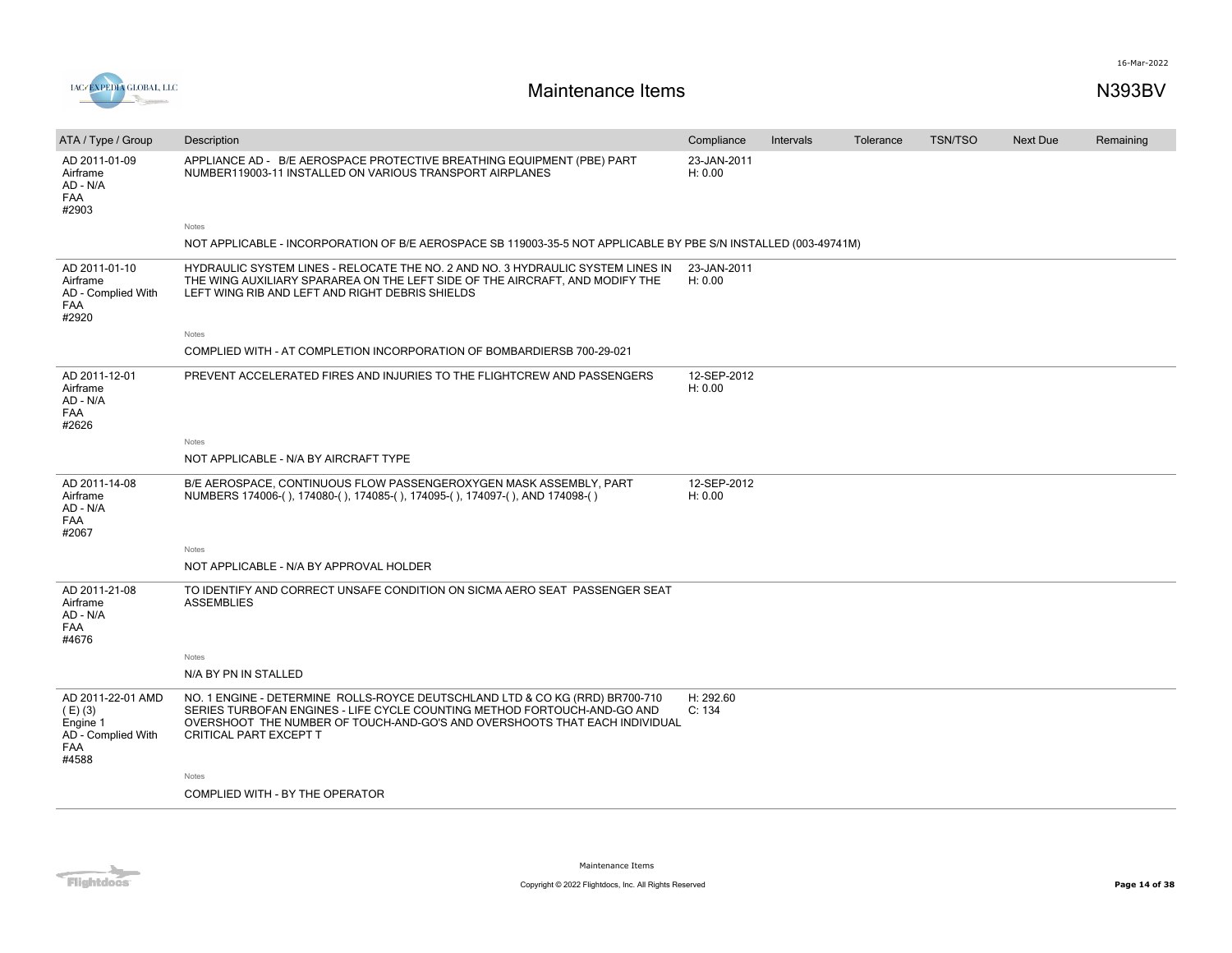



| ATA / Type / Group                                                                          | Description                                                                                                                                                                                                                                                                  | Compliance                         | Intervals | Tolerance | <b>TSN/TSO</b> | Next Due | Remaining |
|---------------------------------------------------------------------------------------------|------------------------------------------------------------------------------------------------------------------------------------------------------------------------------------------------------------------------------------------------------------------------------|------------------------------------|-----------|-----------|----------------|----------|-----------|
| AD 2011-22-01 AMD<br>$(E)$ (1) (2)<br>Engine 1<br>AD - Complied With<br><b>FAA</b><br>#4243 | NO. 1 ENGINE - REVISE ROLLS-ROYCE DEUTSCHLAND LTD & CO KG (RRD) BR700-710 SERIES H: 292.60<br>TURBOFAN ENGINES - LIFE CYCLE COUNTING METHOD FORTOUCH-AND-GO AND<br>OVERSHOOT THE AIRWORTHINESS LIMITATIONS SECTION (ALS) OF THE OPERATORS'<br>APPROVED MAINTENANCE PROGRAM   | C: 134                             |           |           |                |          |           |
|                                                                                             | <b>Notes</b>                                                                                                                                                                                                                                                                 |                                    |           |           |                |          |           |
|                                                                                             | COMPLIED WITH - BY THE OPERATOR                                                                                                                                                                                                                                              |                                    |           |           |                |          |           |
| AD 2011-22-01<br>Engine 1<br>AD - Complied With<br>FAA<br>#2426                             | NO. 1 ENGINE - ROLLS-ROYCE DEUTSCHLAND LTD & CO KG (RRD) BR700-710 SERIES<br>TURBOFAN ENGINES - LIFE CYCLE COUNTING METHOD FORTOUCH-AND-GO AND<br><b>OVERSHOOT</b>                                                                                                           | 16-FEB-2012<br>H: 292.60<br>C: 134 |           |           |                |          |           |
|                                                                                             | Notes                                                                                                                                                                                                                                                                        |                                    |           |           |                |          |           |
|                                                                                             | COMPLIED WITH - BY THE OPERATOR                                                                                                                                                                                                                                              |                                    |           |           |                |          |           |
| AD 2011-22-01 AMD<br>$(E)$ (3)<br>Engine 2<br>AD - Complied With<br><b>FAA</b><br>#816      | NO. 2 ENGINE - DETERMINE ROLLS-ROYCE DEUTSCHLAND LTD & CO KG (RRD) BR700-710<br>SERIES TURBOFAN ENGINES - LIFE CYCLE COUNTING METHOD FORTOUCH-AND-GO AND<br>OVERSHOOT THE NUMBER OF TOUCH-AND-GO'S AND OVERSHOOTS THAT EACH INDIVIDUAL C: 134<br>CRITICAL PART EXCEPT T      | 16-FEB-2012<br>H: 292.60           |           |           |                |          |           |
|                                                                                             | <b>Notes</b>                                                                                                                                                                                                                                                                 |                                    |           |           |                |          |           |
|                                                                                             | COMPLIED WITH - BY THE OPERATOR                                                                                                                                                                                                                                              |                                    |           |           |                |          |           |
| AD 2011-22-01 AMD<br>$(E)$ (1) (2)<br>Engine 2<br>AD - Complied With<br><b>FAA</b><br>#1471 | NO. 2 ENGINE - REVISE ROLLS-ROYCE DEUTSCHLAND LTD & CO KG (RRD) BR700-710 SERIES 16-FEB-2012<br>TURBOFAN ENGINES - LIFE CYCLE COUNTING METHOD FORTOUCH-AND-GO AND<br>OVERSHOOT THE AIRWORTHINESS LIMITATIONS SECTION (ALS) OF THE OPERATORS'<br>APPROVED MAINTENANCE PROGRAM | H: 292.60<br>C: 134                |           |           |                |          |           |
|                                                                                             | <b>Notes</b>                                                                                                                                                                                                                                                                 |                                    |           |           |                |          |           |
|                                                                                             | COMPLIED WITH - BY THE OPERATOR                                                                                                                                                                                                                                              |                                    |           |           |                |          |           |
| AD 2011-22-01<br>Engine 2<br>AD - Complied With<br><b>FAA</b><br>#1825                      | NO. 2 ENGINE - ROLLS-ROYCE DEUTSCHLAND LTD & CO KG (RRD) BR700-710 SERIES<br>TURBOFAN ENGINES - LIFE CYCLE COUNTING METHOD FORTOUCH-AND-GO AND<br><b>OVERSHOOT</b>                                                                                                           | 16-FEB-2012<br>H: 292.60<br>C: 134 |           |           |                |          |           |
|                                                                                             | <b>Notes</b>                                                                                                                                                                                                                                                                 |                                    |           |           |                |          |           |
|                                                                                             | COMPLIED WITH - BY THE OPERATOR                                                                                                                                                                                                                                              |                                    |           |           |                |          |           |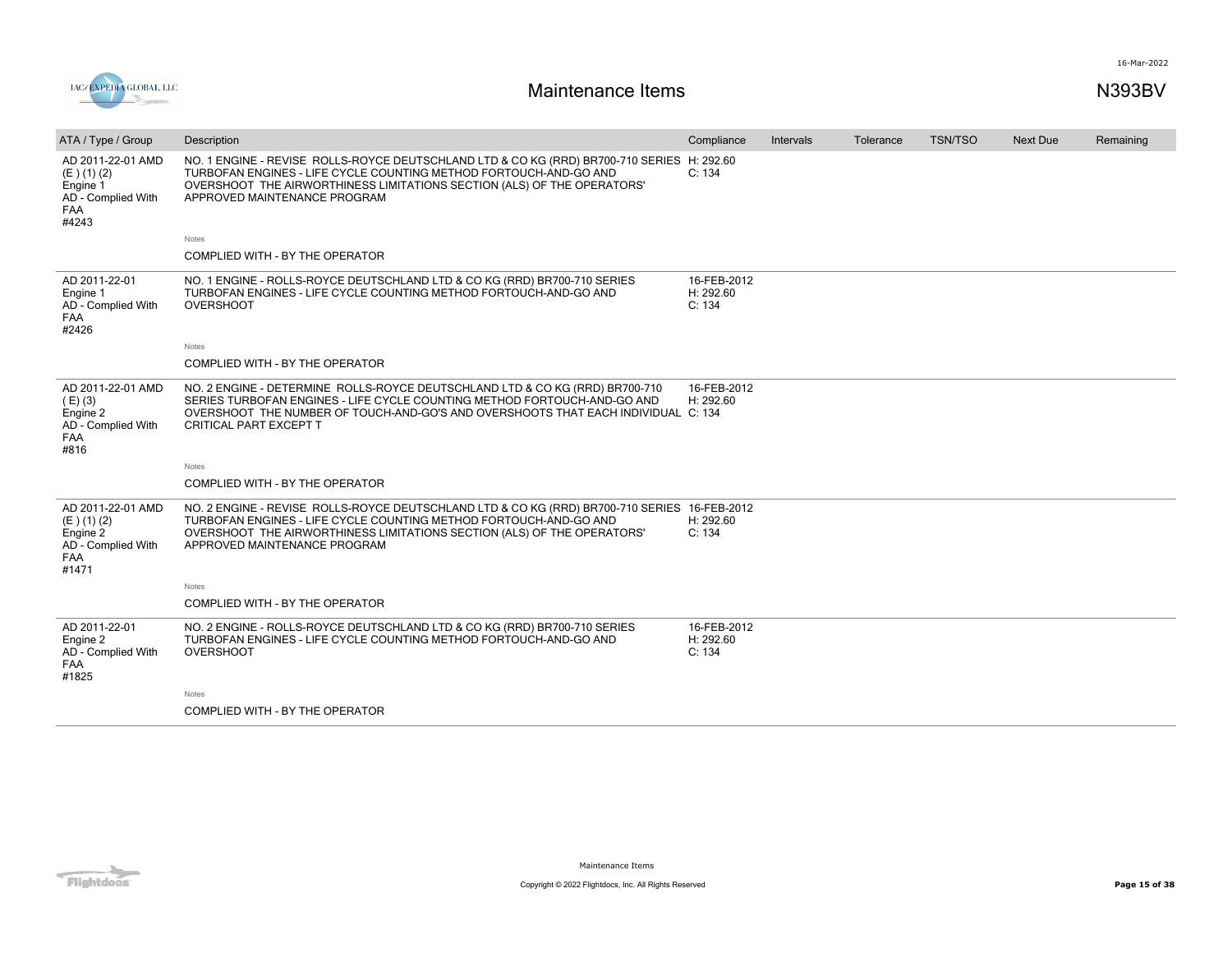

| ATA / Type / Group                                                 | Description                                                                                                                                                              | Compliance                         | Intervals | Tolerance | <b>TSN/TSO</b> | <b>Next Due</b> | Remaining |
|--------------------------------------------------------------------|--------------------------------------------------------------------------------------------------------------------------------------------------------------------------|------------------------------------|-----------|-----------|----------------|-----------------|-----------|
| AD 2012-0037<br>Airframe<br>AD - N/A<br>EASA<br>#1367              | FIRE PROTECTION - HAND OPERATED FIRE EXTINGUISHER- MODIFICATION<br>Notes                                                                                                 | 12-SEP-2012<br>H: 0.00             |           |           |                |                 |           |
|                                                                    | NOT APPLICABLE - N/A BY P/N                                                                                                                                              |                                    |           |           |                |                 |           |
| AD 2012-02-08<br>Airframe<br>AD - Complied With<br>FAA<br>#708     | APPLIANCE AD - AVIATION COMMUNICATION & SURVEILLANCE SYSTEMS (ACSS) TRAFFIC<br>ALERT AND COLLISION AVOIDANCE SYSTEM (TCAS) UNITS                                         | 14-MAR-2013<br>H: 430.70           |           |           |                |                 |           |
|                                                                    | Notes                                                                                                                                                                    |                                    |           |           |                |                 |           |
|                                                                    | <b>COMPLIED WITH</b>                                                                                                                                                     |                                    |           |           |                |                 |           |
| AD 2012-0254 AMD<br>(2.2)<br>Airframe<br>AD - N/A<br>EASA<br>#1692 | AMEND - OXYGEN - FLIGHT CREW OXYGEN MASK REGULATOR-IDENTIFICATION /<br>OPERATIONAL PROCEDURE / REPLACEMENT-AIRCRAFT FLIGHT MANUAL (AFM)                                  | 12-DEC-2012<br>H: 426.50<br>L: 209 |           |           |                |                 |           |
|                                                                    | <b>Notes</b>                                                                                                                                                             |                                    |           |           |                |                 |           |
|                                                                    | NOT APPLICABLE - AD 2012-0254 IS N/A DUE TO P/N AND S/N INSTALLED ON AIRCRAFT                                                                                            |                                    |           |           |                |                 |           |
| AD 2012-0254 AMD (1)<br>Airframe<br>AD - N/A<br>EASA<br>#327       | INSPECT/CHECK - OXYGEN - FLIGHT CREW OXYGEN MASK REGULATOR-IDENTIFICATION /<br>OPERATIONAL PROCEDURE / REPLACEMENT-OXYGEN MASK REGULATOR TO INDENTIFY<br>THE P/N AND S/N | 12-DEC-2012<br>H: 426.50<br>L: 209 |           |           |                |                 |           |
|                                                                    | Notes                                                                                                                                                                    |                                    |           |           |                |                 |           |
|                                                                    | NOT APPLICABLE - AD 2012-0254 IS N/A DUE TO P/N AND S/N INSTALLED ON AIRCRAFT                                                                                            |                                    |           |           |                |                 |           |
| AD 2012-0254<br>Airframe<br>AD - N/A<br>EASA<br>#2030              | OXYGEN - FLIGHT CREW OXYGEN MASK REGULATOR-IDENTIFICATION / OPERATIONAL<br>PROCEDURE / REPLACEMENT                                                                       | 12-DEC-2012<br>H: 426.50<br>L: 209 |           |           |                |                 |           |
|                                                                    | Notes                                                                                                                                                                    |                                    |           |           |                |                 |           |
|                                                                    | NOT APPLICABLE - AD 2012-0254 IS N/A DUE TO P/N AND S/N INSTALLED ON AIRCRAFT                                                                                            |                                    |           |           |                |                 |           |
| AD 2012-0254 AMD<br>(2.1)<br>Airframe<br>AD - N/A<br>EASA<br>#1758 | REPLACE - OXYGEN - FLIGHT CREW OXYGEN MASK REGULATOR-IDENTIFICATION /<br>OPERATIONAL PROCEDURE / REPLACEMENT-AFFECTED OXYGEN MASK REGULATOR                              | 12-DEC-2012<br>H: 426.50<br>L: 209 |           |           |                |                 |           |
|                                                                    | Notes                                                                                                                                                                    |                                    |           |           |                |                 |           |
|                                                                    | NOT APPLICABLE - AD 2012-0254 IS N/A DUE TO P/N AND S/N INSTALLED ON AIRCRAFT                                                                                            |                                    |           |           |                |                 |           |

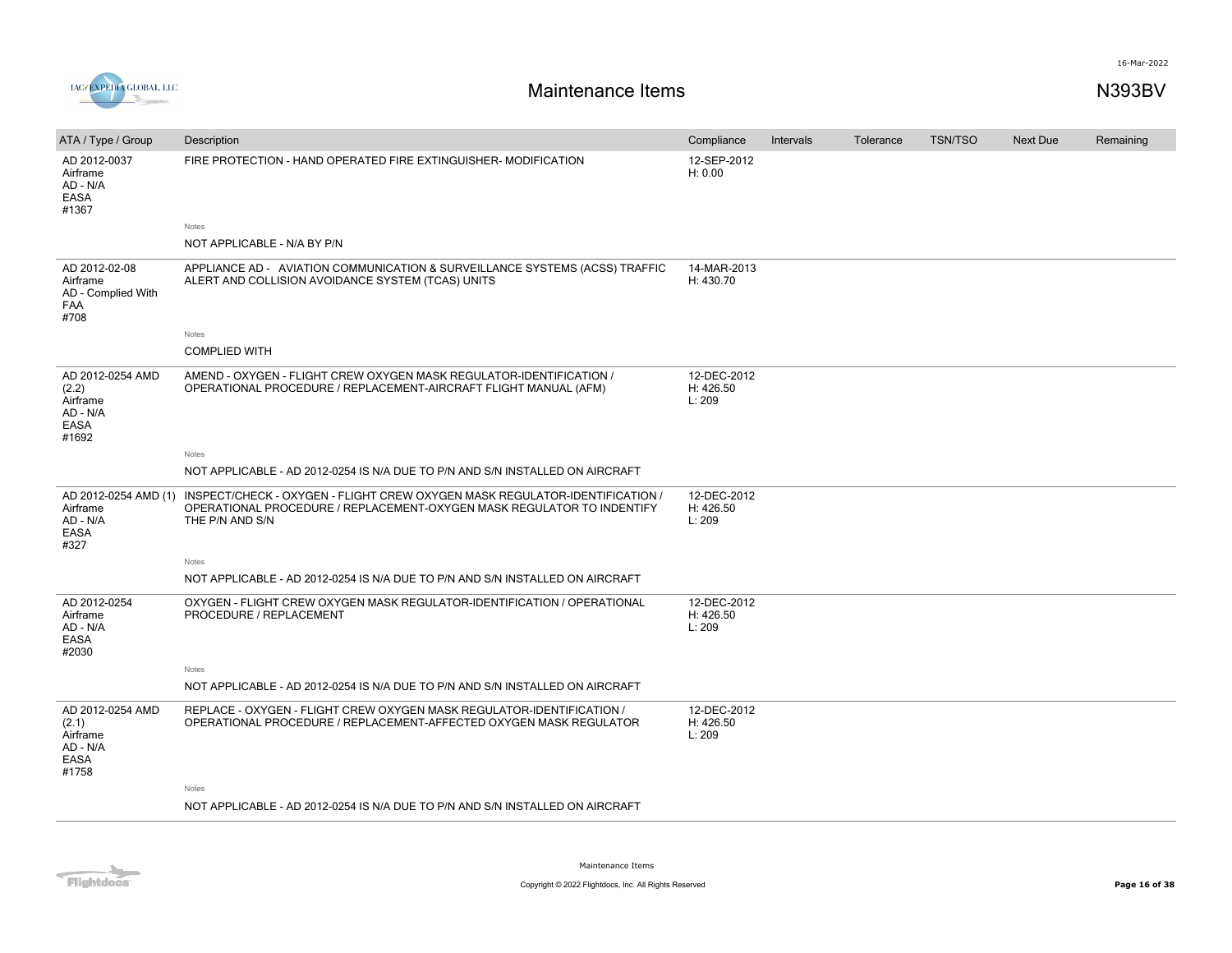

| ATA / Type / Group                                       | Description                                                                                                                                                                                                            | Compliance                         | <b>Intervals</b> | Tolerance | <b>TSN/TSO</b> | Next Due | Remaining |
|----------------------------------------------------------|------------------------------------------------------------------------------------------------------------------------------------------------------------------------------------------------------------------------|------------------------------------|------------------|-----------|----------------|----------|-----------|
| Airframe<br>AD - N/A<br><b>EASA</b><br>#249              | AD 2012-0254 AMD (3) REPLACE - OXYGEN - FLIGHT CREW OXYGEN MASK REGULATOR-IDENTIFICATION /<br>OPERATIONAL PROCEDURE / REPLACEMENT-EACH AFFECTED FLIGHT CREW OXYGEN MASK H: 426.50<br>REGULATOR WITH A SERVICEABLE PART | 12-DEC-2012<br>L: 209              |                  |           |                |          |           |
|                                                          | Notes                                                                                                                                                                                                                  |                                    |                  |           |                |          |           |
|                                                          | NOT APPLICABLE - AD 2012-0254 IS N/A DUE TO P/N AND S/N INSTALLED ON AIRCRAFT                                                                                                                                          |                                    |                  |           |                |          |           |
| (2.2)<br>Airframe<br>AD - N/A<br><b>EASA</b><br>#1665    | AD 2012-0254 R1 AMD AMEND - OXYGEN - FLIGHT CREW OXYGEN MASK REGULATOR-IDENTIFICATION /<br>OPERATIONAL PROCEDURE / REPLACEMENT-THE AIRCRAFT FLIGHT MANUAL (AFM) AND<br><b>INSTALL A PLACARD</b>                        | 12-DEC-2012<br>H: 426.50<br>L: 209 |                  |           |                |          |           |
|                                                          | Notes                                                                                                                                                                                                                  |                                    |                  |           |                |          |           |
|                                                          | NOT APPLICABLE - IS N/A DUE TO P/N AND S/N INSTALLED ON AIRCRAFT                                                                                                                                                       |                                    |                  |           |                |          |           |
| AD 2012-0254 R1<br>Airframe<br>AD - N/A<br>EASA<br>#2011 | APPLIANCE AD - OXYGEN - FLIGHT CREW OXYGEN MASK REGULATOR- IDENTIFICATION /<br>OPERATIONAL PROCEDURE / REPLACEMENT                                                                                                     | 12-DEC-2012<br>H: 426.50<br>L: 209 |                  |           |                |          |           |
|                                                          | Notes                                                                                                                                                                                                                  |                                    |                  |           |                |          |           |
|                                                          | NOT APPLICABLE - IS N/A DUE TO P/N AND S/N INSTALLED ON AIRCRAFT                                                                                                                                                       |                                    |                  |           |                |          |           |
| (1)<br>Airframe<br>AD - N/A<br><b>EASA</b><br>#2589      | AD 2012-0254 R1 AMD INSPECT - OXYGEN - FLIGHT CREW OXYGEN MASK REGULATOR-IDENTIFICATION /<br>OPERATIONAL PROCEDURE / REPLACEMENT-EACH FLIGHT CREW OXYGEN MASK<br>REGULATOR TO IDENTIFY THE P/N AND S/N                 | 12-DEC-2012<br>H: 426.50<br>L: 209 |                  |           |                |          |           |
|                                                          | Notes                                                                                                                                                                                                                  |                                    |                  |           |                |          |           |
|                                                          | NOT APPLICABLE - IS N/A DUE TO P/N AND S/N INSTALLED ON AIRCRAFT                                                                                                                                                       |                                    |                  |           |                |          |           |
| (3)<br>Airframe<br>AD - N/A<br>EASA<br>#1894             | AD 2012-0254 R1 AMD REPLACE - OXYGEN - FLIGHT CREW OXYGEN MASK REGULATOR- IDENTIFICATION /<br>OPERATIONAL PROCEDURE / REPLACEMENT-EACH AFFECTED FLIGHT CREW OXYGEN MASK H: 426.50<br><b>REGULATOR</b>                  | 12-DEC-2012<br>L: 209              |                  |           |                |          |           |
|                                                          | Notes                                                                                                                                                                                                                  |                                    |                  |           |                |          |           |
|                                                          | NOT APPLICABLE - IS N/A DUE TO P/N AND S/N INSTALLED ON AIRCRAFT                                                                                                                                                       |                                    |                  |           |                |          |           |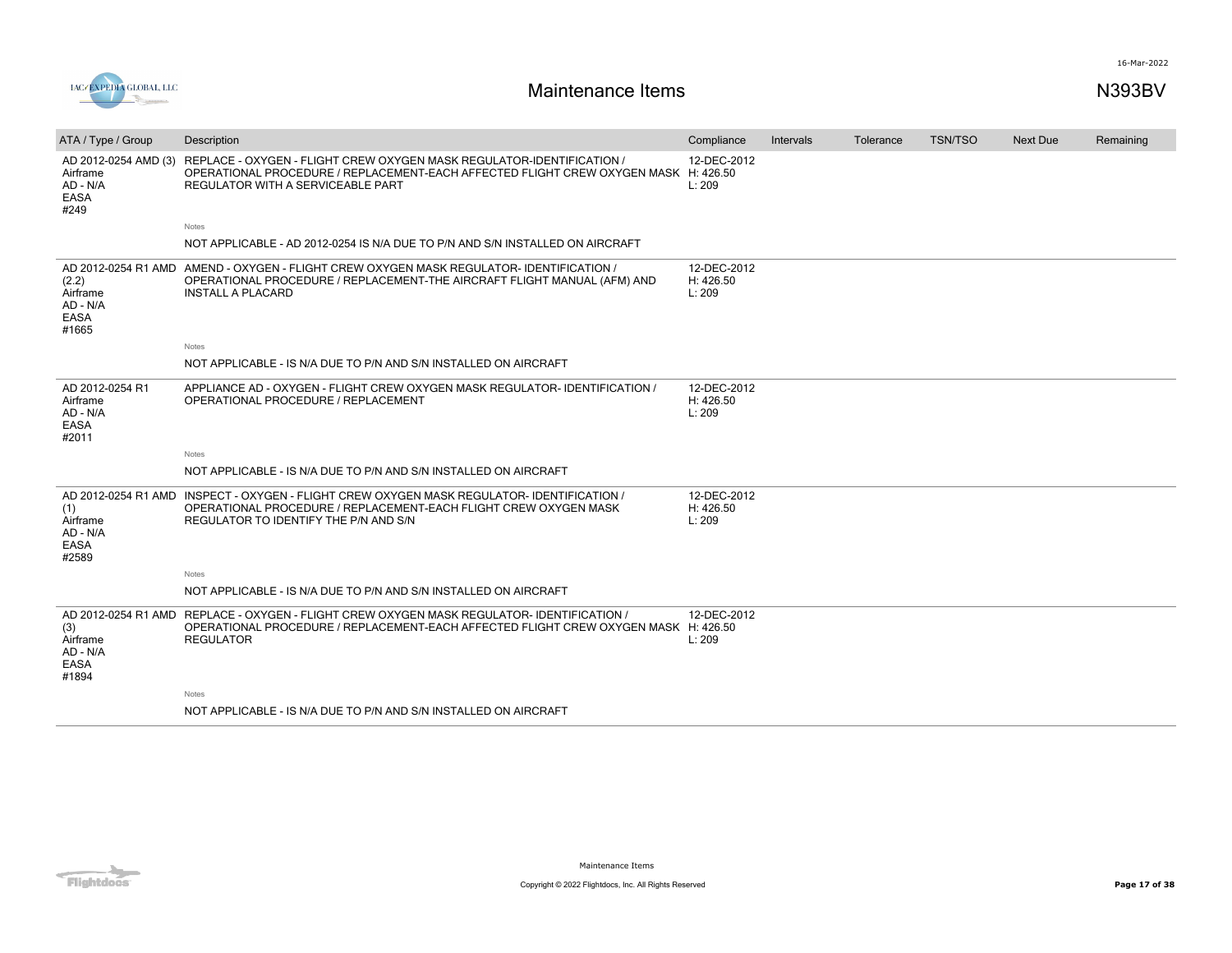

| ATA / Type / Group                                                      | Description                                                                                                                                                                                                            | Compliance                         | Intervals | Tolerance | <b>TSN/TSO</b> | Next Due | Remaining |
|-------------------------------------------------------------------------|------------------------------------------------------------------------------------------------------------------------------------------------------------------------------------------------------------------------|------------------------------------|-----------|-----------|----------------|----------|-----------|
| (2.1)<br>Airframe<br>AD - N/A<br><b>EASA</b><br>#1897                   | AD 2012-0254 R1 AMD REPLACE - OXYGEN - FLIGHT CREW OXYGEN MASK REGULATOR- IDENTIFICATION /<br>OPERATIONAL PROCEDURE / REPLACEMENT-EACH AFFECTED FLIGHT CREW OXYGEN MASK H: 426.50<br>REGULATOR WITH A SERVICEABLE PART | 12-DEC-2012<br>L: 209              |           |           |                |          |           |
|                                                                         | Notes                                                                                                                                                                                                                  |                                    |           |           |                |          |           |
|                                                                         | NOT APPLICABLE - IS N/A DUE TO P/N AND S/N INSTALLED ON AIRCRAFT                                                                                                                                                       |                                    |           |           |                |          |           |
| AD 2012-03-05<br>Airframe<br>AD - N/A<br>FAA<br>#444                    | BOMBARDIERINC., AIRPLANES - DEFORMATION AT THE NECK OF THE PRESSURE<br>REGULATOR BODY ON CERTAIN OXYGEN CYLINDER AND REGULATOR ASSEMBLIES (CRA)                                                                        | 16-FEB-2012<br>H: 292.60<br>L: 134 |           |           |                |          |           |
|                                                                         | <b>Notes</b>                                                                                                                                                                                                           |                                    |           |           |                |          |           |
|                                                                         | NOT APPLICABLE - BY A/C S/N                                                                                                                                                                                            |                                    |           |           |                |          |           |
| AD 2012-03-05 AMD<br>(G)<br>Airframe<br>AD - N/A<br><b>FAA</b><br>#1036 | INSPECTION BOMBARDIERINC., AIRPLANES - DEFORMATION AT THE NECK OF THE<br>PRESSURE REGULATOR BODY ON CERTAIN OXYGEN CYLINDER AND REGULATOR<br>ASSEMBLIES (CRA) OF OXYGEN PRESSURE REGULATORS                            | 16-FEB-2012<br>H: 292.60<br>L: 134 |           |           |                |          |           |
|                                                                         | Notes                                                                                                                                                                                                                  |                                    |           |           |                |          |           |
|                                                                         | NOT APPLICABLE - BY A/C S/N                                                                                                                                                                                            |                                    |           |           |                |          |           |
| AD 2012-03-05 AMD<br>(G)(1)<br>Airframe<br>AD - N/A<br>FAA<br>#1875     | REPLACE BOMBARDIERINC., AIRPLANES - DEFORMATION AT THE NECK OF THE PRESSURE<br>REGULATOR BODY ON CERTAIN OXYGEN CYLINDER AND REGULATOR ASSEMBLIES (CRA)<br>THE AFFECTED OXYGEN CRA                                     | 16-FEB-2012<br>H: 292.60<br>L: 134 |           |           |                |          |           |
|                                                                         | <b>Notes</b>                                                                                                                                                                                                           |                                    |           |           |                |          |           |
|                                                                         | NOT APPLICABLE - BY A/C S/N                                                                                                                                                                                            |                                    |           |           |                |          |           |
| AD 2012-05-01<br>Airframe<br>AD - N/A<br>ANAC<br>#2372                  | GOODYEAR TIRES PART NUMBER 299K63-1 IDENTIFIED IN GOODYEAR AVIATION 2012-32-001, 12-SEP-2012<br>INSTALLED ON CERTAIN TRANSPORT CATEGORY AIRPLANE, INCLUDING BUT NOT LIMITED<br>TO BOMBARDIER CL-600-2B19 AIRPLANES.    | H: 0.00                            |           |           |                |          |           |
|                                                                         | Notes                                                                                                                                                                                                                  |                                    |           |           |                |          |           |
|                                                                         | NOT APPLICABLE - N/A AS PERINSTALLED TIRE'S P/N: MAIN: 382K03-3 NOSE: 217K03-3                                                                                                                                         |                                    |           |           |                |          |           |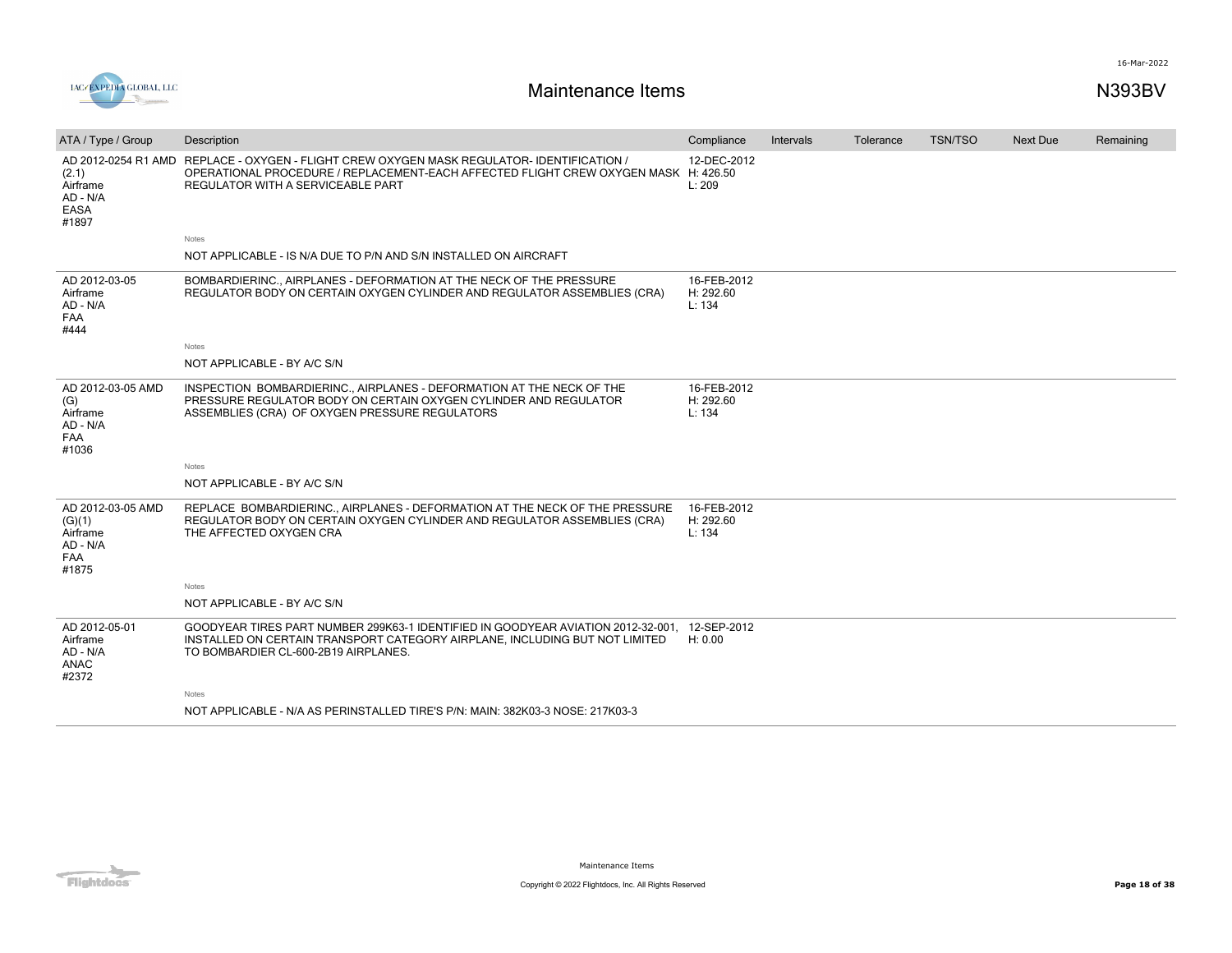

| ATA / Type / Group                                                        | Description                                                                                                                                                                                                                                                      | Compliance          | <b>Intervals</b> | Tolerance | <b>TSN/TSO</b> | <b>Next Due</b> | Remaining |
|---------------------------------------------------------------------------|------------------------------------------------------------------------------------------------------------------------------------------------------------------------------------------------------------------------------------------------------------------|---------------------|------------------|-----------|----------------|-----------------|-----------|
| AD 2012-17-01<br>Airframe<br>AD - N/A<br><b>FAA</b><br>#4677              | TO PREVENT FAILURE OF THE MAIN LANDING GEAR TIRES DURING TAKEOFF OR LANDING                                                                                                                                                                                      |                     |                  |           |                |                 |           |
|                                                                           | Notes                                                                                                                                                                                                                                                            |                     |                  |           |                |                 |           |
|                                                                           | N/A BY PART NUMBER                                                                                                                                                                                                                                               |                     |                  |           |                |                 |           |
| AD 2013-0020<br>Airframe<br>AD - Open<br>EASA<br>#4411                    | APPLIANCE AD - EQUIPMENT & FURNISHINGS - SAFETY BELTS / TORSO RESTRAINT -<br>SYSTEMS - INSPECTION / REPLACEMENT                                                                                                                                                  | H: 0.00             |                  |           |                |                 |           |
| AD 2013-0020 AMD (1)<br>Airframe<br>AD - Open<br>EASA<br>#3310            | INSPECT - EQUIPMENT & FURNISHINGS - SAFETY BELTS / TORSO RESTRAINT-SYSTEMS -<br>INSPECTION / REPLACEMENT THE MARKINGS OF SAFETY BELTS AND/ORTORSO<br>RESTRAINT SYSTEMS, TO DETERMINE IF THEY HAVE BEEN MAINTAINED OR REPAIRED BY<br>ORGANISATIONS OTHER THAN TH  | H: 0.00             |                  |           |                |                 |           |
| AD 2013-0020 AMD (3)<br>Airframe<br>AD - Open<br>EASA<br>#3383            | REMOVE - EQUIPMENT & FURNISHINGS - SAFETY BELTS / TORSO RESTRAINT-SYSTEMS -<br>INSPECTION / REPLACEMENT AND REPLACE BELTS NOT MEETING THE CERTIFICATION<br>REQUIREMENTS ORMAKE RELEVANT SEAT INOPERATIVE                                                         | H: 0.00             |                  |           |                |                 |           |
| AD 2013-0020 AMD (2)<br>Airframe<br>AD - Open<br>EASA<br>#3055            | VERIFY - EQUIPMENT & FURNISHINGS - SAFETY BELTS / TORSO RESTRAINT-SYSTEMS -<br>INSPECTION / REPLACEMENT IF THE ORGANISATION IS LISTED AMONG THE AUTHORIZED<br>MAINTENANCE ORREPAIR ORGANISATION REFERENCE DOCUMENTS QUOTED IN THE REF.<br>PUBLICATIONS SECTION O | H: 0.00             |                  |           |                |                 |           |
| AD 2013-0020 R1<br>Airframe<br>AD - Complied With<br><b>EASA</b><br>#1930 | APPLIANCE AD - EQUIPMENT & FURNISHINGS - SAFETY BELTS / TORSO RESTRAINT SYSTEMS 02-AUG-2013<br>- INSPECTION / REPLACEMENT (SUPERSEDED BY AD 2013-0020R2)                                                                                                         | H: 432.80<br>L: 211 |                  |           |                |                 |           |
|                                                                           | Notes                                                                                                                                                                                                                                                            |                     |                  |           |                |                 |           |
|                                                                           | <b>COMPLIED WITH</b>                                                                                                                                                                                                                                             |                     |                  |           |                |                 |           |
| $-17351$<br>Engine 1<br>AD - N/A<br><b>FAA</b><br>#3886                   | AD 2013-03-17 AMD 39 NO. 1 ENGINE - ENGINE - HPT STAGE 1 AND STAGE 2 DISC - TO PREVENT FAILURE OF DISCS<br>DUE TO STEEL INCLUSIONS - REPLACE AFFECTED DISCS PERAD TABLE 1                                                                                        | H: 0.00             |                  |           |                |                 |           |
|                                                                           | Notes                                                                                                                                                                                                                                                            |                     |                  |           |                |                 |           |
|                                                                           | N/A DUE TO HPT STAGE 1 & 2 DISCS SN'S                                                                                                                                                                                                                            |                     |                  |           |                |                 |           |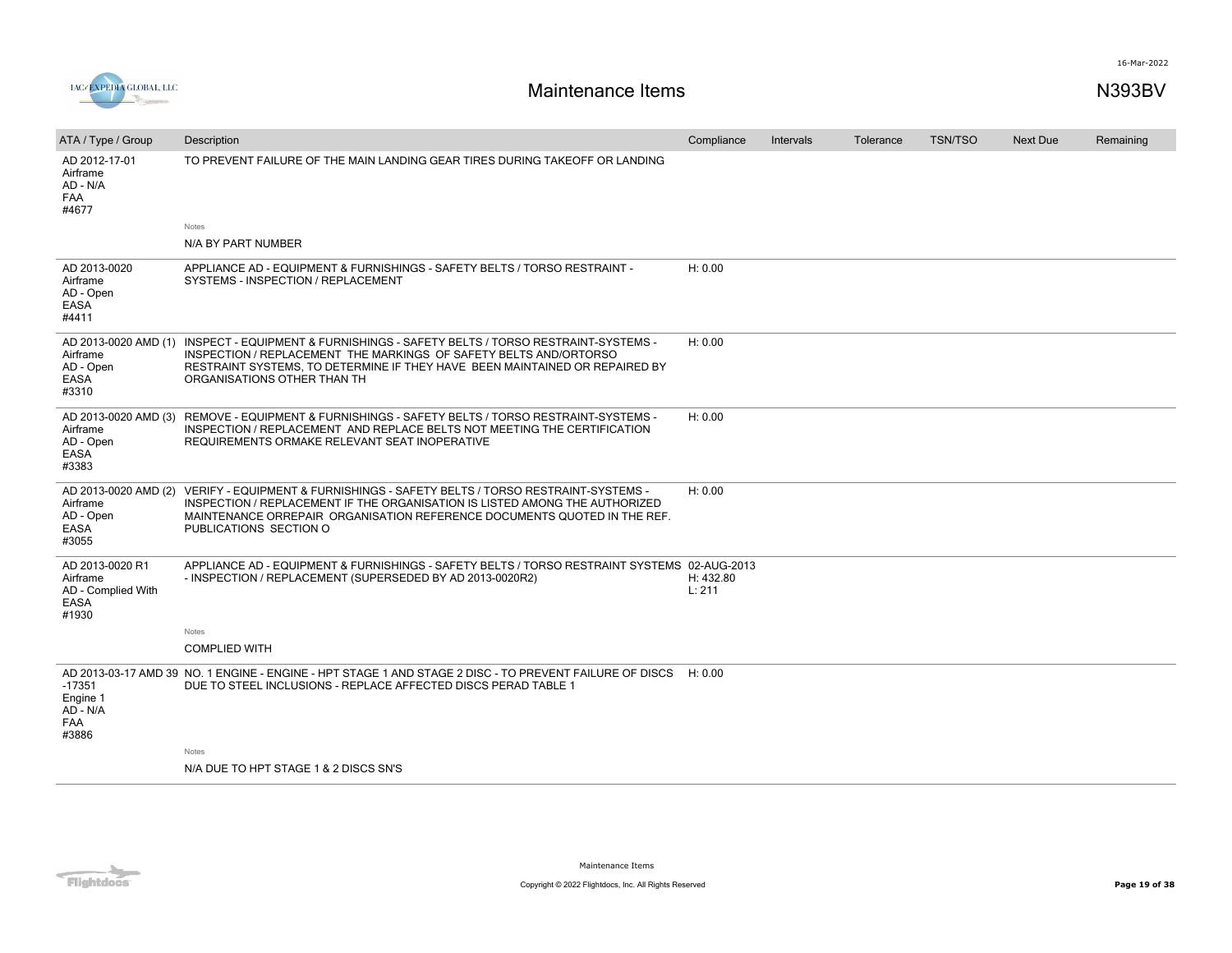

| ATA / Type / Group                                              | Description                                                                                                                                                               | Compliance                                      | Intervals | Tolerance | <b>TSN/TSO</b> | Next Due   | Remaining  |
|-----------------------------------------------------------------|---------------------------------------------------------------------------------------------------------------------------------------------------------------------------|-------------------------------------------------|-----------|-----------|----------------|------------|------------|
| $-17351$<br>Engine 2<br>AD - N/A<br>FAA<br>#3893                | AD 2013-03-17 AMD 39 NO. 2 ENGINE - ENGINE - HPT STAGE 1 AND STAGE 2 DISC - TO PREVENT FAILURE OF DISCS<br>DUE TO STEEL INCLUSIONS - REPLACE AFFECTED DISCS PERAD TABLE 1 | H: 0.00                                         |           |           |                |            |            |
|                                                                 | Notes                                                                                                                                                                     |                                                 |           |           |                |            |            |
|                                                                 | N/A DUE TO HPT STAGE 1 & 2 DISCS SN'S                                                                                                                                     |                                                 |           |           |                |            |            |
| AD 2013-05-13<br>Engine 1<br>AD - Recurring<br>FAA<br>#3951     | NO. 1 ENGINE - REPLACE THE FUEL PUMP SPLINED COUPLING                                                                                                                     | 31-MAR-2020 H: 4000.00<br>H: 3741.10<br>C: 1233 |           |           |                | H: 7741.10 | H: 3285.30 |
| AD 2013-05-13<br>Engine 2<br>AD - Recurring<br>FAA<br>#3978     | NO. 2 ENGINE - REPLACE THE FUEL PUMP SPLINED COUPLING                                                                                                                     | 31-MAR-2020 H: 4000.00<br>H: 3741.10<br>C: 1233 |           |           |                | H: 7741.10 | H: 3285.30 |
| AD 2014-03-05<br>Airframe<br>AD - N/A<br>FAA<br>#1848           | ICE AND RAIN PROTECTION - MODIFY THE AIRDATA PROBES AND SENSORS (SUPERSEDED<br>BY FAA AD 2014-26-09)                                                                      | 24-SEP-2014<br>H: 0.00                          |           |           |                |            |            |
|                                                                 | Notes                                                                                                                                                                     |                                                 |           |           |                |            |            |
|                                                                 | NOT APPLICABLE - PERAIRCRAFT S/N                                                                                                                                          |                                                 |           |           |                |            |            |
| AD 2014-18-01<br>Airframe<br>AD - N/A<br>FAA<br>#3827           | APPLIANCE AD - NAVIGATION - ROCKWELL COLLINS, INC. MODE S TRANSPONDERS -<br>INSPECTION / MODIFICATION                                                                     | H: 0.00                                         |           |           |                |            |            |
|                                                                 | Notes                                                                                                                                                                     |                                                 |           |           |                |            |            |
|                                                                 | N/A BY EQUIPMENT INSTALLED                                                                                                                                                |                                                 |           |           |                |            |            |
| AD 2014-20-03<br>Airframe<br>AD - Complied With<br>FAA<br>#2927 | DETECT & CORRECT FAULTY CHECK TEE FITTINGS USED IN FIRE EXTINGUISHING (FIREEX)<br><b>LINES</b>                                                                            | 04-DEC-2013<br>H: 561.10<br>L: 260              |           |           |                |            |            |
|                                                                 | Notes                                                                                                                                                                     |                                                 |           |           |                |            |            |
|                                                                 | COMPLIED WITH - C/W BY SB A700-26-010 AT STANDARD AERO                                                                                                                    |                                                 |           |           |                |            |            |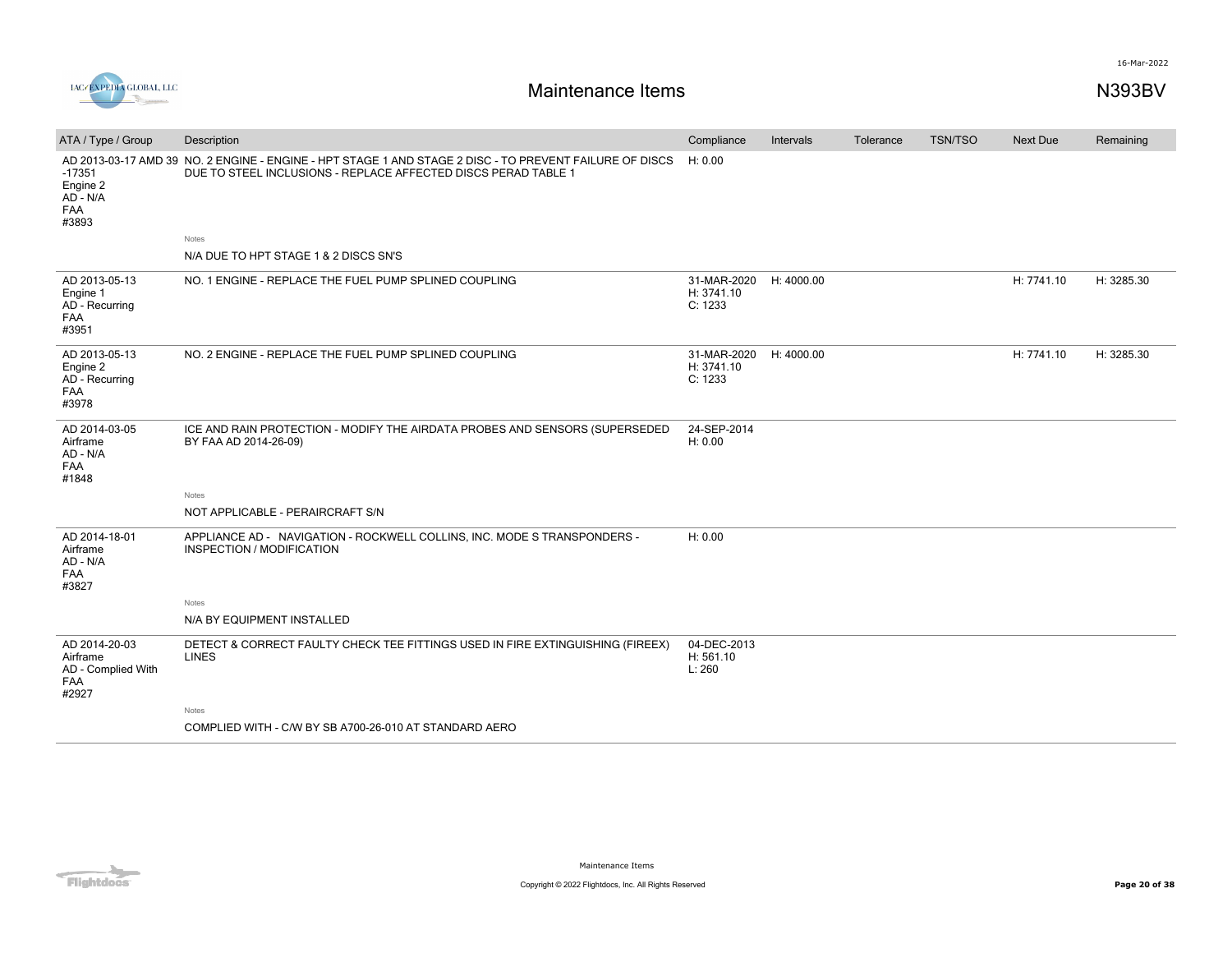



| ATA / Type / Group                                                           | Description                                                                                                                                                                                                                                                         | Compliance             | Intervals | Tolerance | <b>TSN/TSO</b> | <b>Next Due</b> | Remaining |
|------------------------------------------------------------------------------|---------------------------------------------------------------------------------------------------------------------------------------------------------------------------------------------------------------------------------------------------------------------|------------------------|-----------|-----------|----------------|-----------------|-----------|
| AD 2014-26-09<br>Airframe<br>AD - N/A<br><b>FAA</b><br>#3510                 | ICE AND RAIN PROTECTION - MODIFY THE AIRDATA PROBES AND SENSORS<br>Notes                                                                                                                                                                                            | H: 0.00                |           |           |                |                 |           |
|                                                                              | N/A PER SERVICE BULLETIN 700-30-021 R1                                                                                                                                                                                                                              |                        |           |           |                |                 |           |
| AD 2014-26-09 AMD<br>PARA (H)<br>Airframe<br>AD - N/A<br><b>FAA</b><br>#3045 | MODIFY THE AIRDATA PROBES AND SENSORS (NEW MODIFICATION)                                                                                                                                                                                                            | H: 0.00                |           |           |                |                 |           |
| AD 2014-26-09 AMD<br>PARA (G)<br>Airframe<br>AD - N/A<br><b>FAA</b><br>#3139 | MODIFY THE AIRDATA PROBES AND SENSORS (RETAINED MODIFICATION)                                                                                                                                                                                                       | H: 0.00                |           |           |                |                 |           |
| AD 2015-08-07<br>Airframe<br>AD - N/A<br><b>FAA</b><br>#4496                 | APPLIANCE AD - OXYGEN - ZODIAC AEROTECHNICS (FORMERLY INTERTECHNIQUE<br>AIRCRAFT SYSTEMS) FLIGHTCREW OXYGEN MASK REGULATORS - INSPECTION /<br>REPLACEMENT OF INFLATABLE HARNESSES                                                                                   | H: 0.00                |           |           |                |                 |           |
|                                                                              | Notes<br>N/A BY PN /SN INSTALLED                                                                                                                                                                                                                                    |                        |           |           |                |                 |           |
| AD 2015-08-07 AMD<br>PARA (G)<br>Airframe<br>AD - N/A<br><b>FAA</b><br>#3368 | INSPECT THE INFLATABLE HARNESS FITTED TO EACH FLIGHTCREW OXYGEN MASK<br>REGULATORTO DETERMINE IF THE INFLATABLE HARNESS IS INSTALLED WITH A PART<br>NUMBER AND A BATCH NUMBER IDENTIFIED IN APPENDIX I OF ZODIAC AEROSPACE MXH-35-<br>241, REVISION 3, DATED JUNE 2 | H: 0.00                |           |           |                |                 |           |
| AD 2015-08-07 AMD<br>PARA (H)<br>Airframe<br>AD - N/A<br><b>FAA</b><br>#4334 | REPLACE THE INFLATABLE HARNESS IDENTIFIED IN PARAGRAPH G WITH A NEW ORRE-<br><b>IDENTIFIED HARNESSES</b>                                                                                                                                                            | H: 0.00                |           |           |                |                 |           |
| AD 2015-10-02<br>Airframe<br>AD - N/A<br><b>FAA</b><br>#2831                 | APPLIANCE AD - EQUIPMENT/FURNISHINGS - ZODIAC SEATS FRANCE -<br>INSPECTION/REPLACEMENT                                                                                                                                                                              | 22-JUL-2015<br>H: 0.00 |           |           |                |                 |           |
|                                                                              | Notes                                                                                                                                                                                                                                                               |                        |           |           |                |                 |           |
|                                                                              | NOT APPLICABLE - NOT INSTALLED                                                                                                                                                                                                                                      |                        |           |           |                |                 |           |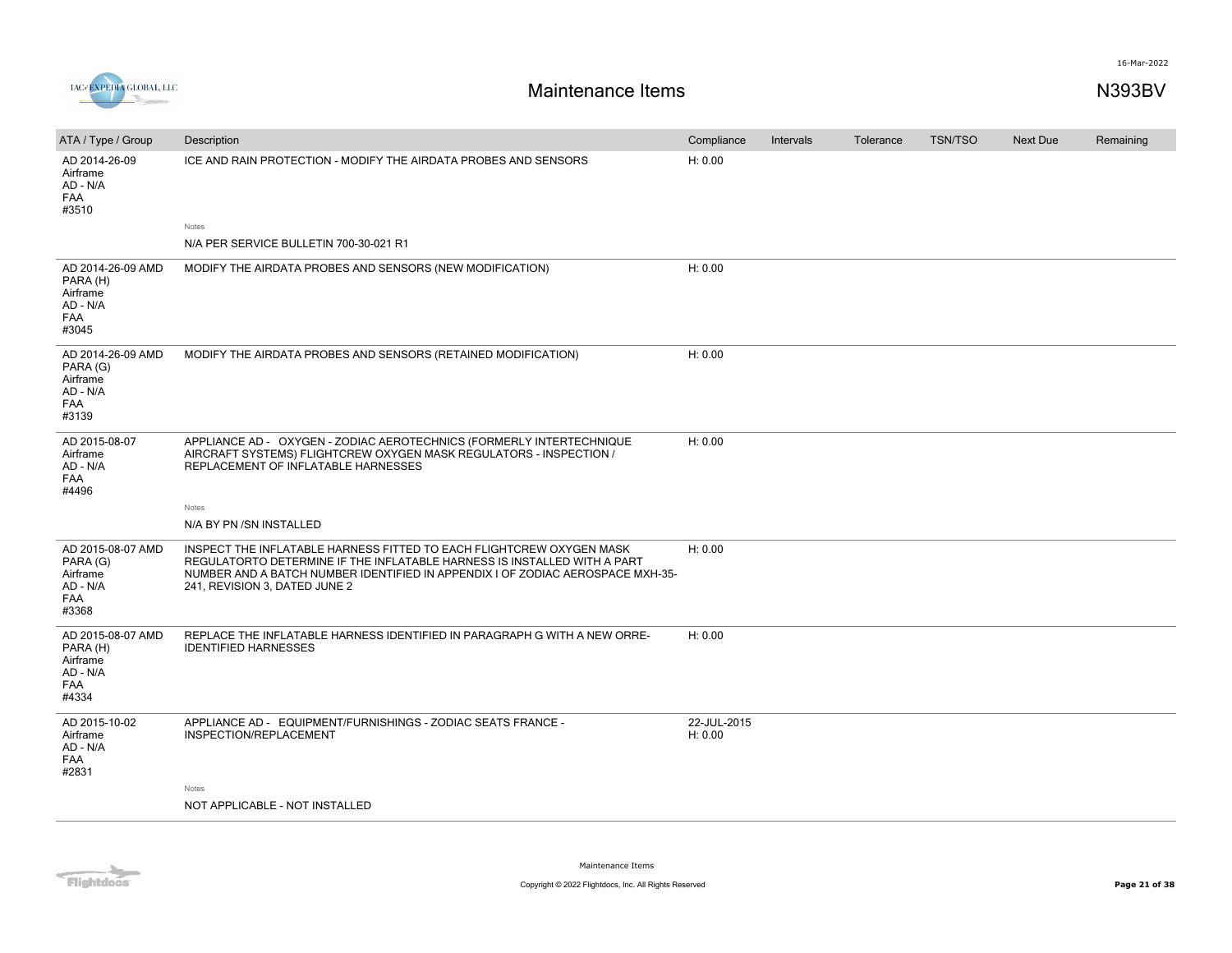

| ATA / Type / Group                                                             | Description                                                                                                                                                                  | Compliance                         | Intervals | Tolerance | TSN/TSO | <b>Next Due</b> | Remaining |
|--------------------------------------------------------------------------------|------------------------------------------------------------------------------------------------------------------------------------------------------------------------------|------------------------------------|-----------|-----------|---------|-----------------|-----------|
| AD 2015-10-51<br>Airframe<br>AD - N/A<br>FAA<br>#2436                          | APPLIANCE AD - AVIDYNE INTEGRATED FLIGHT DISPLAY (IFD)- INCORPORATE<br>OPERATIONAL LIMITATIONS INTO LIMITATIONS SECTION OF THE AFM ORAFMS                                    | 22-JUL-2015<br>H: 0.00             |           |           |         |                 |           |
|                                                                                | Notes                                                                                                                                                                        |                                    |           |           |         |                 |           |
|                                                                                | NOT APPLICABLE - NOT INSTALLED                                                                                                                                               |                                    |           |           |         |                 |           |
| AD 2015-16-04<br>Airframe<br>AD - N/A<br>FAA<br>#4678                          | TO PREVENT FIRE EXTINGUISHERS FROM FAILING TO OPERATE IN THE EVENT OF A FIRE                                                                                                 |                                    |           |           |         |                 |           |
|                                                                                | Notes                                                                                                                                                                        |                                    |           |           |         |                 |           |
|                                                                                | N/A BY PN INSTALLED                                                                                                                                                          |                                    |           |           |         |                 |           |
| AD 2015-17-05 AMD<br>PARA (H)<br>Airframe<br>AD - Complied With<br>FAA<br>#300 | ACCOMPLISH A GVI FORCORRECT CLEARANCE AND, REWORK, AS APPLICABLE                                                                                                             | 27-FEB-2014<br>H: 673.80<br>L: 291 |           |           |         |                 |           |
|                                                                                | Notes                                                                                                                                                                        |                                    |           |           |         |                 |           |
|                                                                                | COMPLIED WITH - PCW SB 700-27-076 REV 1                                                                                                                                      |                                    |           |           |         |                 |           |
| AD 2015-17-05 AMD<br>PARA (I)<br>Airframe<br>AD - Complied With<br>FAA<br>#57  | DO THE RE-IDENTIFICATION OF THE OVERWING PANELS                                                                                                                              | 27-FEB-2014<br>H: 673.80<br>L: 291 |           |           |         |                 |           |
|                                                                                | Notes                                                                                                                                                                        |                                    |           |           |         |                 |           |
|                                                                                | COMPLIED WITH - PCW SB 700-27-076 REV 1                                                                                                                                      |                                    |           |           |         |                 |           |
| AD 2015-17-05<br>Airframe<br>AD - Complied With<br><b>FAA</b><br>#2981         | FLIGHT CONTROLS - INSPECTING FORCORRECT CLEARANCE AND REWORK IF NECESSARY,<br>AND, FOR CERTAIN OTHER AIRPLANES, INSTALLING A COVER FOR THE AILERON PULLEY<br><b>ASSEMBLY</b> | 27-FEB-2014<br>H: 673.80<br>L: 291 |           |           |         |                 |           |
|                                                                                | Notes                                                                                                                                                                        |                                    |           |           |         |                 |           |
|                                                                                | COMPLIED WITH - PCW SB 700-27-076 REV 1                                                                                                                                      |                                    |           |           |         |                 |           |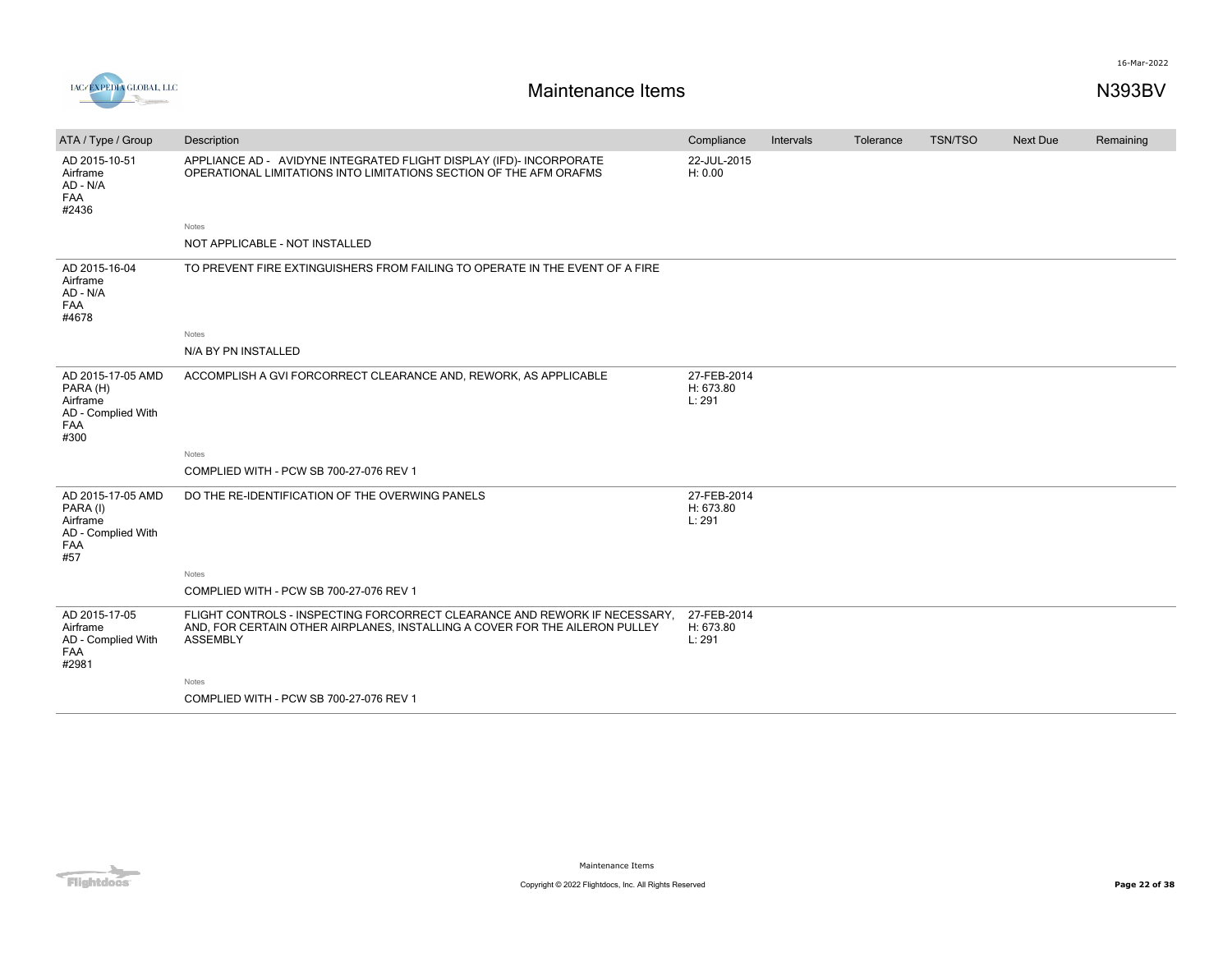

| ATA / Type / Group                                                                     | Description                                                                                                                                                                   | Compliance                         | Intervals | Tolerance | <b>TSN/TSO</b> | <b>Next Due</b> | Remaining |
|----------------------------------------------------------------------------------------|-------------------------------------------------------------------------------------------------------------------------------------------------------------------------------|------------------------------------|-----------|-----------|----------------|-----------------|-----------|
| AD 2015-17-05 AMD<br>PARA (G)<br>Airframe<br>AD - Complied With<br><b>FAA</b><br>#1428 | INSTALL A COVERFOR THE NO. 1 AILERON PULLEY, INCLUDING DOING A GVI FOR CORRECT<br>CLEARANCE AND REWORK AS APPLICABLE                                                          | 27-FEB-2014<br>H: 673.80<br>L: 291 |           |           |                |                 |           |
|                                                                                        | <b>Notes</b>                                                                                                                                                                  |                                    |           |           |                |                 |           |
|                                                                                        | COMPLIED WITH - PCW SB 700-27-076 REV 1                                                                                                                                       |                                    |           |           |                |                 |           |
| AD 2015-23-09 AMD<br>PARA (H)(2)(II)<br>Airframe<br>AD - N/A<br>FAA<br>#4110           | FABRICATE AND INSTALL A PLACARD ON THE FLIGHTCREW OXYGEN MASK CONTAINERTHAT H: 0.00<br>STATES: "USE SELECTOR ON 100% OR EMERGENCY ONLY."                                      |                                    |           |           |                |                 |           |
|                                                                                        | <b>Notes</b>                                                                                                                                                                  |                                    |           |           |                |                 |           |
|                                                                                        | N/A-AS PART NOT INSTALLED ON THIS A/C                                                                                                                                         |                                    |           |           |                |                 |           |
| AD 2015-23-09 AMD<br>PARA (G)<br>Airframe<br>AD - N/A<br>FAA<br>#3446                  | INSPECT EACH FLIGHTCREW OXYGEN MASK REGULATORTO IDENTIFY THE PART NUMBER<br>AND SERIAL NUMBER                                                                                 | H: 0.00                            |           |           |                |                 |           |
|                                                                                        | <b>Notes</b>                                                                                                                                                                  |                                    |           |           |                |                 |           |
|                                                                                        | N/A-AS PART NOT INSTALLED ON THIS A/C                                                                                                                                         |                                    |           |           |                |                 |           |
| AD 2015-23-09 AMD<br>PARA (I)<br>Airframe<br>AD - N/A<br><b>FAA</b><br>#4392           | OXYGEN - ZODIAC AEROTECHNICS (FORMERLLY INTERTECHNIQUE AIRCRAFT SYSTEMS)<br>FLIGHT CREW OXYGEN MASK REGULATORS - INSPECTION / REPLACEMENT OF OXYGEN<br><b>MASK REGULATORS</b> | H: 0.00                            |           |           |                |                 |           |
|                                                                                        | <b>Notes</b>                                                                                                                                                                  |                                    |           |           |                |                 |           |
|                                                                                        | N/A-AS PART NOT INSTALLED ON THIS A/C                                                                                                                                         |                                    |           |           |                |                 |           |
| AD 2015-23-09<br>Airframe<br>AD - N/A<br>FAA<br>#3935                                  | OXYGEN - ZODIAC AEROTECHNICS (FORMERLY INTERTECHNIQUE AIRCRAFT SYSTEMS)<br>FLIGHT CREW OXYGEN MASK REGULATORS - INSPECTION / REPLACEMENT OF OXYGEN<br><b>MASK REGULATORS</b>  | H: 0.00                            |           |           |                |                 |           |
|                                                                                        | Notes                                                                                                                                                                         |                                    |           |           |                |                 |           |
|                                                                                        | N/A-AS PART NOT INSTALLED ON THIS A/C                                                                                                                                         |                                    |           |           |                |                 |           |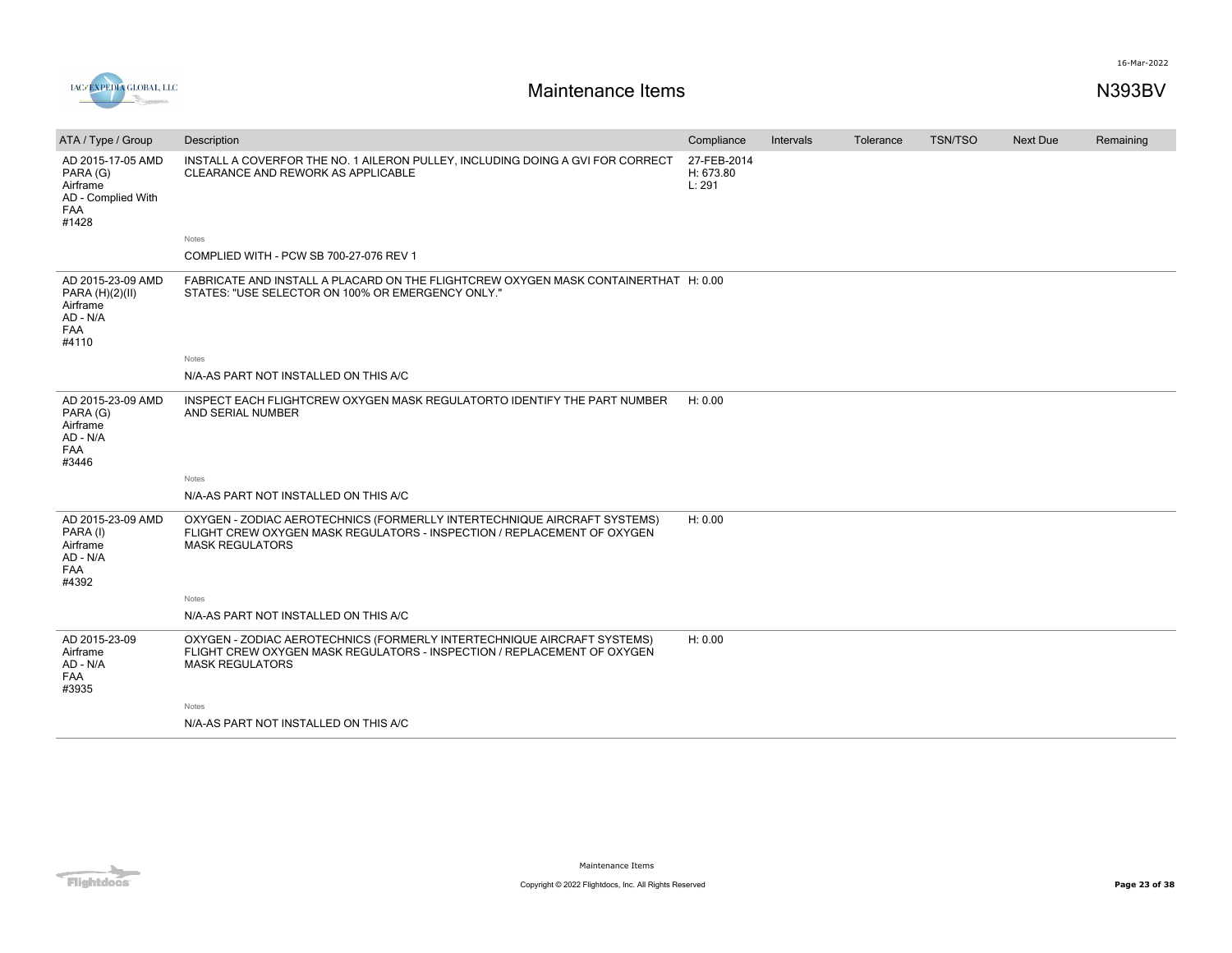

| ATA / Type / Group                                                          | Description                                                                                                                                                                                                                                                                            | Compliance                          | Intervals | Tolerance | <b>TSN/TSO</b> | <b>Next Due</b> | Remaining |
|-----------------------------------------------------------------------------|----------------------------------------------------------------------------------------------------------------------------------------------------------------------------------------------------------------------------------------------------------------------------------------|-------------------------------------|-----------|-----------|----------------|-----------------|-----------|
| AD 2015-23-09 AMD<br>PARA (H) (1)<br>Airframe<br>AD - N/A<br>FAA<br>#4034   | REPLACE EACH AFFECTED FLIGHTCREW OXYGEN MASK WITH A PART IDENTIFIED IN<br>PARAGRAPH (H)(1)(I) OR (H)(1)(II)                                                                                                                                                                            | H: 0.00                             |           |           |                |                 |           |
|                                                                             | Notes                                                                                                                                                                                                                                                                                  |                                     |           |           |                |                 |           |
|                                                                             | N/A-AS PART NOT INSTALLED ON THIS A/C                                                                                                                                                                                                                                                  |                                     |           |           |                |                 |           |
| AD 2015-23-09 AMD<br>PARA (H)(2)(I)<br>Airframe<br>AD - N/A<br>FAA<br>#4276 | REVISE THE EMERGENCY PROCEDURES SECTION OF THE AIRPLANE FLIGHT MANUAL (AFM) H: 0.00<br>BY INSERTING THE STATEMENT PROVIDED IN FIGURE 1                                                                                                                                                 |                                     |           |           |                |                 |           |
|                                                                             | Notes                                                                                                                                                                                                                                                                                  |                                     |           |           |                |                 |           |
|                                                                             | N/A-AS PART NOT INSTALLED ON THIS A/C                                                                                                                                                                                                                                                  |                                     |           |           |                |                 |           |
| $-18371$<br>Airframe<br>AD - Complied With<br><b>FAA</b><br>#4629           | AD 2016-01-12 AMD 39 TO PREVENT EXCESSIVE QUANTITIES OF FLAMMABLE FLUID ACCUMULATION IN THE AFT<br>EQUIPMENT BAY (EFFECTIVE 25 FEBRUARY 2016)                                                                                                                                          | 26-JAN-2016                         |           |           |                |                 |           |
|                                                                             | Notes                                                                                                                                                                                                                                                                                  |                                     |           |           |                |                 |           |
|                                                                             | C/W BY SB 700-52-042 09/12/2012                                                                                                                                                                                                                                                        |                                     |           |           |                |                 |           |
| $-18517$<br>Airframe<br>AD - N/A<br><b>FAA</b><br>#4713                     | AD 2016-10-06 AMD 39 TO PREVENT THE TRANSMISSION OF MISLEADING NAVIGATIONAL INFORMATION (EFFECTIVE 31-MAY-2016<br>23 JUNE 2016)<br>Reference Number<br>N/A Due Aircraft<br>S/N Per AD                                                                                                  | H: 1865.90<br>L: 657                |           |           |                |                 |           |
|                                                                             | <b>Notes</b>                                                                                                                                                                                                                                                                           |                                     |           |           |                |                 |           |
|                                                                             | INDICATED NEXT DUE DATE IS AD EFFECTIVE DATE. PLEASE NOTIFY FLIGHTDOCS OF APPLICABILITY, PRIOR COMPLIANCE, AND/OR SCHEDULING REQUIREMENTS. ALSO INCLUDE THE<br>INSTRUCTIONS FOR THE CONTROL OF SUB PARTS.                                                                              |                                     |           |           |                |                 |           |
| AD 2016-11-20<br>Airframe<br>AD - N/A<br><b>FAA</b><br>#4717                | B/E AEROSPACE PROTECTIVE BREATING EQUIPMENT PART NUMBER 119003-11<br>(INSPECTION)                                                                                                                                                                                                      | 18-AUG-2016<br>H: 1948.40<br>L: 681 |           |           |                |                 |           |
|                                                                             | <b>Notes</b>                                                                                                                                                                                                                                                                           |                                     |           |           |                |                 |           |
|                                                                             | Within 3 months after July 15, 2016 (the effective date of this AD), while still in the stowage<br>box, physically inspect the PBE pouch to determine if it has an intact vacuum seal. P/N 119003-21 SN 004-04682M PBE INSTALLED 08/18/2016. THIS AD IS NO LONGER APPLICABLE DUE TO PN |                                     |           |           |                |                 |           |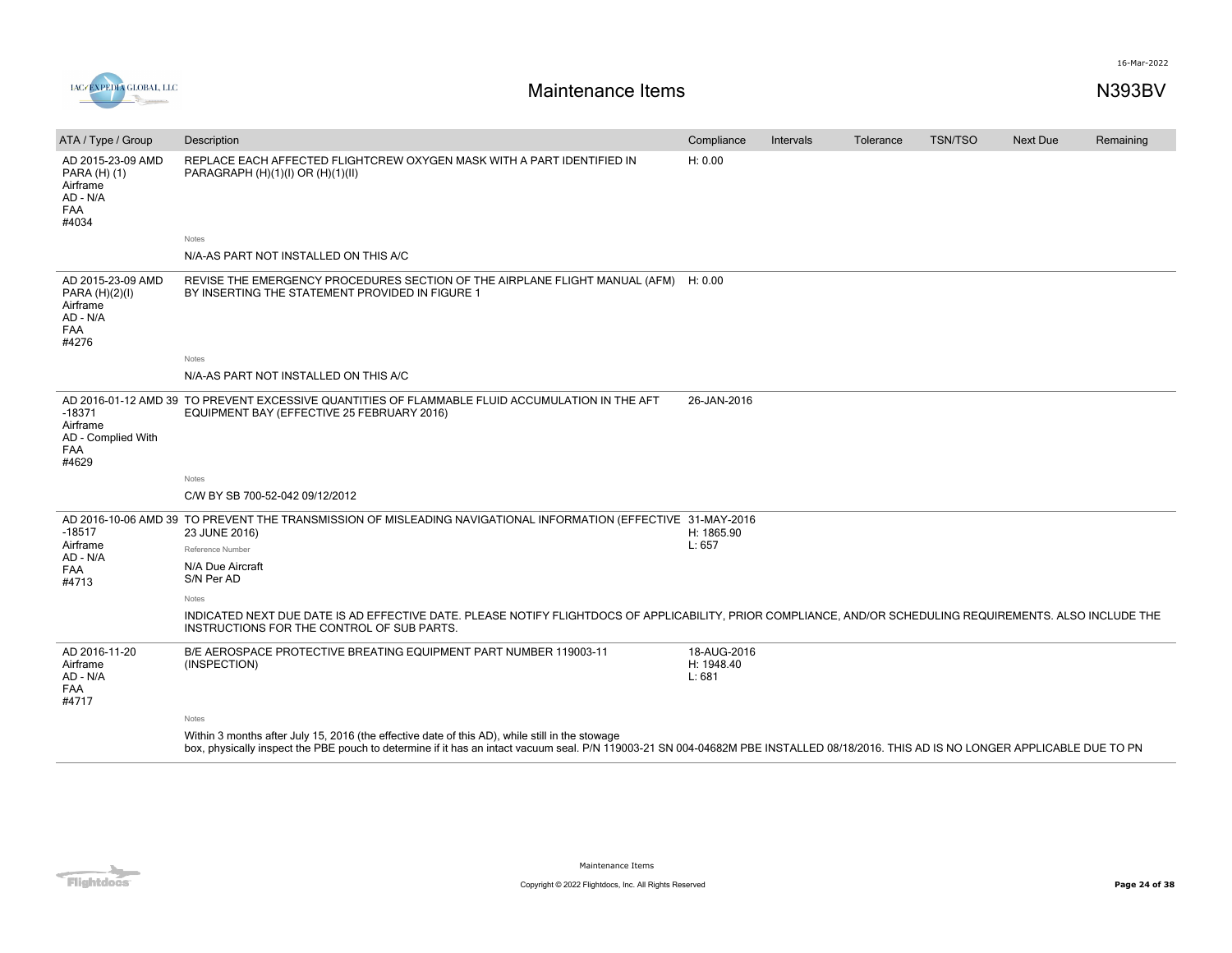



| ATA / Type / Group                                                     | Description                                                                                                                                                                                               | Compliance                          | Intervals | Tolerance | <b>TSN/TSO</b> | <b>Next Due</b> | Remaining |
|------------------------------------------------------------------------|-----------------------------------------------------------------------------------------------------------------------------------------------------------------------------------------------------------|-------------------------------------|-----------|-----------|----------------|-----------------|-----------|
| AD 2016-11-20<br>Airframe<br>AD - Complied With<br><b>FAA</b><br>#4718 | B/E AEROSPACE PROTECTIVE BREATING EQUIPMENT PART NUMBER 119003-11<br>(REPLACEMENT)                                                                                                                        | 18-AUG-2016<br>H: 1948.40<br>L: 681 |           |           |                |                 |           |
|                                                                        | Notes                                                                                                                                                                                                     |                                     |           |           |                |                 |           |
|                                                                        | SEE TASK 25-60-00-203 (1820) UPDATE                                                                                                                                                                       |                                     |           |           |                |                 |           |
| $-18547$<br>Airframe<br>AD - N/A<br><b>FAA</b><br>#4719                | AD 2016-11-20 AMD 39 TO CORRECT THE UNSAFE CONDITION ON B/E AEROSPACE PROTECTIVE BREATHING<br>EQUIPMENT (PBE) P/N 119003-11 (EFFECTIVE 15 JULY 2016)                                                      | 18-AUG-2016<br>H: 1948.40<br>L: 681 |           |           |                |                 |           |
|                                                                        | Notes                                                                                                                                                                                                     |                                     |           |           |                |                 |           |
|                                                                        | PN 119003-21 SN 004-04682M PBE INSTALLED 08/18/2016. THIS AD IS NO LONGER APPLICABLE DUE TO PN                                                                                                            |                                     |           |           |                |                 |           |
| $-18576$<br>Engine 1<br>AD - N/A<br><b>FAA</b><br>#4725                | AD 2016-13-12 AMD 39 NO. 1 ENGINE - TO PREVENT FAILURE OF THE FUEL SHUT-OFF MECHANISM (EFFECTIVE 5<br>AUGUST 2016)                                                                                        | 15-JUL-2016<br>H: 1924.80<br>C: 674 |           |           |                |                 |           |
|                                                                        | Notes                                                                                                                                                                                                     |                                     |           |           |                |                 |           |
|                                                                        | INDICATED NEXT DUE DATE IS AD EFFECTIVE DATE. PLEASE NOTIFY FLIGHTDOCS OF APPLICABILITY, PRIOR COMPLIANCE, AND/OR SCHEDULING REQUIREMENTS. ALSO INCLUDE THE<br>INSTRUCTIONS FOR THE CONTROL OF SUB PARTS. |                                     |           |           |                |                 |           |
| $-18576$<br>Engine 2<br>$AD - N/A$<br><b>FAA</b><br>#4726              | AD 2016-13-12 AMD 39 NO. 2 ENGINE - TO PREVENT FAILURE OF THE FUEL SHUT-OFF MECHANISM (EFFECTIVE 5<br>AUGUST 2016)                                                                                        | 15-JUL-2016<br>H: 1924.80<br>C: 674 |           |           |                |                 |           |
|                                                                        | Notes                                                                                                                                                                                                     |                                     |           |           |                |                 |           |
|                                                                        | INDICATED NEXT DUE DATE IS AD EFFECTIVE DATE. PLEASE NOTIFY FLIGHTDOCS OF APPLICABILITY, PRIOR COMPLIANCE, AND/OR SCHEDULING REQUIREMENTS. ALSO INCLUDE THE<br>INSTRUCTIONS FOR THE CONTROL OF SUB PARTS. |                                     |           |           |                |                 |           |
| $-18594$<br>Airframe<br>AD - Complied With<br><b>FAA</b><br>#4731      | AD 2016-15-03 AMD 39 TO PREVENT THERMAL EXPANSION AND PERMANENT DEFORMATION AT SEVERE HOT SOAK 05-AUG-2016<br>CONDITIONS (EFFECTIVE 31 AUGUST 2016)                                                       | H: 1937.20<br>L: 678                |           |           |                |                 |           |
|                                                                        | Notes                                                                                                                                                                                                     |                                     |           |           |                |                 |           |
|                                                                        | INDICATED NEXT DUE DATE IS AD EFFECTIVE DATE. PLEASE NOTIFY FLIGHTDOCS OF APPLICABILITY, PRIOR COMPLIANCE, AND/OR SCHEDULING REQUIREMENTS. ALSO INCLUDE THE<br>INSTRUCTIONS FOR THE CONTROL OF SUB PARTS. |                                     |           |           |                |                 |           |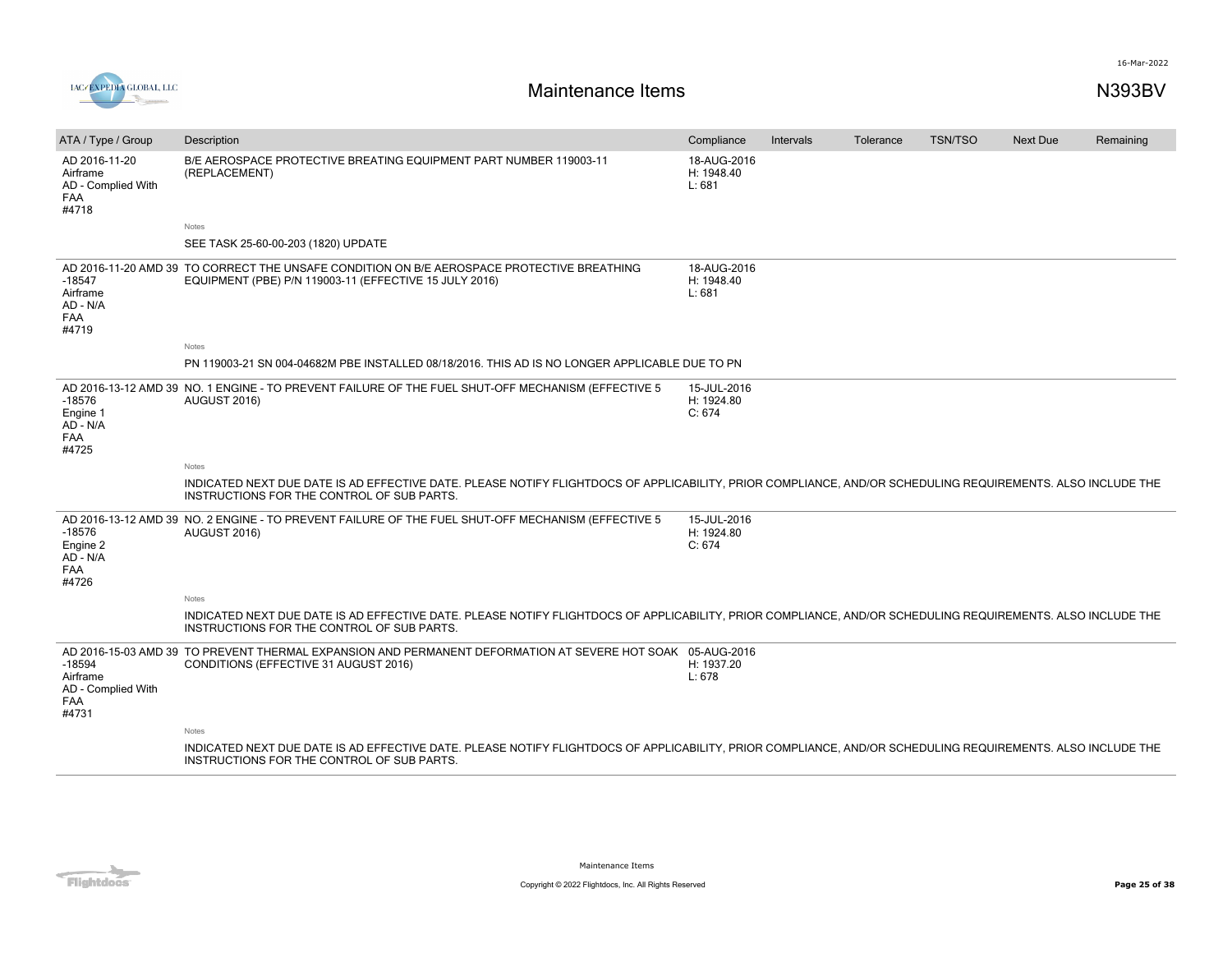

| ATA / Type / Group                                                | Description                                                                                                                                                                                                | Compliance                          | Intervals | Tolerance | <b>TSN/TSO</b> | Next Due | Remaining |
|-------------------------------------------------------------------|------------------------------------------------------------------------------------------------------------------------------------------------------------------------------------------------------------|-------------------------------------|-----------|-----------|----------------|----------|-----------|
| $-18597$<br>Airframe<br>AD - Complied With<br><b>FAA</b><br>#4733 | AD 2016-15-06 AMD 39 TO PREVENT THE ACCUMULATION OF EXCESS OXYGEN IN AN ENCLOSED SPACE<br>(EFFECTIVE 08 AUGUST 2016)                                                                                       | 21-NOV-2016<br>H: 2064.80<br>L: 722 |           |           |                |          |           |
|                                                                   | <b>Notes</b>                                                                                                                                                                                               |                                     |           |           |                |          |           |
|                                                                   | INDICATED NEXT DUE DATE IS AD EFFECTIVE DATE. PLEASE NOTIFY FLIGHTDOCS OF APPLICABILITY, PRIOR COMPLIANCE, AND/OR SCHEDULING REQUIREMENTS. ALSO INCLUDE THE<br>INSTRUCTIONS FOR THE CONTROL OF SUB PARTS.  |                                     |           |           |                |          |           |
| $-18629$<br>Airframe<br>AD - Complied With<br>FAA<br>#4756        | AD 2016-17-16 AMD 39 TO PREVENT TENSATOR SPRING FAILURE (EFFECTIVE 05 OCTOBER 2016)                                                                                                                        | 01-SEP-2016<br>H: 1954.50<br>L: 682 |           |           |                |          |           |
|                                                                   | Notes                                                                                                                                                                                                      |                                     |           |           |                |          |           |
|                                                                   | FOUND P/C/W IAW PARAGRAPH (i) OF THE AD BY REPLACEMENT OF DOOR TENSATOR SPRINGS WITH NEW 04-MARCH-2016 ACTT:1763.7HRS LDGS: 622                                                                            |                                     |           |           |                |          |           |
| $-18744$<br>Airframe<br>AD - Complied With<br><b>FAA</b><br>#4788 | AD 2016-25-18 AMD 39 TO DETECT AND CORRECT BROKEN ENGINE ATTACHMENT HARDWARE (EFFECTIVE 3<br>JANUARY 2017)                                                                                                 | 29-DEC-2016<br>H: 2101.80<br>L: 737 |           |           |                |          |           |
| $-18801$<br>Airframe<br>AD - N/A<br><b>FAA</b><br>#4798           | AD 2017-04-06 AMD 39 TO PREVENT DISPLAY OF MISLEADING ALTITUDE DATA FROM UNITED INSTRUMENTS, INC.<br>5934 SERIES ALTIMETERS (EFFECTIVE 07 APRIL 2017)                                                      | 22-MAR-2017<br>H: 2216.00<br>L: 784 |           |           |                |          |           |
|                                                                   | Notes                                                                                                                                                                                                      |                                     |           |           |                |          |           |
|                                                                   | INDICATED NEXT DUE DATE IS AD EFFECTIVE DATE. PLEASE NOTIFY FLIGHTDOCS OF APPLICABILITY, PRIOR COMPLIANCE, AND/OR SCHEDULING REQUIREMENTS. ALSO INCLUDE THE<br>INSTRUCTIONS FOR THE CONTROL OF SUB PARTS.  |                                     |           |           |                |          |           |
| $-18910$<br>Airframe<br>AD - N/A<br><b>FAA</b><br>#4805           | AD 2017-11-11 AMD 39 THE UNSAFE CONDITION AS AN ADS-B UNIT INCORRECTLY BROADCASTING A SOURCE<br>INTEGRITY LEVEL (SIL) OF 3 INSTEAD OF ITS AUTHORIZED SIL OF 0 (EFFECTIVE 11 JULY<br>2017)                  | 16-JUL-2017<br>H: 2353.60<br>L: 823 |           |           |                |          |           |
|                                                                   | Notes                                                                                                                                                                                                      |                                     |           |           |                |          |           |
|                                                                   | INDICATED NEXT DUE DATE IS AD EFFECTIVE DATE. PLEASE NOTIFY FLIGHTDOCS OF APPLICABILITY, PRIOR COMPLIANCE, AND/ OR SCHEDULING REQUIREMENTS. ALSO INCLUDE THE<br>INSTRUCTIONS FOR THE CONTROL OF SUB PARTS. |                                     |           |           |                |          |           |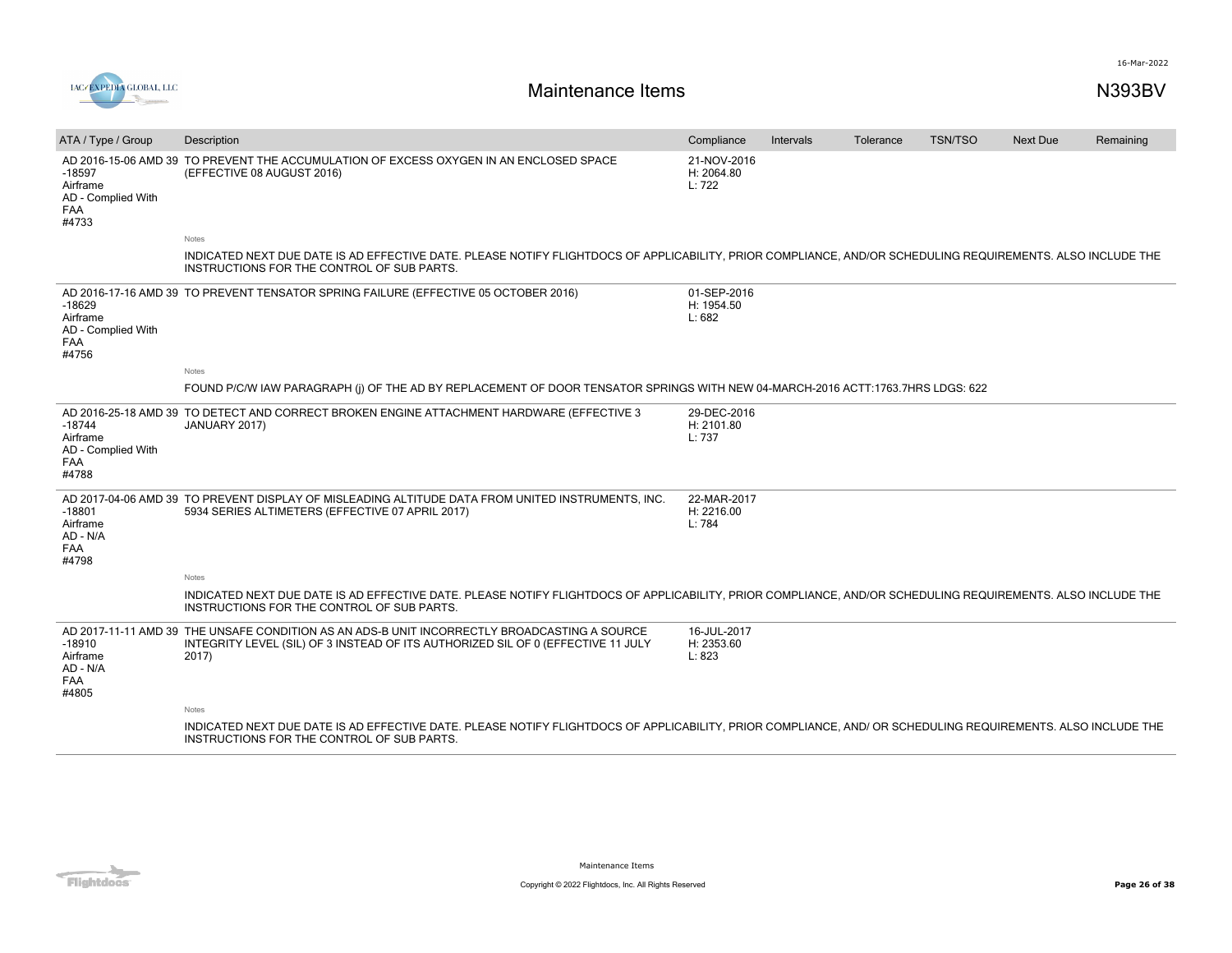

| ATA / Type / Group                                                | Description                                                                                                                                                                                                                                                  | Compliance                          | Intervals | Tolerance | <b>TSN/TSO</b> | <b>Next Due</b> | Remaining |
|-------------------------------------------------------------------|--------------------------------------------------------------------------------------------------------------------------------------------------------------------------------------------------------------------------------------------------------------|-------------------------------------|-----------|-----------|----------------|-----------------|-----------|
| $-18959$<br>Airframe<br>AD - Complied With<br>FAA<br>#4811        | AD 2017-14-15 AMD 39 TO DETECT AND CORRECT OUT-OF-TOLERANCE TENSION IN THE CONTROL CABLES<br>(EFFECTIVE 31 AUGUST 2017)                                                                                                                                      | 29-JAN-2018<br>H: 2586.20<br>L: 898 |           |           |                |                 |           |
|                                                                   | Notes                                                                                                                                                                                                                                                        |                                     |           |           |                |                 |           |
|                                                                   | INDICATED NEXT DUE DATE IS AD EFFECTIVE DATE. PLEASE NOTIFY FLIGHTDOCS OF APPLICABILITY, PRIOR COMPLIANCE, AND/ OR SCHEDULING REQUIREMENTS. ALSO INCLUDE THE<br>INSTRUCTIONS FOR THE CONTROL OF SUB PARTS.                                                   |                                     |           |           |                |                 |           |
| $-18978$<br>Airframe<br>AD - N/A<br><b>FAA</b><br>#4816           | AD 2017-16-01 AMD 39 TO DETECT AND CORRECT NONFUNCTIONING AMERI-KING CORPORATION ELT MODELS AK-<br>450 AND AK-451 (EFFECTIVE 24 OCTOBER 2017)                                                                                                                |                                     |           |           |                |                 |           |
|                                                                   | Notes                                                                                                                                                                                                                                                        |                                     |           |           |                |                 |           |
|                                                                   | ELT MODELS NOT INSTALLED ON AIRCRAFT                                                                                                                                                                                                                         |                                     |           |           |                |                 |           |
| $-19021$<br>Airframe<br>AD - Complied With<br><b>FAA</b><br>#4814 | AD 2017-18-12 AMD 39 UNSAFE CONDITION OF A B/E AEROSPACE PBE UNIT WITHIN A CERTAIN SERIAL NUMBER<br>RANGE ARE MADE WITH CANDLE TUBE MATERIAL DETERMINED TO HAVE A LOW YIELD<br>STRENGTH AND MAY BE VOLATILE UPON USE OR DISPOSAL (EFFECTIVE 16 OCTOBER 2017) | 13-SEP-2017<br>H: 2422.20<br>L: 849 |           |           |                |                 |           |
|                                                                   | Notes                                                                                                                                                                                                                                                        |                                     |           |           |                |                 |           |
|                                                                   | INDICATED NEXT DUE DATE IS AD EFFECTIVE DATE. PLEASE NOTIFY FLIGHTDOCS OF APPLICABILITY. PRIOR COMPLIANCE. AND/ OR SCHEDULING REQUIREMENTS. ALSO INCLUDE THE<br>INSTRUCTIONS FOR THE CONTROL OF SUB PARTS.                                                   |                                     |           |           |                |                 |           |
| $-19041$<br>Airframe<br>AD - Complied With<br><b>FAA</b><br>#4815 | AD 2017-19-11 AMD 39 TO DETECT AND CORRECT A DORMANT FAILURE OF BOTH FCU BACK-UP MODULES<br>(EFFECTIVE 23 OCTOBER 2017)                                                                                                                                      | 16-NOV-2018                         |           |           |                |                 |           |
|                                                                   | Notes                                                                                                                                                                                                                                                        |                                     |           |           |                |                 |           |
|                                                                   | INDICATED NEXT DUE DATE IS AD EFFECTIVE DATE. PLEASE NOTIFY FLIGHTDOCS OF APPLICABILITY, PRIOR COMPLIANCE, AND/ OR SCHEDULING REQUIREMENTS. ALSO INCLUDE THE<br>INSTRUCTIONS FOR THE CONTROL OF SUB PARTS.                                                   |                                     |           |           |                |                 |           |
| $-19082$<br>Airframe<br>AD - N/A<br>FAA<br>#4822                  | AD 2017-22-02 AMD 39 IPECO HOLDINGS LTD. SEATS - TO PREVENT UNEXPECTED MOVEMENT OF PILOT AND CO-<br>PILOT SEATS ON TAKEOFF AND LANDING (EFFECTIVE 12 DECEMBER 2017)                                                                                          | 13-DEC-2017<br>H: 2586.20<br>L: 898 |           |           |                |                 |           |
|                                                                   | Notes                                                                                                                                                                                                                                                        |                                     |           |           |                |                 |           |
|                                                                   | INDICATED NEXT DUE DATE IS AD EFFECTIVE DATE. PLEASE NOTIFY FLIGHTDOCS OF APPLICABILITY, PRIOR COMPLIANCE, AND/ OR SCHEDULING REQUIREMENTS. ALSO INCLUDE THE<br>INSTRUCTIONS FOR THE CONTROL OF SUB PARTS.                                                   |                                     |           |           |                |                 |           |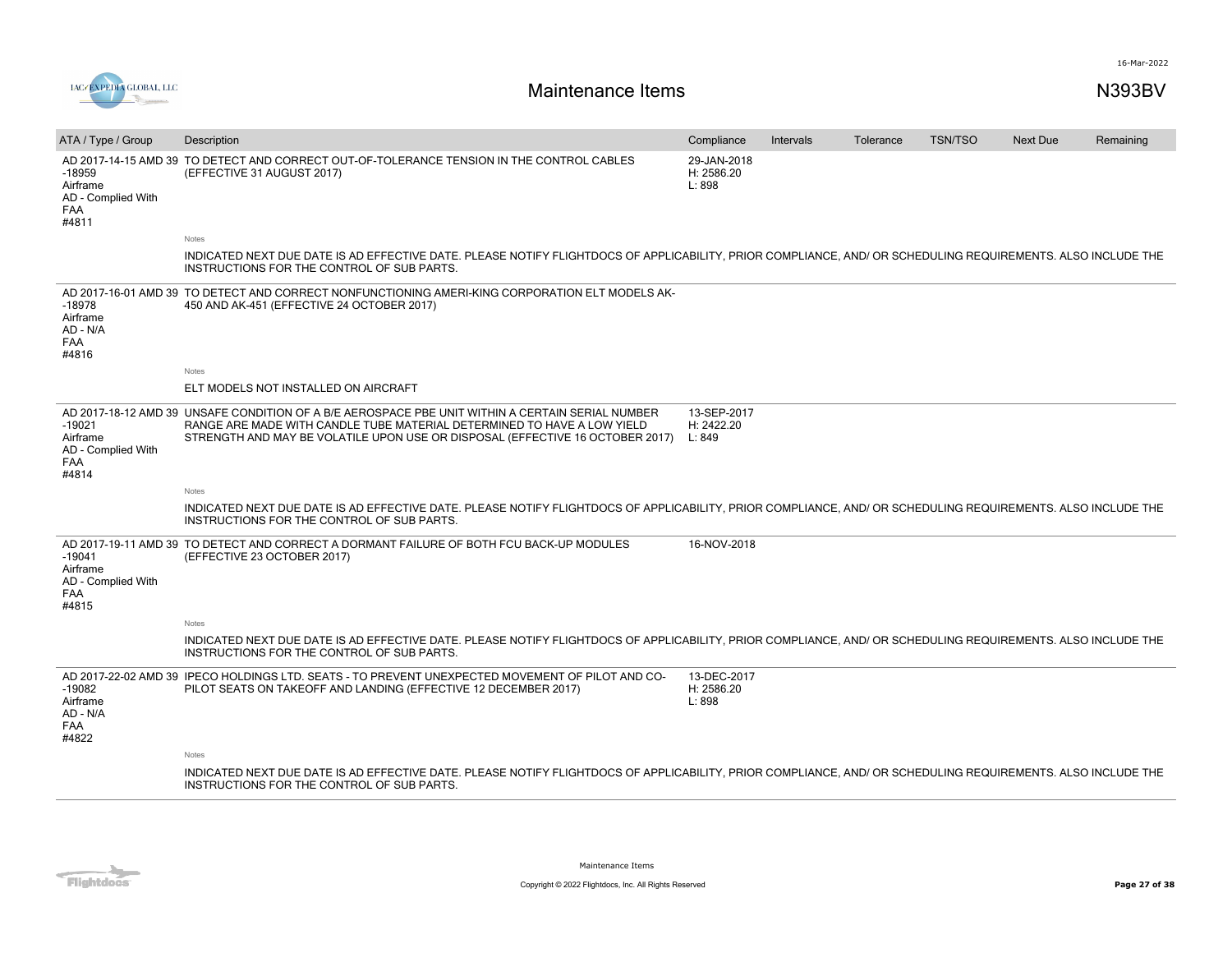

| ATA / Type / Group                                         | Description                                                                                                                                                                                                | Compliance                           | Intervals | Tolerance | <b>TSN/TSO</b> | <b>Next Due</b> | Remaining |
|------------------------------------------------------------|------------------------------------------------------------------------------------------------------------------------------------------------------------------------------------------------------------|--------------------------------------|-----------|-----------|----------------|-----------------|-----------|
| AD 2017-22-14<br>Airframe<br>AD - N/A<br>FAA<br>#4826      | ROCKWELL COLLINS FLS - TO PREVENT ERRONEOUS EXTRAPOLATION OF<br>POSITION/VELOCITY AND ALTITUDE DATA (EFFECTIVE 20 DECEMBER 2017)                                                                           | 16-JAN-2018<br>H: 2586.20<br>L: 898  |           |           |                |                 |           |
|                                                            | Notes                                                                                                                                                                                                      |                                      |           |           |                |                 |           |
|                                                            | INDICATED NEXT DUE DATE IS AD EFFECTIVE DATE. PLEASE NOTIFY FLIGHTDOCS OF APPLICABILITY, PRIOR COMPLIANCE, AND/ OR SCHEDULING REQUIREMENTS. ALSO INCLUDE THE<br>INSTRUCTIONS FOR THE CONTROL OF SUB PARTS. |                                      |           |           |                |                 |           |
| $-19177$<br>Airframe<br>AD - N/A<br>FAA<br>#4843           | AD 2018-03-04 AMD 39 ROSEMOUNT AEROSPACE 851AK PITOT PROBES - TO PREVENT INCORRECT AIRSPEED<br>INDICATIONS DURING FLIGHT (EFFECTIVE 16 MARCH 2018)                                                         | 15-FEB-2018<br>H: 2590.30<br>L: 900  |           |           |                |                 |           |
|                                                            | Notes                                                                                                                                                                                                      |                                      |           |           |                |                 |           |
|                                                            | INDICATED NEXT DUE DATE IS AD EFFECTIVE DATE. PLEASE NOTIFY FLIGHTDOCS OF APPLICABILITY, PRIOR COMPLIANCE, AND/ OR SCHEDULING REQUIREMENTS. ALSO INCLUDE THE<br>INSTRUCTIONS FOR THE CONTROL OF SUB PARTS. |                                      |           |           |                |                 |           |
| $-19272$<br>Airframe<br>AD - Complied With<br>FAA<br>#4854 | AD 2018-09-15 AMD 39 TO DETECT AND CORRECT BROKEN ENGINE ATTACHMENT HARDWARE (EFFECTIVE 15 JUNE 21-MAY-2018<br>2018)                                                                                       | H: 2727.40<br>L: 933                 |           |           |                |                 |           |
| $-19341$<br>Airframe<br>AD - N/A<br>FAA<br>#4866           | AD 2018-16-01 AMD 39 TO PREVENT MALFUNCTION OF THE EA ON THE SEAT (EFFECTIVE 31 AUGUST 2018)                                                                                                               | 20-AUG-2018<br>H: 2832.70<br>L: 977  |           |           |                |                 |           |
|                                                            | Notes                                                                                                                                                                                                      |                                      |           |           |                |                 |           |
|                                                            | INDICATED NEXT DUE DATE IS AD EFFECTIVE DATE. PLEASE NOTIFY FLIGHTDOCS OF APPLICABILITY, PRIOR COMPLIANCE, AND/ OR SCHEDULING REQUIREMENTS. ALSO INCLUDE THE<br>INSTRUCTIONS FOR THE CONTROL OF SUB PARTS. |                                      |           |           |                |                 |           |
| $-19353$<br>Airframe<br>AD - N/A<br>FAA<br>#4870           | AD 2018-16-13 AMD 39 TO PREVENT FAILURE OF THESE ATTENDANT SEATS (EFFECTIVE 26 OCTOBER 2018)                                                                                                               | 08-OCT-2018<br>H: 2919.10<br>L: 1001 |           |           |                |                 |           |
|                                                            | Notes                                                                                                                                                                                                      |                                      |           |           |                |                 |           |
|                                                            | INDICATED NEXT DUE DATE IS AD EFFECTIVE DATE. PLEASE NOTIFY FLIGHTDOCS OF APPLICABILITY. PRIOR COMPLIANCE. AND/ OR SCHEDULING REQUIREMENTS. ALSO INCLUDE THE<br>INSTRUCTIONS FOR THE CONTROL OF SUB PARTS. |                                      |           |           |                |                 |           |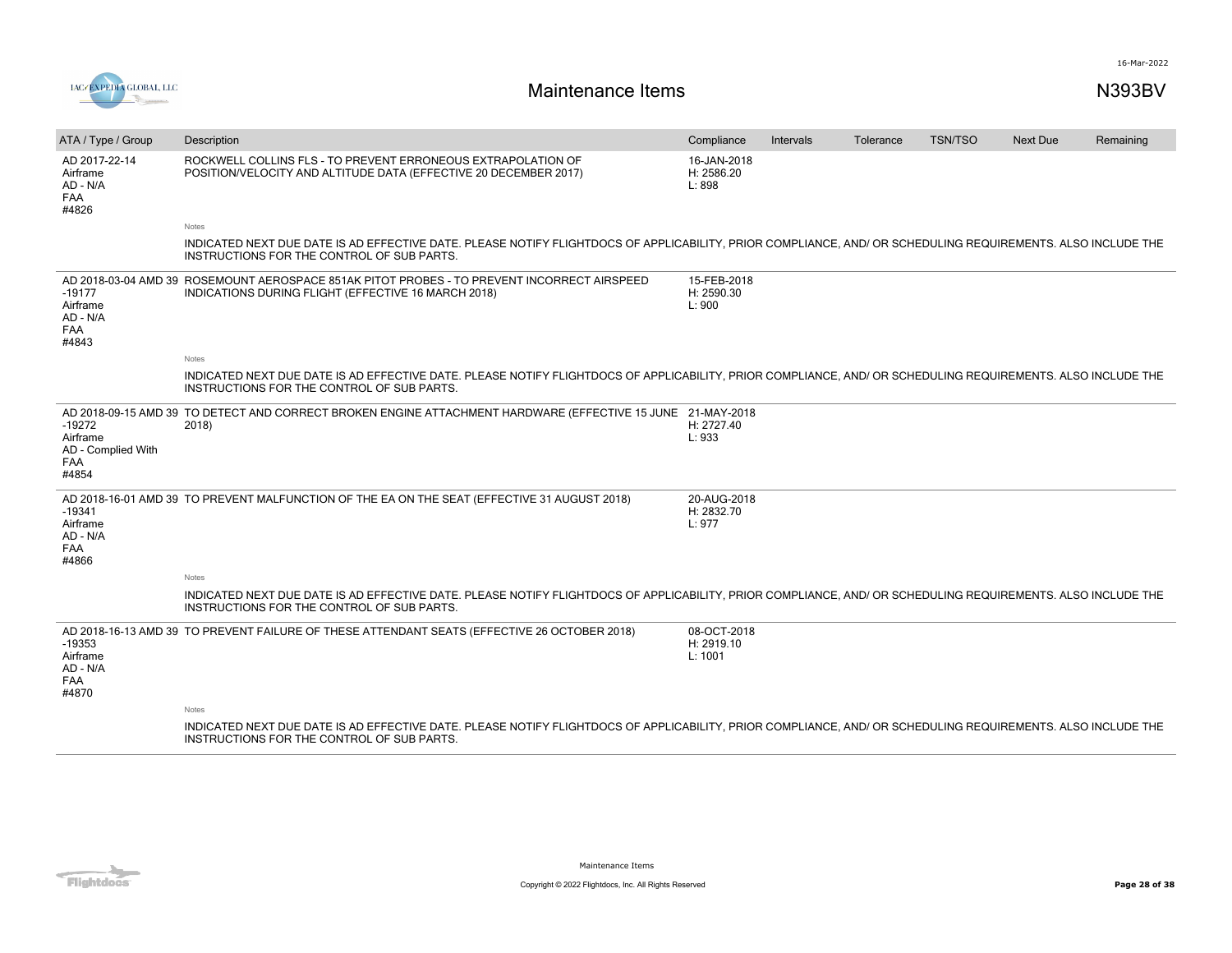

| ATA / Type / Group                                                | Description                                                                                                                                                                                                | Compliance                           | Intervals | Tolerance | <b>TSN/TSO</b> | <b>Next Due</b> | Remaining |
|-------------------------------------------------------------------|------------------------------------------------------------------------------------------------------------------------------------------------------------------------------------------------------------|--------------------------------------|-----------|-----------|----------------|-----------------|-----------|
| -19393<br>Engine 1<br>AD - N/A<br><b>FAA</b><br>#4812             | AD 2018-18-14 AMD 39 TO PREVENT FAILURE OF THE EEC (EFFECTIVE 12 OCTOBER 2018)                                                                                                                             | 08-OCT-2018<br>H: 2919.10<br>C: 1001 |           |           |                |                 |           |
|                                                                   | Notes                                                                                                                                                                                                      |                                      |           |           |                |                 |           |
|                                                                   | INDICATED NEXT DUE DATE IS AD EFFECTIVE DATE. PLEASE NOTIFY FLIGHTDOCS OF APPLICABILITY, PRIOR COMPLIANCE, AND/ OR SCHEDULING REQUIREMENTS. ALSO INCLUDE THE<br>INSTRUCTIONS FOR THE CONTROL OF SUB PARTS. |                                      |           |           |                |                 |           |
| $-19393$<br>Engine 2<br>AD - N/A<br><b>FAA</b><br>#4834           | AD 2018-18-14 AMD 39 TO PREVENT FAILURE OF THE EEC (EFFECTIVE 12 OCTOBER 2018)                                                                                                                             | 08-OCT-2018<br>H: 2919.10<br>C: 1001 |           |           |                |                 |           |
|                                                                   | Notes                                                                                                                                                                                                      |                                      |           |           |                |                 |           |
|                                                                   | INDICATED NEXT DUE DATE IS AD EFFECTIVE DATE. PLEASE NOTIFY FLIGHTDOCS OF APPLICABILITY, PRIOR COMPLIANCE, AND/ OR SCHEDULING REQUIREMENTS. ALSO INCLUDE THE<br>INSTRUCTIONS FOR THE CONTROL OF SUB PARTS. |                                      |           |           |                |                 |           |
| $-19415$<br>Airframe<br>AD - N/A<br><b>FAA</b><br>#4877           | AD 2018-19-15 AMD 39 TO PREVENT FAILURE OF THE SEATS TO PERFORM THEIR INTENDED FUNCTION GEVEN<br>TYPE D1-02 AND D1-03 (EFFECTIVE 14 NOVEMBER 2018)                                                         | 14-OCT-2018<br>H: 2919.10<br>L: 1001 |           |           |                |                 |           |
|                                                                   | Notes                                                                                                                                                                                                      |                                      |           |           |                |                 |           |
|                                                                   | INDICATED NEXT DUE DATE IS AD EFFECTIVE DATE. PLEASE NOTIFY FLIGHTDOCS OF APPLICABILITY, PRIOR COMPLIANCE, AND/ OR SCHEDULING REQUIREMENTS. ALSO INCLUDE THE<br>INSTRUCTIONS FOR THE CONTROL OF SUB PARTS. |                                      |           |           |                |                 |           |
| $-19454$<br>Airframe<br>AD - N/A<br><b>FAA</b><br>#4881           | AD 2018-20-20 AMD 39 TO ADDRESS ANY CRACKING IN THE SUPPORT BRACKET OF THE ELEVATOR BELL CRANK<br>(EFFECTIVE 20 NOVEMBER 2018)                                                                             | 16-OCT-2018<br>H: 2941.50<br>L: 1004 |           |           |                |                 |           |
|                                                                   | Notes                                                                                                                                                                                                      |                                      |           |           |                |                 |           |
|                                                                   | INDICATED NEXT DUE DATE IS AD EFFECTIVE DATE. PLEASE NOTIFY FLIGHTDOCS OF APPLICABILITY, PRIOR COMPLIANCE, AND/ OR SCHEDULING REQUIREMENTS. ALSO INCLUDE THE<br>INSTRUCTIONS FOR THE CONTROL OF SUB PARTS. |                                      |           |           |                |                 |           |
| $-19461$<br>Airframe<br>AD - Complied With<br><b>FAA</b><br>#4880 | AD 2018-21-03 AMD 39 TO ADDRESS IN-FLIGHT DEPARTURES OF THE AFT BELLY FAIRING ACCESS PANELS<br>(EFFECTIVE 19 NOVEMBER 2018)                                                                                | 23-NOV-2016<br>H: 2064.80<br>L: 722  |           |           |                |                 |           |
|                                                                   | Notes                                                                                                                                                                                                      |                                      |           |           |                |                 |           |
|                                                                   | INDICATED NEXT DUE DATE IS AD EFFECTIVE DATE. PLEASE NOTIFY FLIGHTDOCS OF APPLICABILITY, PRIOR COMPLIANCE, AND/ OR SCHEDULING REQUIREMENTS. ALSO INCLUDE THE<br>INSTRUCTIONS FOR THE CONTROL OF SUB PARTS. |                                      |           |           |                |                 |           |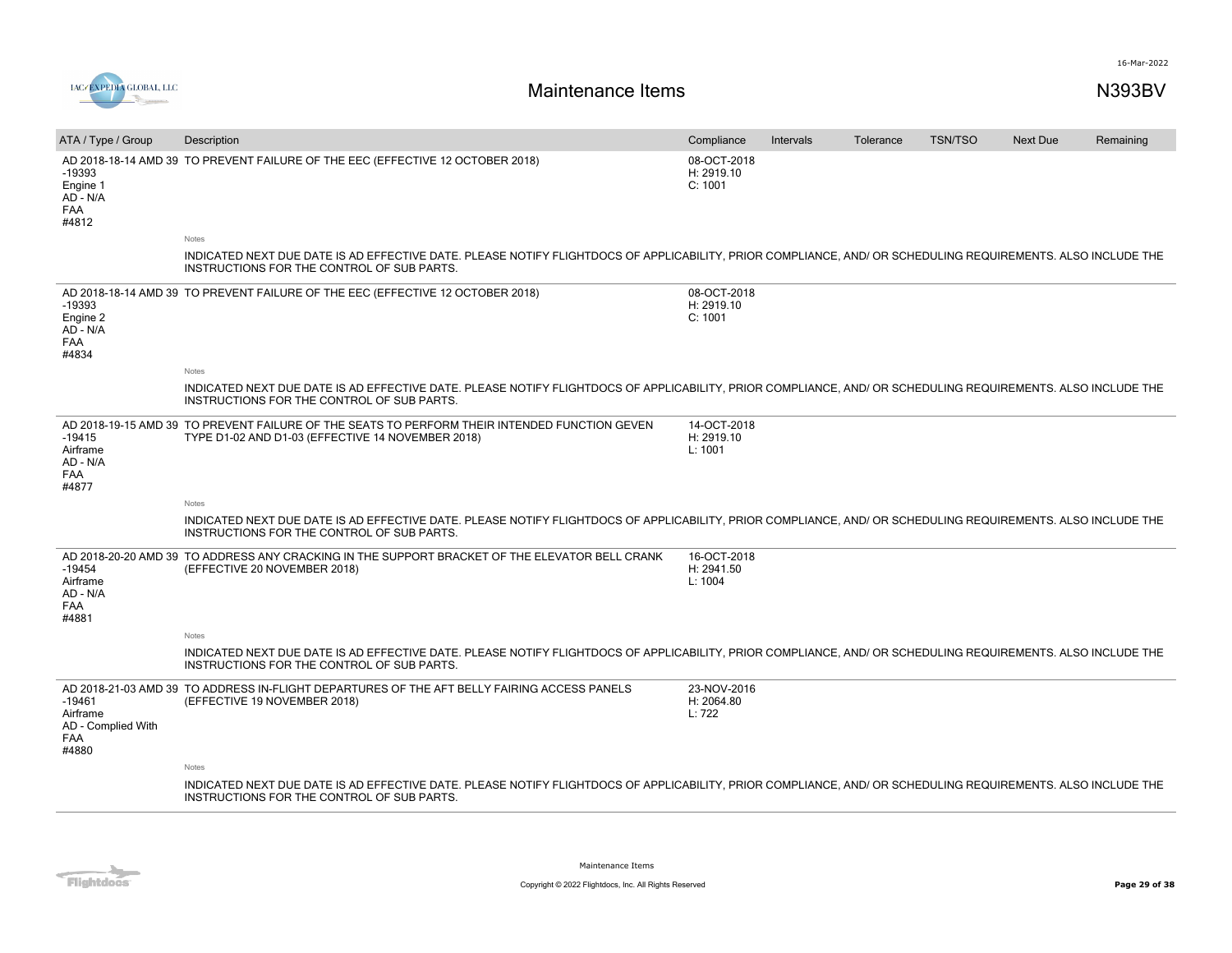

| ATA / Type / Group                                                | Description                                                                                                                                                                                                | Compliance                           | Intervals | Tolerance | <b>TSN/TSO</b> | Next Due | Remaining |
|-------------------------------------------------------------------|------------------------------------------------------------------------------------------------------------------------------------------------------------------------------------------------------------|--------------------------------------|-----------|-----------|----------------|----------|-----------|
| $-19472$<br>Airframe<br>AD - N/A<br><b>FAA</b><br>#4907           | AD 2018-21-14 AMD 39 JOINT AIRCRAFT SERCICE COMPONENT (JASC) CODE: 3510, CREW OXYGEN SYSTEM<br>(EFFECTIVE 03-27-2019)                                                                                      | 05-MAR-2022<br>H: 4446.70<br>L: 1492 |           |           |                |          |           |
|                                                                   | Notes                                                                                                                                                                                                      |                                      |           |           |                |          |           |
|                                                                   | INDICATED NEXT DUE DATE IS AD EFFECTIVE DATE. PLEASE NOTIFY FLIGHTDOCS OF APPLICABILITY, PRIOR COMPLIANCE, AND/ OR SCHEDULING REQUIREMENTS. ALSO INCLUDE THE<br>INSTRUCTIONS FOR THE CONTROL OF SUB PARTS. |                                      |           |           |                |          |           |
| AD 2018-21-14<br>Airframe<br>AD - N/A<br>FAA<br>#4906             | TO ADDRESS THE UNSAFE CONDITION OF ZODIAC AEROTECHNICS OXYGEN MASK<br><b>REGULATORS</b>                                                                                                                    | 05-MAR-2022<br>H: 4446.70<br>L: 1492 |           |           |                |          |           |
| $-19481$<br>Airframe<br>AD - Complied With<br><b>FAA</b><br>#4891 | AD 2018-22-08 AMD 39 TO ADDRESS THIS WIRING DISCREPANCY - NON-CONFORMING FIREX SQUIB WIRE HARNESS 01-DEC-2018<br>CONNECTORS MAY HAVE BEEN INSTALLED (EFFECTIVE 10 DECEMBER 2018)                           |                                      |           |           |                |          |           |
|                                                                   | Notes                                                                                                                                                                                                      |                                      |           |           |                |          |           |
|                                                                   | <b>PCW PER SB</b>                                                                                                                                                                                          |                                      |           |           |                |          |           |
| $-19487$<br>Airframe<br>AD - N/A<br><b>FAA</b><br>#4889           | AD 2018-23-01 AMD 39 TO PREVENT FAILURE OF AFFECTED SEATS. THE UNSAFE CONDITION, IF NOT ADDRESSED,<br>COULD RESULT IN INJURY TO THE SEAT OCCUPANTS (EFFECTIVE 28 DECEMBER 2018)                            | 06-DEC-2018<br>H: 3029.90<br>L: 1033 |           |           |                |          |           |
|                                                                   | <b>Notes</b>                                                                                                                                                                                               |                                      |           |           |                |          |           |
|                                                                   | INDICATED NEXT DUE DATE IS AD EFFECTIVE DATE. PLEASE NOTIFY FLIGHTDOCS OF APPLICABILITY, PRIOR COMPLIANCE, AND/ OR SCHEDULING REQUIREMENTS. ALSO INCLUDE THE<br>INSTRUCTIONS FOR THE CONTROL OF SUB PARTS. |                                      |           |           |                |          |           |
| $-19499$<br>Airframe<br>AD - N/A<br><b>FAA</b><br>#4890           | AD 2018-23-12 AMD 39 TO ADDRESS FUSIBLE PLUGS THAT MIGHT ACTIVATE BELOW THE RATED TEMPERATURE<br>AND RENDER THE EVACUATION SYSTEM UNUSABLE (EFFECTIVE 28 DECEMBER 2018)                                    | 06-DEC-2018<br>H: 3029.90<br>L: 1033 |           |           |                |          |           |
|                                                                   | Notes                                                                                                                                                                                                      |                                      |           |           |                |          |           |
|                                                                   | INDICATED NEXT DUE DATE IS AD EFFECTIVE DATE. PLEASE NOTIFY FLIGHTDOCS OF APPLICABILITY, PRIOR COMPLIANCE, AND/ OR SCHEDULING REQUIREMENTS. ALSO INCLUDE THE<br>INSTRUCTIONS FOR THE CONTROL OF SUB PARTS. |                                      |           |           |                |          |           |
|                                                                   |                                                                                                                                                                                                            |                                      |           |           |                |          |           |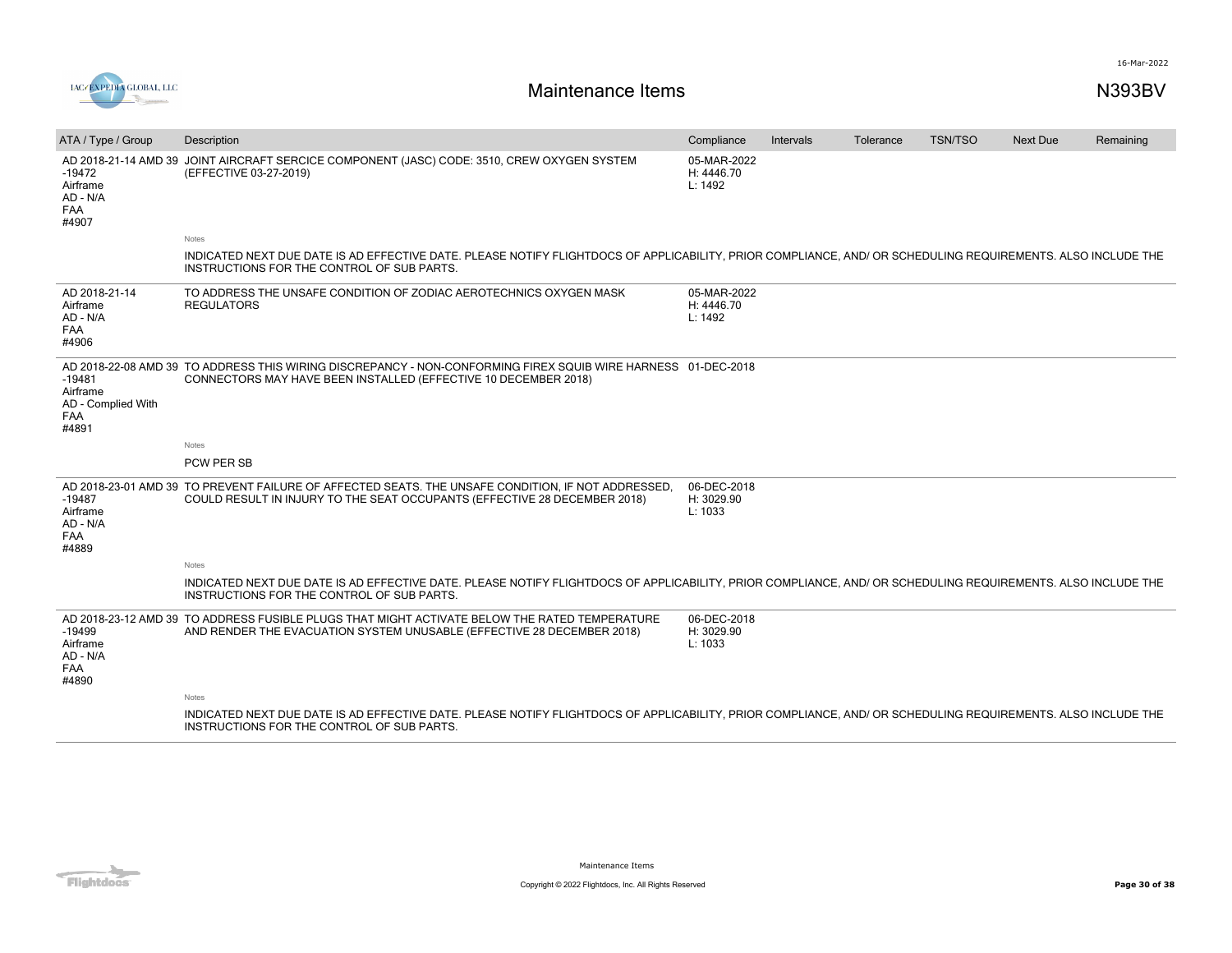

| ATA / Type / Group                                                | Description                                                                                                                                                                                                     | Compliance                           | Intervals | Tolerance | <b>TSN/TSO</b> | <b>Next Due</b> | Remaining |
|-------------------------------------------------------------------|-----------------------------------------------------------------------------------------------------------------------------------------------------------------------------------------------------------------|--------------------------------------|-----------|-----------|----------------|-----------------|-----------|
| $-19518$<br>Airframe<br>AD - Complied With<br><b>FAA</b><br>#4893 | AD 2018-25-07 AMD 39 TO ADDRESS FLUID LEAKAGE THAT COULD LEAD TO THE ACCUMULATION OF FLAMMABLE<br>FLUIDS/VAPORS (EFFECTIVE 15 JANUARY 2019)                                                                     | 11-DEC-2018<br>H: 3033.70<br>L: 1035 |           |           |                |                 |           |
|                                                                   | Notes                                                                                                                                                                                                           |                                      |           |           |                |                 |           |
|                                                                   | INDICATED NEXT DUE DATE IS AD EFFECTIVE DATE. PLEASE NOTIFY FLIGHTDOCS OF APPLICABILITY, PRIOR COMPLIANCE, AND/ OR SCHEDULING REQUIREMENTS. ALSO INCLUDE THE<br>INSTRUCTIONS FOR THE CONTROL OF SUB PARTS.      |                                      |           |           |                |                 |           |
| $-19541$<br>Airframe<br>AD - N/A<br><b>FAA</b><br>#4898           | AD 2019-01-02 AMD 39 JOINT AIRCRAFT SYSTEM COMPONENT (JASC): 3410, FLIGHT ENVIRONMENT DATA; AND 3420, 28-JAN-2019<br>ATTITUDE AND DIRECTION DATA SYSTEM<br>(7, FEBRUARY, 2019)                                  | H: 3131.30<br>L: 1057                |           |           |                |                 |           |
|                                                                   | Notes                                                                                                                                                                                                           |                                      |           |           |                |                 |           |
|                                                                   | INDICATED NEXT DUE DATE IS AD EFFECTIVE DATE. PLEASE NOTIFY FLIGHTDOCS OF APPLICABILITY, PRIOR COMPLIANCE, AND/ OR SCHEDULING REQUIREMENTS. ALSO INCLUDE THE<br>INSTRUCTIONS FOR THE CONTROL OF SUB PARTS.      |                                      |           |           |                |                 |           |
| $-19574$<br>Airframe<br>AD - Complied With<br><b>FAA</b><br>#4909 | AD 2019-03-22 AMD 39 TO ADDRESS THIS CONDITION, WHICH COULD LEAD TO A LOSS OF HARDWARE AND RESULT<br>IN AN ACTUATOR DISCONNECT AND THE NLG FAILING TO RETRACT OR EXTEND (EFFECTIVE H: 3992.00<br>15 APRIL 2019) | 14-APR-2021<br>L: 1324               |           |           |                |                 |           |
| $-19614$<br>Airframe<br>AD - N/A<br><b>FAA</b><br>#4916           | AD 2019-07-03 AMD 39 UNSAFE CONDITION, IF NOT ADDRESSED, COULD RESULT IN FAILURE OF THE SEAT<br>OCCUPIED BY THE CABIN ATTENDANT. AND POSSIBLE INJURY TO THE CABIN ATTENDANT<br>(EFFECTIVE 16 MAY 2019)          | 22-APR-2019<br>H: 3277.00<br>L: 1097 |           |           |                |                 |           |
|                                                                   | Notes                                                                                                                                                                                                           |                                      |           |           |                |                 |           |
|                                                                   | INDICATED NEXT DUE DATE IS AD EFFECTIVE DATE. PLEASE NOTIFY FLIGHTDOCS OF APPLICABILITY, PRIOR COMPLIANCE, AND/ OR SCHEDULING REQUIREMENTS. ALSO INCLUDE THE<br>INSTRUCTIONS FOR THE CONTROL OF SUB PARTS.      |                                      |           |           |                |                 |           |
| $-19621$<br>Airframe<br>AD - N/A<br><b>FAA</b><br>#4919           | AD 2019-07-10 AMD 39 NORTHROP GRUMMAN LITEF GMBH LCR-100 ATTITUDE AND HEADING REFERENCE SYSTEM<br>(EFFECTIVE 29 MAY 2019)                                                                                       | 26-APR-2019<br>H: 3286.30<br>L: 1099 |           |           |                |                 |           |
|                                                                   | Notes                                                                                                                                                                                                           |                                      |           |           |                |                 |           |
|                                                                   | INDICATED NEXT DUE DATE IS AD EFFECTIVE DATE. PLEASE NOTIFY FLIGHTDOCS OF APPLICABILITY, PRIOR COMPLIANCE, AND/ OR SCHEDULING REQUIREMENTS. ALSO INCLUDE THE<br>INSTRUCTIONS FOR THE CONTROL OF SUB PARTS.      |                                      |           |           |                |                 |           |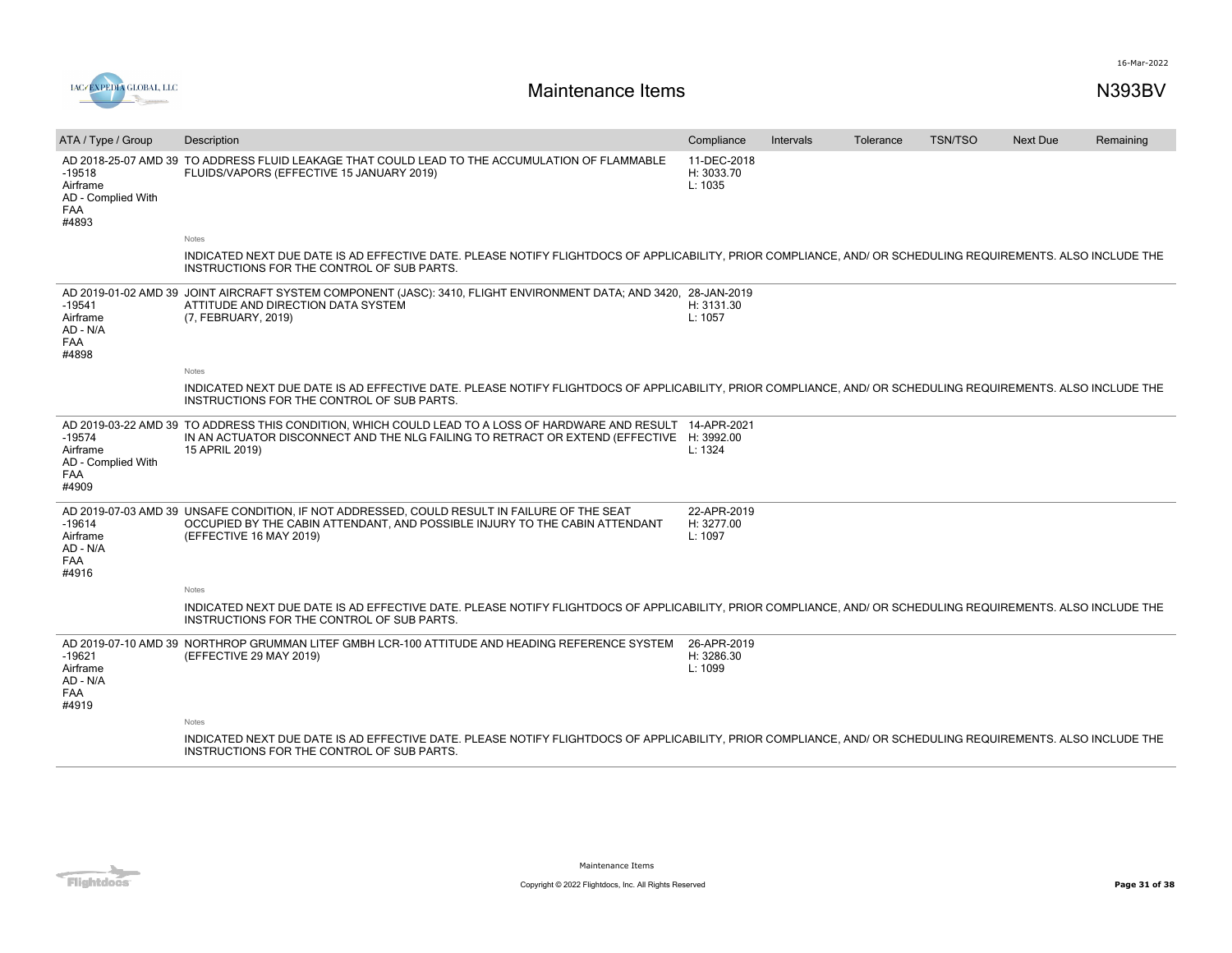

| ATA / Type / Group                                         | Description                                                                                                                                                                                                            | Compliance                           | <b>Intervals</b> | Tolerance | <b>TSN/TSO</b> | <b>Next Due</b> | Remaining |
|------------------------------------------------------------|------------------------------------------------------------------------------------------------------------------------------------------------------------------------------------------------------------------------|--------------------------------------|------------------|-----------|----------------|-----------------|-----------|
| $-19622$<br>Airframe<br>AD - N/A<br>FAA<br>#4922           | AD 2019-08-01 AMD 39 JOINT AIRCRAFT SYSTEM COMPONENT (JASC) CODE 2520, PASSENGER COMPARTMENT<br>EQUIPMENT (EFFECTIVE 21 MAY 2019)                                                                                      | 14-MAY-2019<br>H: 3296.60<br>L: 1105 |                  |           |                |                 |           |
|                                                            | Notes                                                                                                                                                                                                                  |                                      |                  |           |                |                 |           |
|                                                            | INDICATED NEXT DUE DATE IS AD EFFECTIVE DATE. PLEASE NOTIFY FLIGHTDOCS OF APPLICABILITY, PRIOR COMPLIANCE, AND/ OR SCHEDULING REQUIREMENTS. ALSO INCLUDE THE<br>INSTRUCTIONS FOR THE CONTROL OF SUB PARTS.             |                                      |                  |           |                |                 |           |
| $-19657$<br>Airframe<br>AD - Complied With<br>FAA<br>#4930 | AD 2019-12-02 AMD 39 TO ADDRESS THIS UNSAFE CONDITION, WHICH COULD RESULT IN A HYDRAULIC/FUEL LEAK 30-JUL-2019<br>AND ELECTRICAL ARCING AS AN IGNITION SOURCE (EFFECTIVE 12 AUGUST 2019)                               | H: 3424.90<br>L: 1147                |                  |           |                |                 |           |
| $-19664$<br>Airframe<br>AD - N/A<br><b>FAA</b><br>#4931    | AD 2019-12-09 AMD 39 TO PREVENT CONFLICTING TCAS INFORMATION (EFFECTIVE 23 JULY 2019)                                                                                                                                  | 15-JUL-2019<br>H: 3387.90<br>L: 1137 |                  |           |                |                 |           |
| $-19845$<br>Airframe<br>AD - N/A<br>FAA<br>#4959           | AD 2020-03-21 AMD 39 TO ADDRESS POSSIBLE CORROSION ON THE INNER DIAMETER OF THE MLG TRAILING ARM<br>ASSEMBLY AXLE BORE, WHICH, IF NOT DETECTED AND CORRECTED, COULD LEAD TO MLG<br>COLLAPSE. (EFFECTIVE 12 MARCH 2020) | 27-FEB-2020<br>H: 3695.30<br>L: 1216 |                  |           |                |                 |           |
|                                                            | Notes                                                                                                                                                                                                                  |                                      |                  |           |                |                 |           |
|                                                            | INDICATED NEXT DUE DATE IS AD EFFECTIVE DATE. PLEASE NOTIFY FLIGHTDOCS OF APPLICABILITY, PRIOR COMPLIANCE, AND/ OR SCHEDULING REQUIREMENTS. ALSO INCLUDE THE<br>INSTRUCTIONS FOR THE CONTROL OF SUB PARTS.             |                                      |                  |           |                |                 |           |
| $-19877$<br>Airframe<br>AD - Open<br>FAA<br>#5005          | AD 2020-05-27 AMD 39 TO ADDRESS CRACKING IN THE RUDDER QUADRANT SUPPORT STRUCTURE. WHICH CAN<br>LEAD TO PROGRESSIVE DETERIORATION IN THE PERFORMANCE OF THE SYSTEMM<br>(EFFECTIVE 07 MAY 2020)                         |                                      |                  |           |                |                 |           |
|                                                            | Notes                                                                                                                                                                                                                  |                                      |                  |           |                |                 |           |
|                                                            | INDICATED NEXT DUE DATE IS AD EFFECTIVE DATE. PLEASE NOTIFY FLIGHTDOCS OF APPLICABILITY. PRIOR COMPLIANCE. AND/ OR SCHEDULING REQUIREMENTS. ALSO INCLUDE THE<br>INSTRUCTIONS FOR THE CONTROL OF SUB PARTS.             |                                      |                  |           |                |                 |           |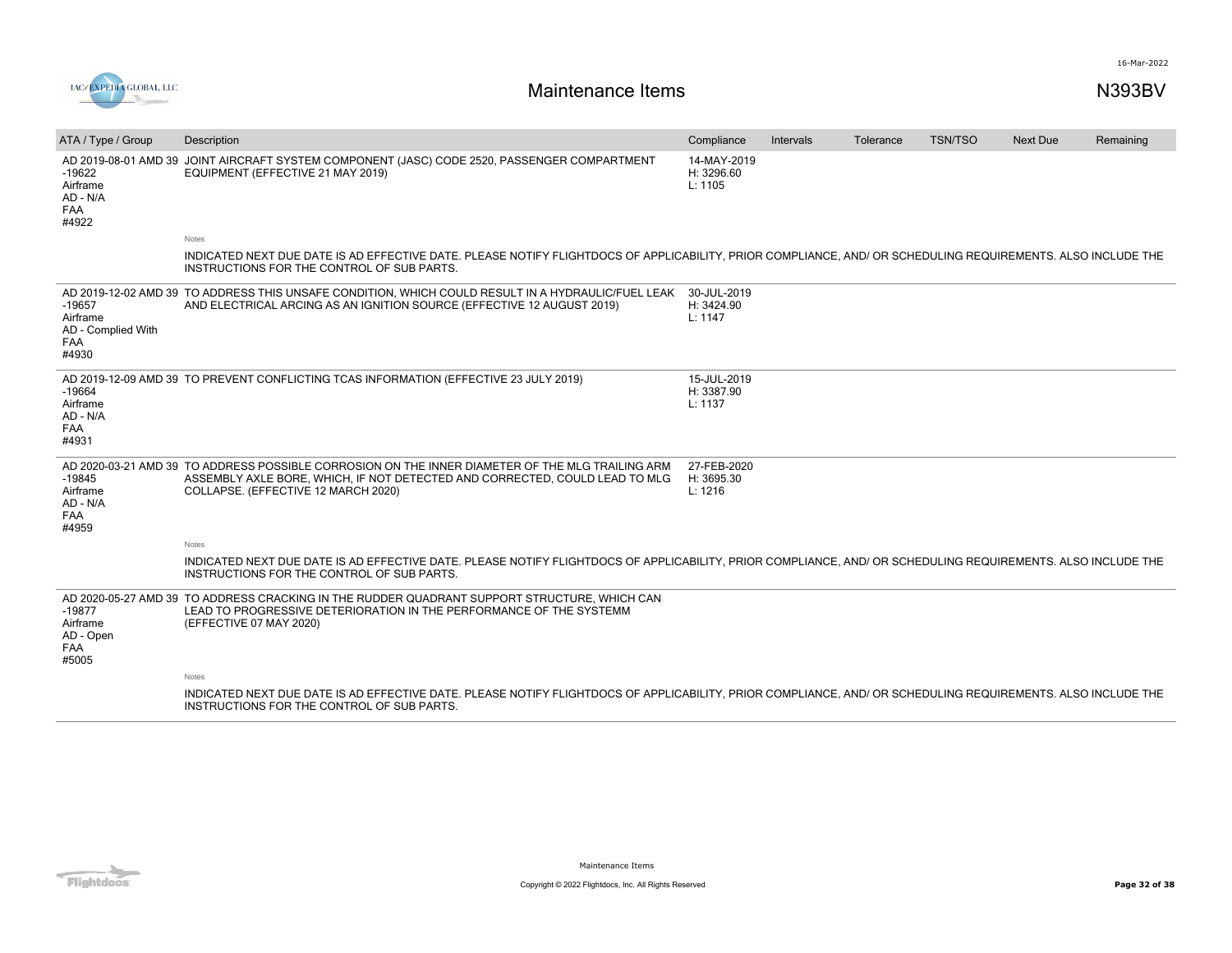

| ATA / Type / Group                                                | Description                                                                                                                                                                                                                                                                                                                                     | Compliance                           | <b>Intervals</b> | Tolerance | <b>TSN/TSO</b> | <b>Next Due</b> | Remaining |
|-------------------------------------------------------------------|-------------------------------------------------------------------------------------------------------------------------------------------------------------------------------------------------------------------------------------------------------------------------------------------------------------------------------------------------|--------------------------------------|------------------|-----------|----------------|-----------------|-----------|
| $-19923$<br>Airframe<br>AD - Complied With<br><b>FAA</b><br>#5045 | AD 2020-12-14 AMD 39 ISSUING THIS AD TO ADDRESS THIS CONDITION WHICH, IF NOT CORRECTED, COULD<br>RESULT IN THE INABILITY TO POWER ESSENTIAL SYSTEMS IN THE EVENT THAT OTHER<br>SOURCES OF POWER ARE ALSO LOST ( EFFECTIVE 8 SEPTEMBER 2020)                                                                                                     | 21-SEP-2020<br>H: 3875.30<br>L: 1284 |                  |           |                |                 |           |
|                                                                   | Notes                                                                                                                                                                                                                                                                                                                                           |                                      |                  |           |                |                 |           |
|                                                                   | INDICATED NEXT DUE DATE IS AD EFFECTIVE DATE. PLEASE NOTIFY FLIGHTDOCS OF APPLICABILITY, PRIOR COMPLIANCE, AND/ OR SCHEDULING REQUIREMENTS. ALSO INCLUDE THE<br>INSTRUCTIONS FOR THE CONTROL OF SUB PARTS.                                                                                                                                      |                                      |                  |           |                |                 |           |
| AD 2020-18-51<br>Airframe<br>AD - N/A<br><b>FAA</b><br>#5059      | ISSUING THIS EMERGENCY AD TO PREVENT AERONAUTICAL DECISION-MAKING BASED ON<br>ERRONEOUS ATTITUDE INFORMATION, WHICH MAY RESULT IN LOSS OF CONTROL OF THE<br>AIRCRAFT (EFFECTIVE 28 AUGUST 2020)                                                                                                                                                 | 01-SEP-2020<br>H: 3844.20<br>L: 1271 |                  |           |                |                 |           |
|                                                                   | Notes                                                                                                                                                                                                                                                                                                                                           |                                      |                  |           |                |                 |           |
|                                                                   | INDICATED NEXT DUE DATE IS AD EFFECTIVE DATE. PLEASE NOTIFY FLIGHTDOCS OF APPLICABILITY, PRIOR COMPLIANCE, AND/ OR SCHEDULING REQUIREMENTS. ALSO INCLUDE THE<br>INSTRUCTIONS FOR THE CONTROL OF SUB PARTS.                                                                                                                                      |                                      |                  |           |                |                 |           |
| $-21420$<br>Airframe<br>AD - N/A<br>FAA<br>#5093                  | AD 2021-03-17 AMD 39 TO ADDRESS SUCH CONDITIONS, WHICH COULD CAUSE FIRE ONBOARD THE AIRPLANE.<br>SMOKE AND SIGNS OF AN OVERHEATING CONDITION FROM THE EMERGENCY LIGHT<br>BATTERY (ELB) DUE TO EXCESSIVE CORROSION SURROUNDING THE INTERNAL LEAD ACID<br>BATTERIES (EFFECTIVE 30 MARCH 2021)                                                     | 16-APR-2021                          |                  |           |                |                 |           |
|                                                                   | Notes                                                                                                                                                                                                                                                                                                                                           |                                      |                  |           |                |                 |           |
|                                                                   | NA DUE TO A/C S/N                                                                                                                                                                                                                                                                                                                               |                                      |                  |           |                |                 |           |
| AD 2021-07-13<br>Airframe<br>AD - N/A<br><b>FAA</b><br>#5100      | THE FAA IS ADOPTING A NEW AIRWORTHINESS DIRECTIVE (AD) FOR CERTAIN PACIFIC<br>SCIENTIFIC COMPANY ROTARY BUCKLE ASSEMBLIES (BUCKLES). THIS AD REQUIRES<br>INSPECTING EACH BUCKLE INCLUDING ITS BUCKLE HANDLE VANE, AND DEPENDING ON THE<br>RESULTS. REMOVING THE BUCKLE FROM SERVICE AND INSTALLING AN AIRWORTHY<br><b>BUCKLE (11 MAY 2021).</b> | 16-APR-2021                          |                  |           |                |                 |           |
|                                                                   | Notes                                                                                                                                                                                                                                                                                                                                           |                                      |                  |           |                |                 |           |
|                                                                   | NA DUE TO EQUIPMENT NOT INSTALLED                                                                                                                                                                                                                                                                                                               |                                      |                  |           |                |                 |           |
| $-21501$<br>Airframe<br>AD - N/A<br>FAA<br>#5101                  | AD 2021-08-07 AMD 39 ISSUING THIS AD TO PREVENT A MISLEADING GPS POSITION ON AN LPV APPROACH. THE<br>UNSAFE CONDITION. IF NOT ADDRESSED, COULD RESULT IN A MISLEADING GPS POSITION<br>ON AN LPV APPROACH RESULTING IN CONTROLLED FLIGHT INTO TERRAIN (EFFECTIVE 12<br>MAY 2021)                                                                 | 08-APR-2021<br>H: 3992.00<br>L: 1324 |                  |           |                |                 |           |
|                                                                   | Notes                                                                                                                                                                                                                                                                                                                                           |                                      |                  |           |                |                 |           |
|                                                                   | INDICATED NEXT DUE DATE IS AD EFFECTIVE DATE. PLEASE NOTIFY FLIGHTDOCS OF APPLICABILITY, PRIOR COMPLIANCE, AND/ OR SCHEDULING REQUIREMENTS. ADDITIONALLY,<br>INCLUDE ANY INSTRUCTIONS FOR THE CONTROL OF CORRELATED SUB PARTS.                                                                                                                  |                                      |                  |           |                |                 |           |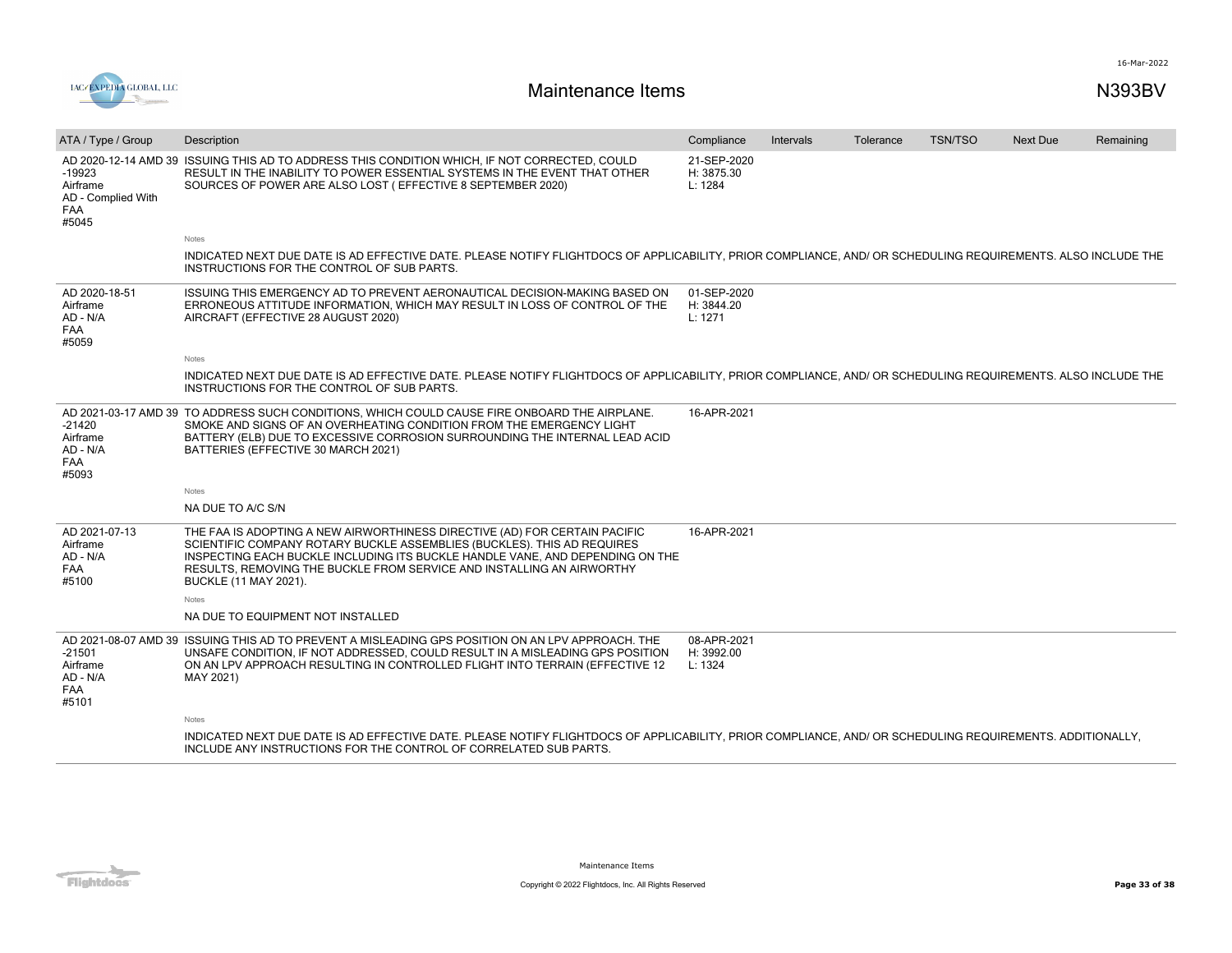

| ATA / Type / Group                                                | Description                                                                                                                                                                                                                                                                                                                                         | Compliance                           | Intervals | Tolerance | <b>TSN/TSO</b> | <b>Next Due</b> | Remaining   |
|-------------------------------------------------------------------|-----------------------------------------------------------------------------------------------------------------------------------------------------------------------------------------------------------------------------------------------------------------------------------------------------------------------------------------------------|--------------------------------------|-----------|-----------|----------------|-----------------|-------------|
| $-21505$<br>Airframe<br>AD - Complied With<br><b>FAA</b><br>#5102 | AD 2021-08-11 AMD 39 AIR TRANSPORT ASSOCIATION (ATA) OF AMERICA CODE 27, FLIGHT CONTROLS. (EFFECTIVE<br>27 APRIL 2021)                                                                                                                                                                                                                              | 16-APR-2021<br>H: 3992.00<br>L: 1324 |           |           |                |                 |             |
| $-21535$<br>Airframe<br>AD - Recurring<br><b>FAA</b><br>#5142     | AD 2021-10-02 AMD 39 ELEVATOR TORQUE TUBE BEARINGS: THIS AD REQUIRES REPETITIVE GVI OF THE LEFT- AND 27-JUN-2021<br>RIGHT HAND ELEVATOR TORQUE TUBE BEARINGS FOR ANY SAND, DUST, OR CORROSION;<br>REPETITIVE FUNCTIONAL TESTS OF ELEVATOR CONTROL SYSTEM; AND REPLACEMENT OF<br>ELEVATOR TORQUE TUBE BEARINGS IF NECESSARY (EFFECTIVE 29 JULY 2021) | H: 4111.10<br>L: 1373                | M: 63     |           |                | 04-JUN-2026     | M: 50 D: 19 |
|                                                                   | Notes                                                                                                                                                                                                                                                                                                                                               |                                      |           |           |                |                 |             |
|                                                                   | INDICATED NEXT DUE DATE IS AD EFFECTIVE DATE. PLEASE NOTIFY FLIGHTDOCS OF APPLICABILITY, PRIOR COMPLIANCE, AND/ OR SCHEDULING REQUIREMENTS. ADDITIONALLY,<br>INCLUDE ANY INSTRUCTIONS FOR THE CONTROL OF CORRELATED SUB PARTS.                                                                                                                      |                                      |           |           |                |                 |             |
| $-21594$<br>Engine 1<br>AD - N/A<br><b>FAA</b><br>#4855           | AD 2021-12-07 AMD 39 QUALITY ESCAPE DURING THE HIGH-PRESSURE TURBINE (HPT) STAGE 1 DISK RIM COOLING 02-SEP-2021<br>AIR HOLE MANUFACTURING PROCESS. THIS AD REQUIRES REMOVING AFFECTED HPT DISKS H: 4258.30<br>FROM SERVICE PRIOR TO REACHING SPECIFIED COMPLIANCE TIMES OR AT THE NEXT<br>ENGINE SHOP VISIT (EFFECTIVE 12 AUGUST 2021)              | C: 1423                              |           |           |                |                 |             |
|                                                                   | Notes                                                                                                                                                                                                                                                                                                                                               |                                      |           |           |                |                 |             |
|                                                                   | INDICATED NEXT DUE DATE IS AD EFFECTIVE DATE. PLEASE NOTIFY FLIGHTDOCS OF APPLICABILITY, PRIOR COMPLIANCE, AND/ OR SCHEDULING REQUIREMENTS. ADDITIONALLY,<br>INCLUDE ANY INSTRUCTIONS FOR THE CONTROL OF CORRELATED SUB PARTS.<br>PER THIS AD, COMPLY BY 2840 CYCLES OR WITHIN 60 DAY OF AUGUST 12, 2021.                                           |                                      |           |           |                |                 |             |
| $-21594$<br>Engine 2<br>AD - N/A<br><b>FAA</b><br>#4877           | AD 2021-12-07 AMD 39 QUALITY ESCAPE DURING THE HIGH-PRESSURE TURBINE (HPT) STAGE 1 DISK RIM COOLING 02-SEP-2021<br>AIR HOLE MANUFACTURING PROCESS. THIS AD REQUIRES REMOVING AFFECTED HPT DISKS H: 4258.30<br>FROM SERVICE PRIOR TO REACHING SPECIFIED COMPLIANCE TIMES OR AT THE NEXT<br>ENGINE SHOP VISIT (EFFECTIVE 12 AUGUST 2021)<br>Notes     | C: 1423                              |           |           |                |                 |             |
|                                                                   | INDICATED NEXT DUE DATE IS AD EFFECTIVE DATE. PLEASE NOTIFY FLIGHTDOCS OF APPLICABILITY, PRIOR COMPLIANCE, AND/ OR SCHEDULING REQUIREMENTS. ADDITIONALLY,<br>INCLUDE ANY INSTRUCTIONS FOR THE CONTROL OF CORRELATED SUB PARTS.                                                                                                                      |                                      |           |           |                |                 |             |
| $-21764$<br>Airframe<br>AD - Complied With<br>FAA<br>#5152        | AD 2021-21-04 AMD 39 REPORTED MISSING SLIDING BUSHINGS IN THE FORWARD ENGINE MOUNT SYSTEM. AN<br>INSPECTION (GAP CHECK) IS REQUIRED OF THE FRONT AND AFT ENGINE MOUNTS TO<br>VERIFY THE PROPER INSTALLATION OF THE SLIDING BUSHINGS, AND REPAIR IF<br>NECESSARY. (EFFECTIVE 8 DECEMBER 2021)                                                        | 20-DEC-2021<br>H: 4399.80<br>L: 1478 |           |           |                |                 |             |
|                                                                   | <b>Notes</b>                                                                                                                                                                                                                                                                                                                                        |                                      |           |           |                |                 |             |
|                                                                   | INDICATED NEXT DUE DATE IS AD EFFECTIVE DATE. PLEASE NOTIFY FLIGHTDOCS OF APPLICABILITY, PRIOR COMPLIANCE, AND/ OR SCHEDULING REQUIREMENTS. ADDITIONALLY,<br>INCLUDE ANY INSTRUCTIONS FOR THE CONTROL OF CORRELATED SUB PARTS.                                                                                                                      |                                      |           |           |                |                 |             |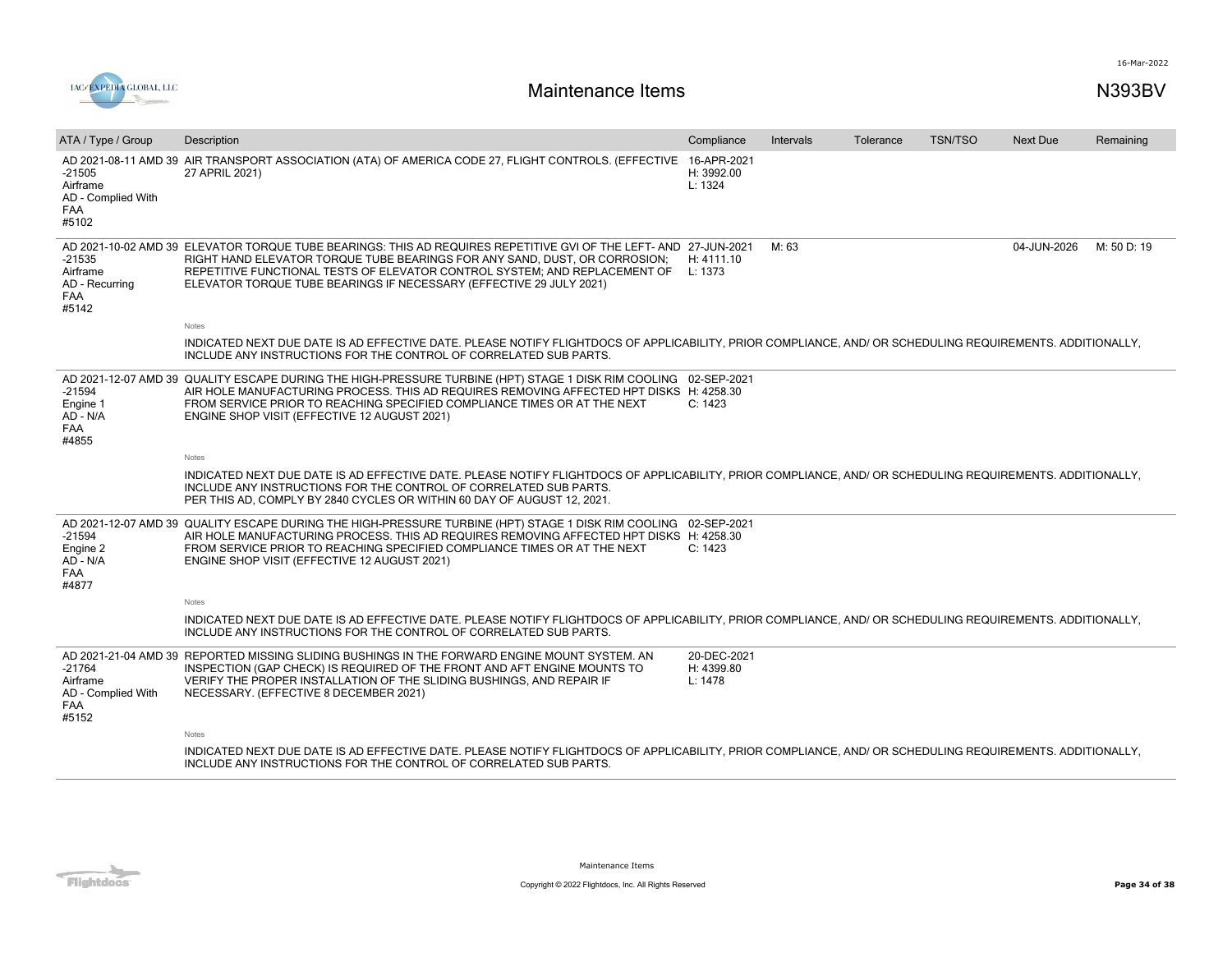

| ATA / Type / Group                                            | Description                                                                                                                                                                                                                                                                                                                                                                            | Compliance                           | Intervals | Tolerance | <b>TSN/TSO</b> | <b>Next Due</b> | Remaining |
|---------------------------------------------------------------|----------------------------------------------------------------------------------------------------------------------------------------------------------------------------------------------------------------------------------------------------------------------------------------------------------------------------------------------------------------------------------------|--------------------------------------|-----------|-----------|----------------|-----------------|-----------|
| -21772<br>Engine 1<br>AD - N/A<br><b>FAA</b><br>#4858         | AD 2021-21-12 AMD 39 FLIGHT DATA OBTAINED FROM AIRPLANES EQUIPPED WITH CERTAIN ROCKWELL COLLINS<br>AVIONICS AND AUTO-THROTTLE SYSTEMS WHICH DEMONSTRATED SIGNIFICANT<br>OSCILLATION OF THE ENGINE ROTOR REVOLUTION SPEED DURING FLIGHT. RECALCULATE<br>THE CONSUMED AND REMAINING SERVICE LIFE OF EACH AFFECTED LLP USING<br>ACCOMPLISHMENT INSTRUCTIONS. (EFFECTIVE 13 DECEMBER 2021) | 30-NOV-2021<br>H: 4368.30<br>C: 1464 |           |           |                |                 |           |
|                                                               | <b>Notes</b>                                                                                                                                                                                                                                                                                                                                                                           |                                      |           |           |                |                 |           |
|                                                               | INDICATED NEXT DUE DATE IS AD EFFECTIVE DATE. PLEASE NOTIFY FLIGHTDOCS OF APPLICABILITY, PRIOR COMPLIANCE, AND/ OR SCHEDULING REQUIREMENTS. ADDITIONALLY,<br>INCLUDE ANY INSTRUCTIONS FOR THE CONTROL OF CORRELATED SUB PARTS.                                                                                                                                                         |                                      |           |           |                |                 |           |
| $-21772$<br>Engine 2<br>AD - N/A<br><b>FAA</b><br>#5146       | AD 2021-21-12 AMD 39 FLIGHT DATA OBTAINED FROM AIRPLANES EQUIPPED WITH CERTAIN ROCKWELL COLLINS<br>AVIONICS AND AUTO-THROTTLE SYSTEMS WHICH DEMONSTRATED SIGNIFICANT<br>OSCILLATION OF THE ENGINE ROTOR REVOLUTION SPEED DURING FLIGHT. RECALCULATE<br>THE CONSUMED AND REMAINING SERVICE LIFE OF EACH AFFECTED LLP USING<br>ACCOMPLISHMENT INSTRUCTIONS. (EFFECTIVE 13 DECEMBER 2021) | 30-NOV-2021<br>H: 4368.30<br>C: 1464 |           |           |                |                 |           |
|                                                               | Notes                                                                                                                                                                                                                                                                                                                                                                                  |                                      |           |           |                |                 |           |
|                                                               | INDICATED NEXT DUE DATE IS AD EFFECTIVE DATE. PLEASE NOTIFY FLIGHTDOCS OF APPLICABILITY, PRIOR COMPLIANCE, AND/ OR SCHEDULING REQUIREMENTS. ADDITIONALLY,<br>INCLUDE ANY INSTRUCTIONS FOR THE CONTROL OF CORRELATED SUB PARTS.                                                                                                                                                         |                                      |           |           |                |                 |           |
| AD CF-1996-21<br>Airframe<br>AD - N/A<br><b>TCCA</b><br>#2341 | NICKEL CADMIUM-BATTERY.                                                                                                                                                                                                                                                                                                                                                                | 19-MAR-2010<br>H: 0.00               |           |           |                |                 |           |
|                                                               | <b>Notes</b>                                                                                                                                                                                                                                                                                                                                                                           |                                      |           |           |                |                 |           |
|                                                               | NOT APPLICABLE                                                                                                                                                                                                                                                                                                                                                                         |                                      |           |           |                |                 |           |
| AD CF-2008-31<br>Airframe<br>AD - N/A<br><b>TCCA</b><br>#2383 | ELEVATORPCU ATTACHMENT BOLT FRACTURE - ALL PART NUMBER (P/N) GT411-3800-5 AND<br>GT411-3800-7 PCU ATTACHMENT JOINTS                                                                                                                                                                                                                                                                    | 19-MAR-2010<br>H: 0.00               |           |           |                |                 |           |
|                                                               | Notes                                                                                                                                                                                                                                                                                                                                                                                  |                                      |           |           |                |                 |           |
|                                                               | NOT APPLICABLE - BY EFFECTIVITY NOT APPLICABLE BY AIRCRAFT SERIAL NUMBER                                                                                                                                                                                                                                                                                                               |                                      |           |           |                |                 |           |
| AD CF-2009-44<br>Airframe<br>AD - N/A<br><b>TCCA</b><br>#2536 | EMERGENCY LOCATORTRANSMITTER - POTENTIAL FAILURE TO TRANSMIT THE REQUIRED<br>406MHZ CODED SIGNAL                                                                                                                                                                                                                                                                                       | 23-JAN-2011<br>H: 0.00               |           |           |                |                 |           |
|                                                               | <b>Notes</b>                                                                                                                                                                                                                                                                                                                                                                           |                                      |           |           |                |                 |           |
|                                                               | NOT APPLICABLE - NOT APPLICABLE BY ELT MANUFACTURER? ARTEX ELT INSTALLED                                                                                                                                                                                                                                                                                                               |                                      |           |           |                |                 |           |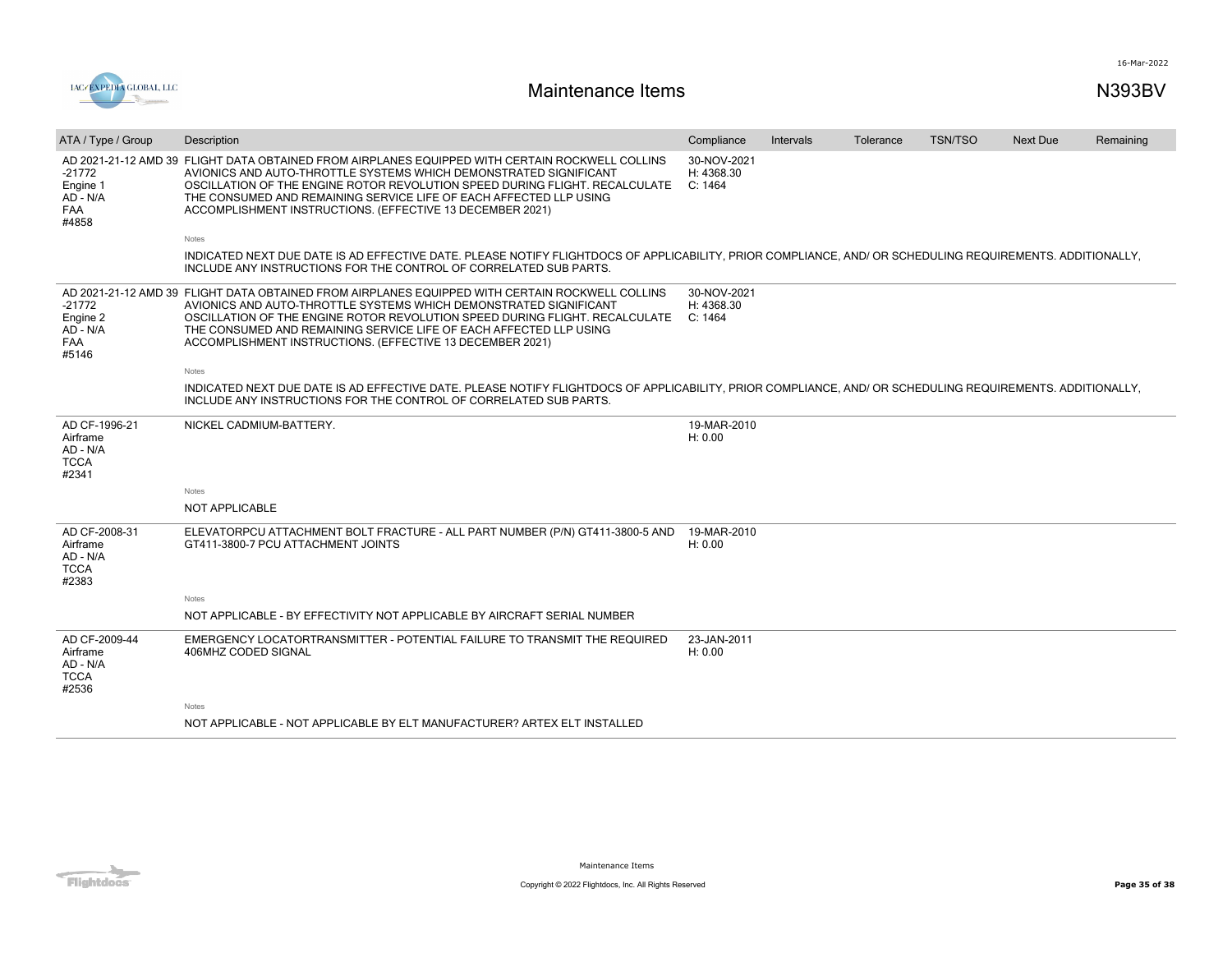

| ATA / Type / Group                                                           | Description                                                                                                                              | Compliance             | Intervals | Tolerance | <b>TSN/TSO</b> | Next Due | Remaining |
|------------------------------------------------------------------------------|------------------------------------------------------------------------------------------------------------------------------------------|------------------------|-----------|-----------|----------------|----------|-----------|
| AD CF-2010-01 AMD<br>PART I<br>Airframe<br>AD - N/A<br><b>TCCA</b><br>#1626  | IDENTIFICATION - RAM AIRTURBINE (RAT) - NON-CONFORMING BALANCE WASHER SCREWS-<br><b>CHECK</b>                                            | 19-MAR-2010<br>H: 0.00 |           |           |                |          |           |
|                                                                              | Notes                                                                                                                                    |                        |           |           |                |          |           |
|                                                                              | NOT APPLICABLE - BY EFFECTIVITY NOT APPLICABLE BY AIRCRAFT SERIAL NUMBER                                                                 |                        |           |           |                |          |           |
| AD CF-2010-01<br>Airframe<br>AD - Complied With<br><b>TCCA</b><br>#1710      | RAM AIRTURBINE (RAT) - NON-CONFORMING BALANCE WASHER SCREWS                                                                              | 19-MAR-2010<br>H: 0.00 |           |           |                |          |           |
|                                                                              | Notes                                                                                                                                    |                        |           |           |                |          |           |
|                                                                              | COMPLIED WITH - AT COMPLETION PART III NOT APPLICABLE BY COMPONENT SERIAL NUMBERINSTALLED                                                |                        |           |           |                |          |           |
| AD CF-2010-01 AMD<br>PART II<br>Airframe<br>AD - N/A<br><b>TCCA</b><br>#1466 | REPLACEMENT - RAM AIRTURBINE (RAT) - NON-CONFORMING BALANCE WASHER SCREWS-<br>OF THE BALANCE WASHER SCREWS AND IDENTIFICATION OF THE RAT | 19-MAR-2010<br>H: 0.00 |           |           |                |          |           |
|                                                                              | Notes                                                                                                                                    |                        |           |           |                |          |           |
|                                                                              | NOT APPLICABLE - BY EFFECTIVITY NOT APPLICABLE BY AIRCRAFT SERIAL NUMBER                                                                 |                        |           |           |                |          |           |
| AD CF-2010-10<br>Airframe<br>AD - Complied With<br><b>TCCA</b><br>#1923      | HYDRAULIC SYSTEMS NUMBER2 AND 3: DAMAGE CAUSED BY MAIN LANDING GEAR TIRE<br><b>FAILURE</b>                                               | 23-JAN-2011<br>H: 0.00 |           |           |                |          |           |
|                                                                              | Notes                                                                                                                                    |                        |           |           |                |          |           |
|                                                                              | COMPLIED WITH - AT COMPLETION INCORPORATION OF BOMBARDIERSB 700-29-021                                                                   |                        |           |           |                |          |           |
| AD CF-2010-14<br>Airframe<br>AD - N/A<br><b>TCCA</b><br>#1709                | PASSENGERDOOR - TENSATOR SPRINGS FAILURE (SUPERSEDED BY TCCA AD CF-2014-39)                                                              | 23-JAN-2011<br>H: 0.00 |           |           |                |          |           |
|                                                                              | Notes                                                                                                                                    |                        |           |           |                |          |           |
|                                                                              | NOT APPLICABLE - BY EFFECTIVITY NOT APPLICABLE BY AIRCRAFT SERIAL NUMBER                                                                 |                        |           |           |                |          |           |
| AD CF-2011-10<br>Airframe<br>AD - N/A<br><b>TCCA</b><br>#1187                | OXYGEN SUPPLY SYSTEM - DEFORMATION OF THE PRESSURE REGULATORON THE OXYGEN 22-DEC-2011<br>CYLINDER AND REGULATOR ASSEMBLY                 | H: 253.80<br>L: 116    |           |           |                |          |           |
|                                                                              | Notes                                                                                                                                    |                        |           |           |                |          |           |
|                                                                              | NOT APPLICABLE                                                                                                                           |                        |           |           |                |          |           |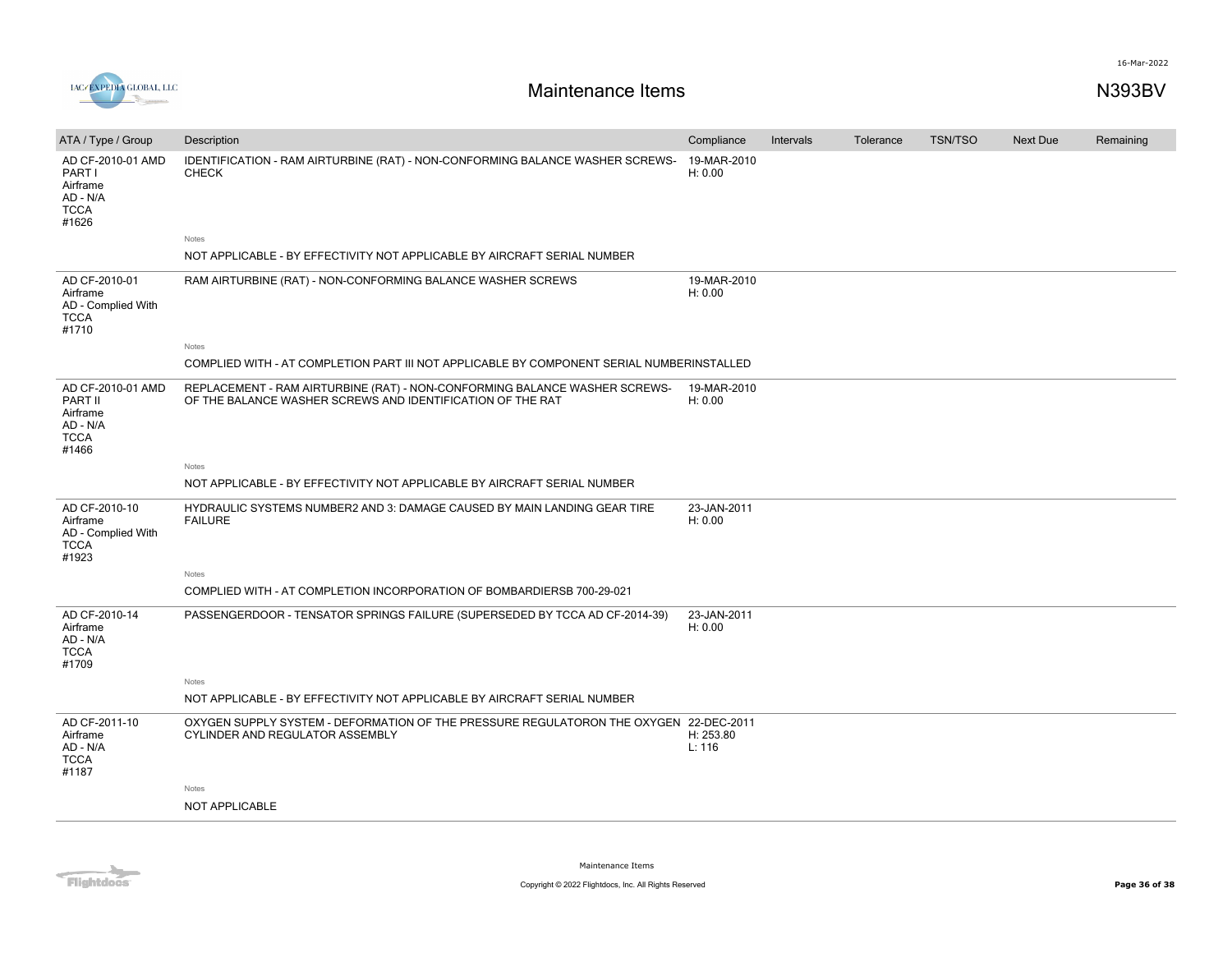



| AD CF-2012-32<br>ICE PROTECTION SYSTEM - INABILITY TO DETECT NUMBER2 PITOT STATIC PROBE HEATER<br>H: 0.00<br><b>FAILURE</b><br>Airframe<br>AD - Open<br><b>TCCA</b><br>#3355<br>25-FEB-2010<br>AD D-2000-348 R6<br>NO. 1 ENGINE - VISUAL AND ULTRASONIC INSP OF FAN DISC, ALL P/NS<br>AMD PART 5<br>H: 0.00<br>Engine 1<br>AD - N/A<br>LBA<br>#1657<br>Notes<br>NOT APPLICABLE - BY EFFECTIVITY<br>25-FEB-2010<br>AD D-2000-348 R6<br>NO. 1 ENGINE - VISUAL ORULTRASONIC INSP FAN DISC, P/N BRR20791<br>AMD PART 4<br>H: 0.00<br>Engine 1<br>AD - N/A<br>LBA<br>#1371<br>Notes<br>NOT APPLICABLE - BY EFFECTIVITY<br>25-FEB-2010<br>AD D-2000-348 R6<br>NO. 2 ENGINE - VISUAL AND ULTRASONIC INSP OF FAN DISC, ALL P/NS<br>AMD PART 5<br>H: 0.00<br>Engine 2<br>AD - N/A<br>LBA<br>#2984<br>Notes<br>NOT APPLICABLE - BY EFFECTIVITY<br>AD D-2000-348 R6<br>25-FEB-2010<br>NO. 2 ENGINE - VISUAL ORULTRASONIC INSP FAN DISC, P/N BRR20791<br>AMD PART 4<br>H: 0.00<br>Engine 2<br>AD - N/A<br>LBA<br>#1016<br>Notes<br>NOT APPLICABLE - BY EFFECTIVITY<br>AD D-2007-352<br>15-JAN-2010<br>NO. 1 ENGINE - REVERSE WIRED INDEPENDENT OVERSPEED PROTECTION COILS IN BR700<br>Engine 1<br>SERIES ENGINES - TEST OF THE OVERSPEED SHUTOFF SOLENOID VALVE IOP COIL WIRING<br>H: 0.00<br>AD - N/A<br>ON FUEL METERING UNIT (FMU) OF CORRECT POLARITY.<br>LBA<br>#1028<br>Notes<br>NOT APPLICABLE | ATA / Type / Group | Description | Compliance | Intervals | Tolerance | <b>TSN/TSO</b> | Next Due | Remaining |
|-------------------------------------------------------------------------------------------------------------------------------------------------------------------------------------------------------------------------------------------------------------------------------------------------------------------------------------------------------------------------------------------------------------------------------------------------------------------------------------------------------------------------------------------------------------------------------------------------------------------------------------------------------------------------------------------------------------------------------------------------------------------------------------------------------------------------------------------------------------------------------------------------------------------------------------------------------------------------------------------------------------------------------------------------------------------------------------------------------------------------------------------------------------------------------------------------------------------------------------------------------------------------------------------------------------------------------------------------------------------------------------------|--------------------|-------------|------------|-----------|-----------|----------------|----------|-----------|
|                                                                                                                                                                                                                                                                                                                                                                                                                                                                                                                                                                                                                                                                                                                                                                                                                                                                                                                                                                                                                                                                                                                                                                                                                                                                                                                                                                                           |                    |             |            |           |           |                |          |           |
|                                                                                                                                                                                                                                                                                                                                                                                                                                                                                                                                                                                                                                                                                                                                                                                                                                                                                                                                                                                                                                                                                                                                                                                                                                                                                                                                                                                           |                    |             |            |           |           |                |          |           |
|                                                                                                                                                                                                                                                                                                                                                                                                                                                                                                                                                                                                                                                                                                                                                                                                                                                                                                                                                                                                                                                                                                                                                                                                                                                                                                                                                                                           |                    |             |            |           |           |                |          |           |
|                                                                                                                                                                                                                                                                                                                                                                                                                                                                                                                                                                                                                                                                                                                                                                                                                                                                                                                                                                                                                                                                                                                                                                                                                                                                                                                                                                                           |                    |             |            |           |           |                |          |           |
|                                                                                                                                                                                                                                                                                                                                                                                                                                                                                                                                                                                                                                                                                                                                                                                                                                                                                                                                                                                                                                                                                                                                                                                                                                                                                                                                                                                           |                    |             |            |           |           |                |          |           |
|                                                                                                                                                                                                                                                                                                                                                                                                                                                                                                                                                                                                                                                                                                                                                                                                                                                                                                                                                                                                                                                                                                                                                                                                                                                                                                                                                                                           |                    |             |            |           |           |                |          |           |
|                                                                                                                                                                                                                                                                                                                                                                                                                                                                                                                                                                                                                                                                                                                                                                                                                                                                                                                                                                                                                                                                                                                                                                                                                                                                                                                                                                                           |                    |             |            |           |           |                |          |           |
|                                                                                                                                                                                                                                                                                                                                                                                                                                                                                                                                                                                                                                                                                                                                                                                                                                                                                                                                                                                                                                                                                                                                                                                                                                                                                                                                                                                           |                    |             |            |           |           |                |          |           |
|                                                                                                                                                                                                                                                                                                                                                                                                                                                                                                                                                                                                                                                                                                                                                                                                                                                                                                                                                                                                                                                                                                                                                                                                                                                                                                                                                                                           |                    |             |            |           |           |                |          |           |
|                                                                                                                                                                                                                                                                                                                                                                                                                                                                                                                                                                                                                                                                                                                                                                                                                                                                                                                                                                                                                                                                                                                                                                                                                                                                                                                                                                                           |                    |             |            |           |           |                |          |           |
|                                                                                                                                                                                                                                                                                                                                                                                                                                                                                                                                                                                                                                                                                                                                                                                                                                                                                                                                                                                                                                                                                                                                                                                                                                                                                                                                                                                           |                    |             |            |           |           |                |          |           |
|                                                                                                                                                                                                                                                                                                                                                                                                                                                                                                                                                                                                                                                                                                                                                                                                                                                                                                                                                                                                                                                                                                                                                                                                                                                                                                                                                                                           |                    |             |            |           |           |                |          |           |
|                                                                                                                                                                                                                                                                                                                                                                                                                                                                                                                                                                                                                                                                                                                                                                                                                                                                                                                                                                                                                                                                                                                                                                                                                                                                                                                                                                                           |                    |             |            |           |           |                |          |           |
|                                                                                                                                                                                                                                                                                                                                                                                                                                                                                                                                                                                                                                                                                                                                                                                                                                                                                                                                                                                                                                                                                                                                                                                                                                                                                                                                                                                           |                    |             |            |           |           |                |          |           |
|                                                                                                                                                                                                                                                                                                                                                                                                                                                                                                                                                                                                                                                                                                                                                                                                                                                                                                                                                                                                                                                                                                                                                                                                                                                                                                                                                                                           |                    |             |            |           |           |                |          |           |
|                                                                                                                                                                                                                                                                                                                                                                                                                                                                                                                                                                                                                                                                                                                                                                                                                                                                                                                                                                                                                                                                                                                                                                                                                                                                                                                                                                                           |                    |             |            |           |           |                |          |           |